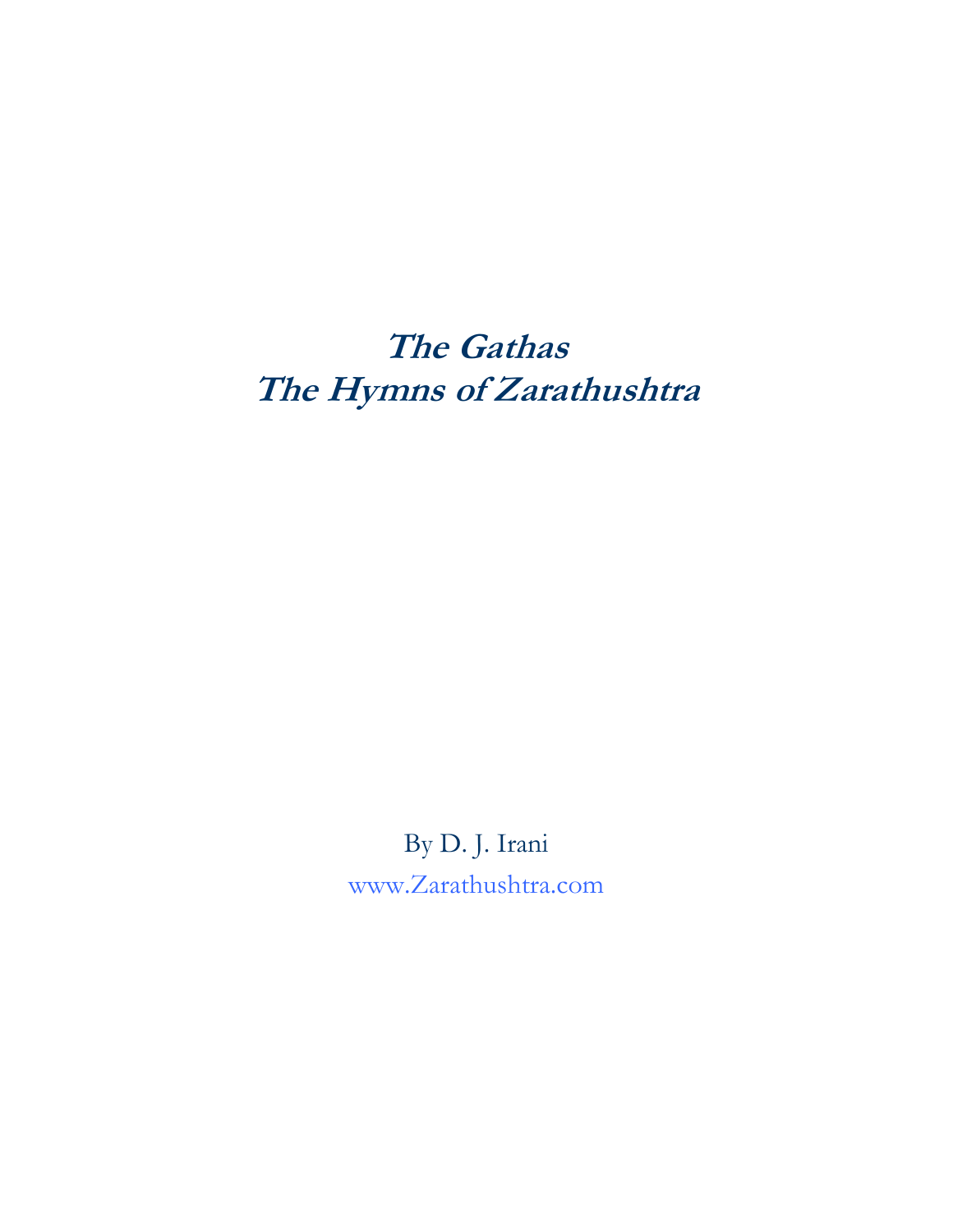# **Table of Contents**

<span id="page-1-0"></span>

| The Gathas - The Hymns of Zarathushtra                             |  |
|--------------------------------------------------------------------|--|
|                                                                    |  |
| Forward To The Divine Songs of Zarathushtra - Rabindranath Tagore1 |  |
|                                                                    |  |
|                                                                    |  |
|                                                                    |  |
|                                                                    |  |
|                                                                    |  |
|                                                                    |  |
|                                                                    |  |
|                                                                    |  |
|                                                                    |  |
|                                                                    |  |
|                                                                    |  |
|                                                                    |  |
|                                                                    |  |
|                                                                    |  |
|                                                                    |  |
|                                                                    |  |
|                                                                    |  |
|                                                                    |  |
|                                                                    |  |
|                                                                    |  |
|                                                                    |  |
|                                                                    |  |
|                                                                    |  |
|                                                                    |  |
|                                                                    |  |
|                                                                    |  |
|                                                                    |  |
|                                                                    |  |
|                                                                    |  |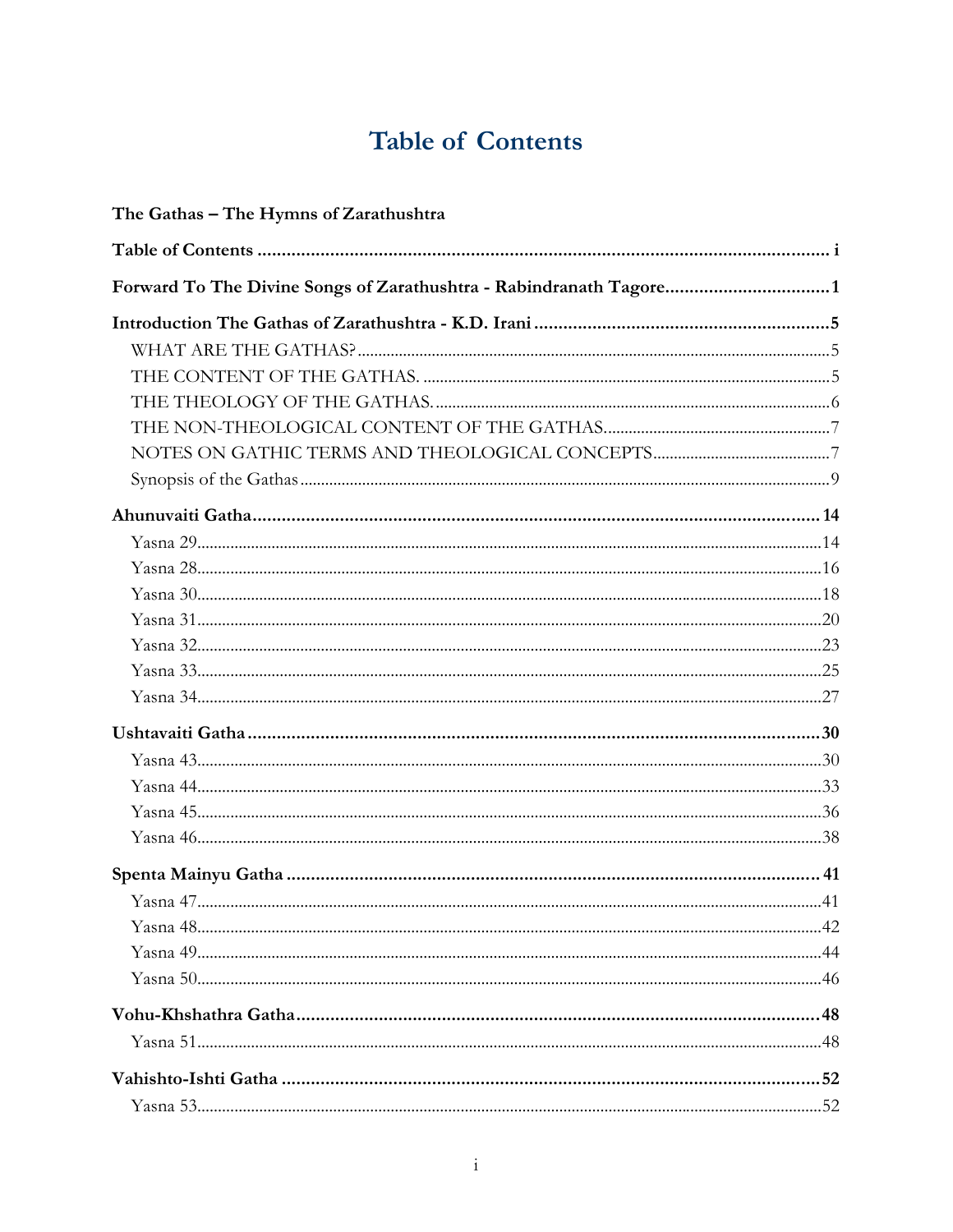# <span id="page-2-0"></span>**Forward To The Divine Songs of Zarathushtra - Rabindranath Tagore**

The most important of all outstanding facts of Iranian history is the religious reform brought about by Zarathushtra. He was the first man we know who gave a definitely moral character and direction to religion, and at the same time preached the doctrine of monotheism, which offered an eternal foundation of reality to goodness as an ideal of perfection. All religions of the primitive type try to keep men bound with regulations of external observances. These, no doubt, have the hypnotic effect of vaguely suggesting a realm of right and wrong; but the dimness of their light produces phantasms leaving men to aberrations. Zarathushtra was the greatest of all the pioneer prophets who showed the path of freedom to men, the freedom of moral choice, the freedom from blind obedience to unmeaning injunctions, freedom from the multiplicity of shrines which draw our worship away from the single-minded chastity of devotion. To most of us it sounds like a truism to-day when we are told that the moral goodness of a deed comes from the goodness of intention. But it is a truth which once came to a man like a revelation of light in the darkness and has not yet reached all the obscure corners of humanity. There are men we still see around us who fearfully follow, hoping thereby to gain merit, the path of blind formalisms, which have no living moral source in the mind. This will make us understand the greatness of Zarathushtra. Though surrounded by believers in magical rites, he proclaimed in those dark days of unreason, that religion has its truth in its moral significance, not in external practices of imaginary value; that it is to uphold man in his life of good thoughts, good words and good deeds.

The outer expression of truth reaches its white light of simplicity through its inner realization. True simplicity is the physiognomy of perfection. In the primitive stage of spiritual growth, when man is dimly aware of the mystery of the infinite in his life and the world, when he does not fully know the inward character of his relationship with this truth, his first feeling is either that of dread or of a greed of gain. This drives him into wild exaggeration in worship, into frenzied convulsion of ceremonialism. But in Zarathushtra's teachings, which are best reflected in his Gathas, we have hardly any mention of the ritualism of worship. Conduct and its moral motives, such as Vohumano. Asha and Aramaiti, have received almost the sole attention in them.

The orthodox Persian form of worship in ancient Iran included animal sacrifices and offering of haoma to the daevas. That all this should be discountenanced by Zarathushtra not only shows his courage, but the strength of his realization of the Supreme Being as Spirit. We are told that it has been mentioned by Plutarch: "Zarathushtra taught the Persians to sacrifice to Ahura Mazda 'vows and thanksgivings.'" The distance between faith in the efficacy of bloodstained magical rites and cultivation of moral and spiritual ideals as the true form of worship is immense. It is amazing to see how Zarathushtra was the first among men who crossed this distance with a certainty of realization which imparted such a fervour of faith in his life and his words. The truth which tilled his mind was not a thing borrowed from books or received from teachers. He did not come to it by following a prescribed path of tradition. It flashed upon him as an illumination of his entire life, almost like a communication to his personal self, and he proclaimed the utmost immediacy of his knowledge in these words: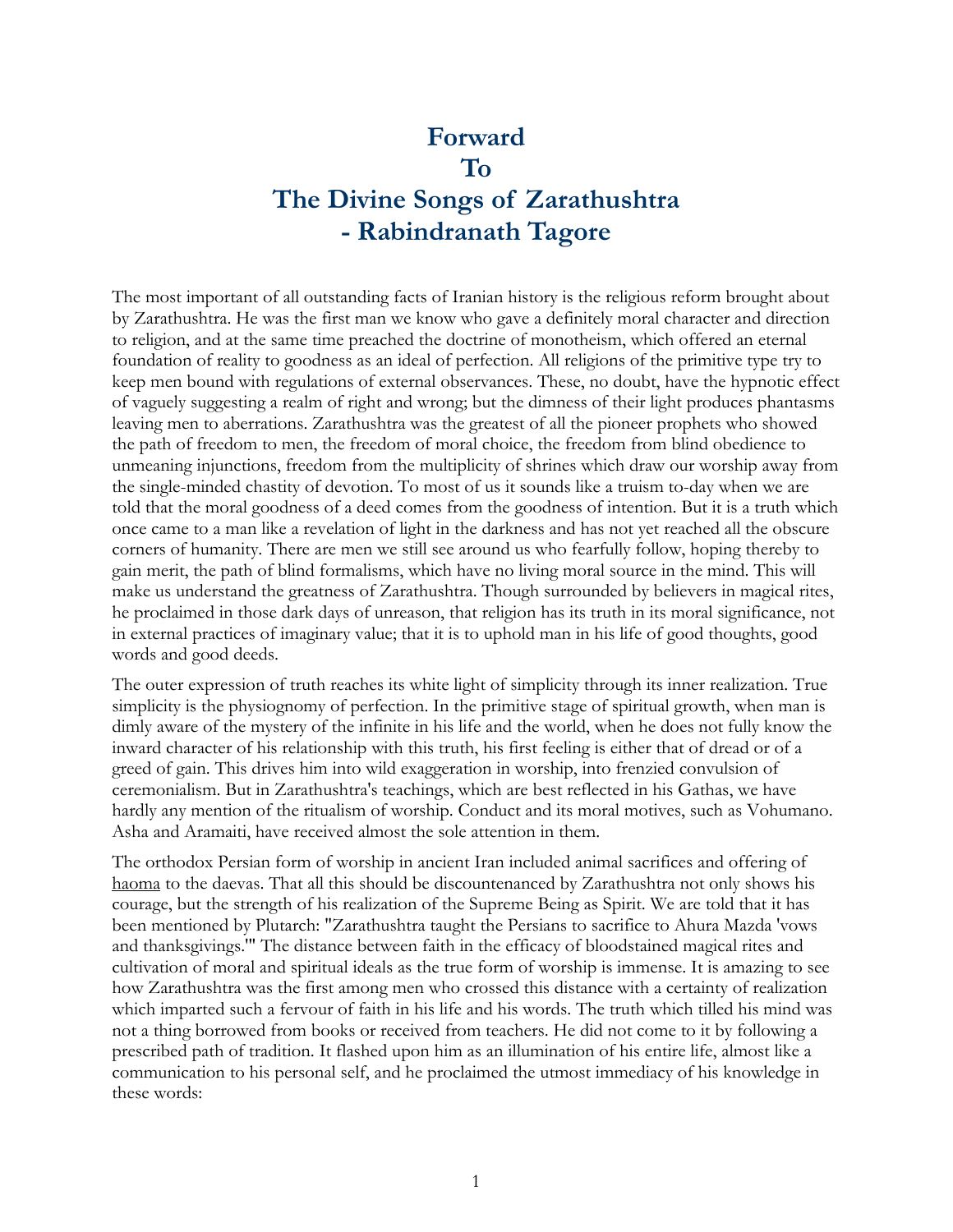*"When I conceived of Thee, O Mazda, as the very First and the Last, as the most Adorable One. as the Father of Good Thought, as the Creator of Truth and Right, as the Lord Judge of our actions in life, then I made a place for Thee in my very eyes"-*Yasna, 31-4. (Translation by D. J. Irani.)

It was the direct stirring of his soul which made him say:-

*"Thus do I announce the Greatest of all. I weave my songs of praise for Him through Truth, helpful and beneficent to all that live. Let Ahura Mazda listen to them with His Holy Spirit, for the Good Mind instructed me to adore Him; by His Wisdom let Him teach me about what is best."*- Yasna, 45-6.

The truth which is not reached through the analytical process of reasoning, and does not depend for proof on some corroboration of outward facts, or the prevalent faith and practice of the people--the truth, which comes like an inspiration out of context with its surroundings, brings with it an assurance that it has been sent from a divine source of wisdom; that the individual who has received it is specially chosen and therefore has his responsibility as the messenger of God. Zarathushtra felt this sacredness of his mission and believed himself to be the direct medium of communication of Divine Truth.

So long as man deals with his God as the dispenser of benefits to the worshipper, who knows the secret of propitiating him, he tries to keep him for his own self or for the tribe to which he belongs. But directly the moral or spiritual nature of God is apprehended, this knowledge is thrown open to all humanity; and then the idea of God, which once gave unity only to a special people, transcends limitations of race and gathers together all human beings within one spiritual circle of union. Zarathushtra was the first prophet who emancipated religion from the exclusive narrowness of the tribal God, the God of a chosen people, and offered it to the universal man. This is a great fact in the history of religion. The Master said, when the enlightenment came to him:

*"Verily I believe Thee, O Ahura Mazda, to be the Supreme Benevolent Providence, when Sraosha came to me with the Good Mind, when first I received and became wise with Thy words! And though the task be difficult, though woe may come to me, I shall proclaim to all mankind Thy message, which Thou declarest to be the best."*-Yasna, 43-11.

He prays to Mazda:

*"This I ask Thee, tell me truly, O Ahura, the religion that is best for all mankind--the religion, based on truth, which should prosper all that is mine, the religion which establishes our actions in order and justice by the Divine Songs of Perfect Piety, which has, for its intelligent desire of desires, the desire for Thee, O Mazda!"*-Yasna, 44-10.

With the undoubted assurance and hope of one who has got a direct vision of Truth he speaks to the world:

*"Hearken unto me, Ye, who come from far and near! Listen, for I shall speak forth now; ponder well over all things, weigh my words with care and clear thought. Never shall the false teacher destroy this world for a second time; for his tongue stands mute, his creed exposed."*-Yasna, 45-1.

I think it can be said without doubt that such a high conception of religion, uttered in such a clear note of affirmation, with a sure conviction that it is a truth of the ultimate ideal of perfection which must be revealed to all humanity, even at the cost of martyrdom, is unique in the history of religion belonging to such a remote dawn of civilisation.

There was a time when along with other Aryan peoples the Persians also worshipped the elemental gods of nature, on whose favour they depended for the good things of life. But such favour was not to be won by any moral duty performed or by any service of love. In fact, it was the crude beginning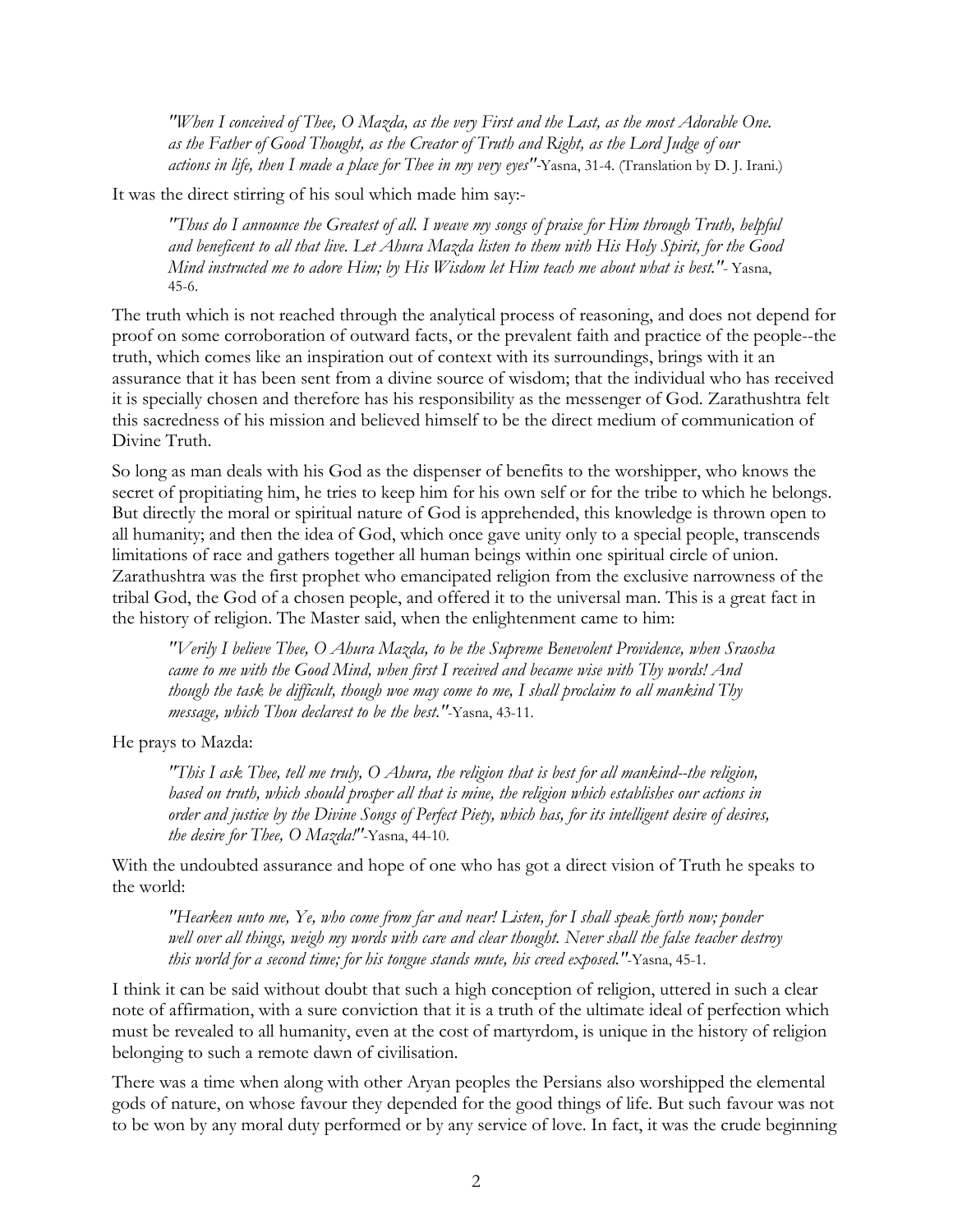of the scientific spirit trying to unlock the hidden sources of power in nature. But through it all there must have been some current of deeper desire which constantly contradicted the cult of power and indicated a world of inner good infinitely more precious than material gain. Its voice was not strong at first, nor was it heeded by the majority of the people; but its influence, like the life within the seed, was silently working. Then comes the great teacher; and in his life and mind the hidden fire of truth suddenly bursts out in a flame. The best in the people works for long obscure ages in hints and whispers till it finds its voice, which can never again be silenced. For that voice becomes the voice of mankind, no longer confined to a particular time or people. It works across intervals of silence and oblivion, depression and defeat, and comes out again and again with its conquering call. It is a call to the fighter--the fighter against untruth--against all that lures away man's spirit from its high mission of freedom into the meshes of materialism. And Zarathushtra's voice is still a living voice, not a mere matter of academic interest for historical scholars who deal with the dead facts of the past. It is not a voice which is only to guide a small community of men in the daily details of their life. For have we not seen that Zarathushtra was the first of all teachers who, in his religious teachings, sent his words to all human races across the distance of space and time? He was not like a man who by some chance of friction had lighted a lamp, and knowing that it could not be shared by all, secured it with a miser's care for his own domestic use. But he was the watcher in the night, who stood on the lonely peak facing the East and broke out singing the poems of light to the sleeping world when the sun came out on the brim of the horizon. He declared that the sun of truth is for all, that its light is to unite the far and the near. Such a message always arouses the antagonism of those whose habits have become nocturnal, whose vested interest is in the darkness. And there was a bitter fight in the lifetime of the prophet between his followers and others who were addicted to the ceremonies that had tradition on their side and not truth.

We are told that "Zarathushtra was descended from a kingly family," and also that the first converts to his doctrines were of the ruling caste. But the priesthood, "the Kavis and the Karapans, often succeeded in bringing the rulers over to their side." So we find that, in this fight, the princes of the land divided themselves into two opposite parties, as we find in India in the Kurukshetra war. "With the princes have the Kavis and the Karapans united, in order to corrupt man by their evil deeds." Among the princes that stood against Zarathushtra, as his enemies, the mighty Bendva might be included, who is mentioned in Yasna, 49, 1-2. From the context we may surmise that he stood on the side of the infidels. A family or a race of princely blood were probably the Grehma (Yasna, 32, 12-14). Regarding them it is said that they "having allied with the Kavis and the Karapans, have established their power in order to overpower the prophet and his partisans. In fact, the opposition between the pious and the impious, the believers and the unbelievers, seem very often to have led to open combat. The prophet prays to Ahura that he may grant victory to his own, when both the armies rush together in combat, whereby they can cause defeat among the wicked, and procure for them strife and trouble."

There is evidence in our Indian legends that in ancient India also there have been fights between the representatives of the orthodox faith and the Kshatriyas, who, owing to their own special vocation, had a comparative freedom of mind about the religion of external observances. The proofs are strong enough to lead us to believe that the monotheistic religious movement had its origin and principal support in the kingly caste of those days, though a great number of them fought to oppose it.

I have discussed in another place the growth in ancient India of the moral and spiritual element in her religion which had accompanied the Indian Aryan people from the time of the Indo-Iranian age, showing how the struggle with its antagonistic force has continued all through the history of India. I have shown how the revolution which accompanied the teachings of Zarathushtra, breaking out into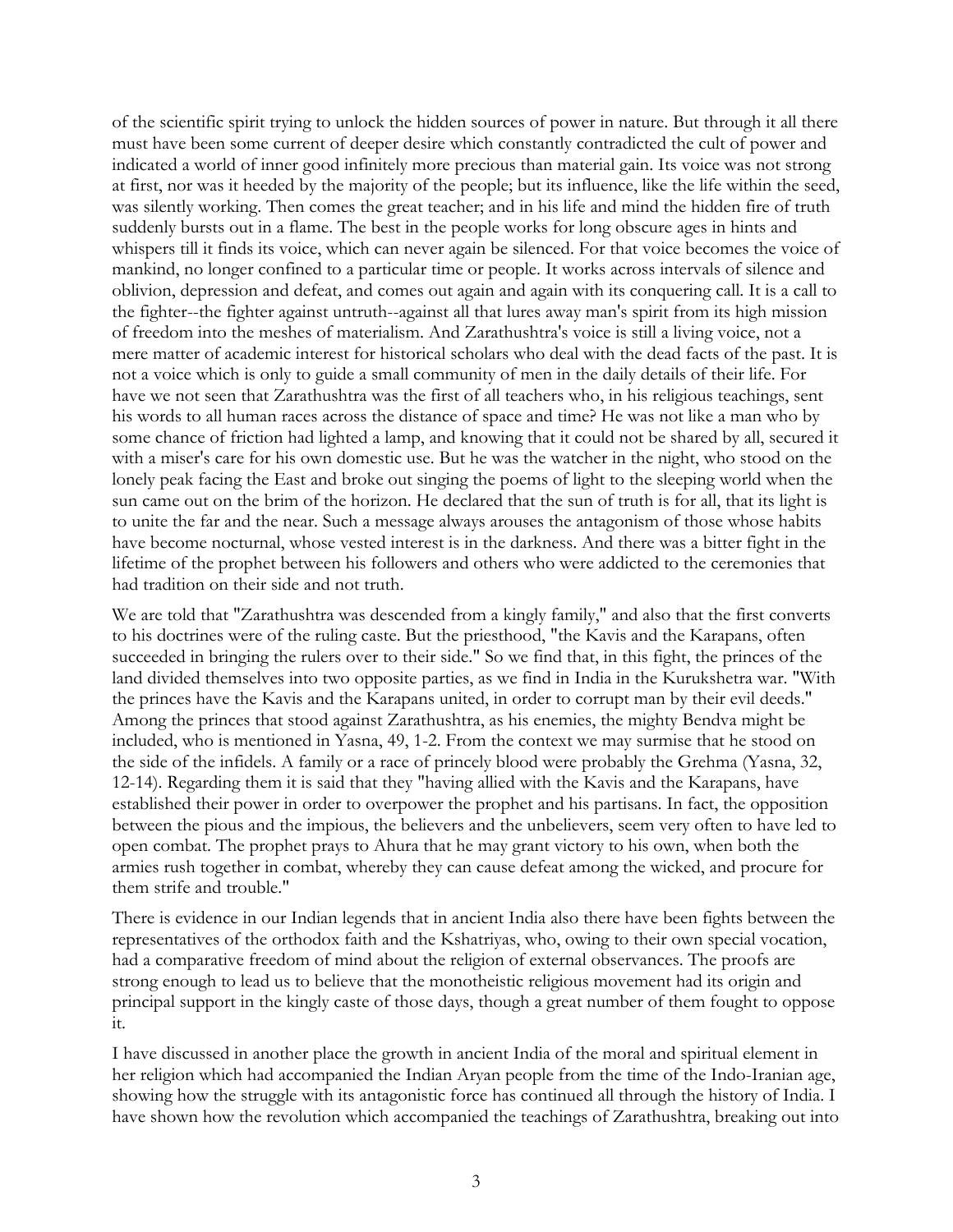severe fights, had its close analogy in the religious revolution in India whose ideals are still preserved in the Bhagavadgita.

It is interesting to note that the growth of the same ideal in the same race in different geographical situations has produced results that, in spite of their unity, have some aspect of difference. The Iranian monotheism is more ethical, while the Indian is more metaphysical in its character. Such a difference in their respective spiritual developments was owing, no doubt, to the more active vigour of life in the old Persians and the contemplative quietude of mind in the Indians. This distinction in the latter arises in a great measure out of the climatic conditions of the country, the easy fertility of the soil and the great stretch of plains in Northern India affording no constant obstacles in physical nature to be daily overcome by man, while the climate of Persia is more bracing and the surface of the soil more rugged. The Zoroastrian ideal has accepted the challenge of the principle of evil and has enlisted itself in the fight on the side of Ahura Mazda, the great, the good, the wise. In India, although the ethical side is not absent, the emphasis has been more strongly laid on subjective realisation through a stoical suppression of desire, and the attainment of a perfect equanimity of mind by cultivating indifference to all causes of joy and sorrow. Here the idea, over which the minds of men brooded for ages, in an introspective intensity of silence, was that man as a spiritual being had to realise the truth by breaking through his sheath of self. All the desires and feelings that limit his being are keeping him shut in from the region of spiritual freedom.

In man the spirit of creation is waiting to find its ultimate release in an ineffable illumination of Truth. The aspiration of India is for attaining the infinite in the spirit of man. On the other hand, as I have said before, the ideal of Zoroastrian Persia is distinctly ethical. It sends its call to men to work together with the Eternal Spirit of Good in spreading and maintaining Kshatra, the Kingdom of Righteousness, against all attacks of evil. This ideal gives us our place as collaborators with God in distributing His blessings over the world.

*"Clear is this all to the man of wisdom as to the man who carefully thinks; he who upholds Truth*  with all the might of his power, he who upholds Truth the utmost in his word and deed, he, indeed, *is thy most valued helper, O Mazda Ahura!*-Yasna, 31-22.

It is, in fact, of supreme moment to us that the human world is in an incessant state of war between that which will save us and that which will drag us into the abyss of disaster. Our one hope lies in the fact that Ahura Mazda is on our side if we choose the right course. The law of warfare is severe in its character; it allows no compromise. " None of you:" says Zarathushtra, "shall find the doctrine and precepts of the wicked; because thereby he will bring grief and death in his house and village, in his land and people! No, grip your sword and cut them down!"-Yasna, 31, 18.

Such a relentless attitude of fight reminds us of the Old Testament spirit. The active heroic aspect of this religion reflects the character of the people themselves, who later on spread their conquests far and wide and built up great empires by the might of their sword. They accepted this world in all seriousness. They had zest in life and confidence in their own strength. They belonged to the western half of Asia, and their great influence travelled through the neighbouring civilisation of India and towards the Western Continent. Their ideal was the ideal of the fighter. By the force of their will and deed of sacrifice they were to conquer haurvatat, welfare in this world, and ameratat, immortality in the other. This is the best ideal of the West, the great truth of fight. For Paradise has to be gained through conquest. That sacred task is for the heroes, who are to take the right side in the battle and the right weapons.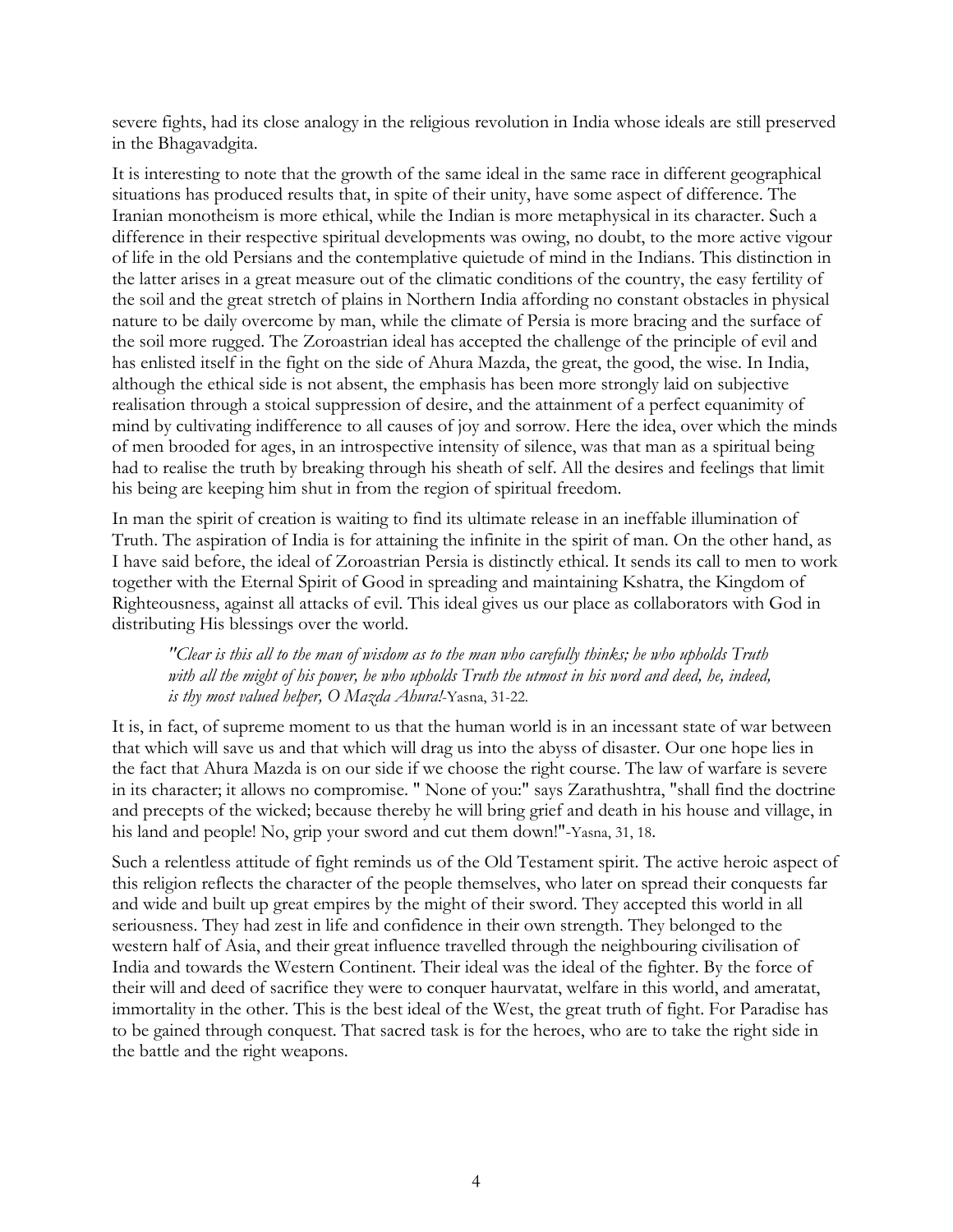## **Introduction The Gathas of Zarathushtra - K.D. Irani**

#### WHAT ARE THE GATHAS?

<span id="page-6-0"></span>The Gathas are the hymns composed by Zarathushtra, the Prophet or the founder of the religion of ancient Iran, who lived around 1300 BCE. The verses are composed in the metrical forms of ancient Indo-Iranian religious poetry. It is in a very condensed style of versification, in which standard grammatical construction is more absent than present. In extent the Gathas constitute a small book containing about 6000 words, in about 1300 lines set in 238 verses which are collected in 17 chapters, each called a Haiti, or in the more usual later term, HA. The 17 Ha's of the Gathas were, some time later, incorporated into a long prayer, or liturgy, recited at a ceremony. The Yasna recitation has 72 chapters. The Ha's are identified by their numberings as chapters of the Yasna. There are five major sections of the 17 Ha's of the Gathas listed here:

- 1. Ahunavaiti, consisting of Ha's 28-34 of the Yasna, containing 100 verses.
- 2. Ushtavaiti, consisting of Ha's 43-46 of the Yasna, containing 66 verses.
- 3. Spenta Mainyu, consisting of Ha's 47-50 of the Yasna, containing 41 verses.
- 4. Vohu Khshathra, consisting of Ha 5 1 of the Yasna, containing 22 verses.
- 5. Vahishto Ishti, consisting of Ha 53 of the Yasna, containing 9 verses.

The language of the Gathas is one belonging to the old Indo-Iranian group which was part of the Eastern families of the Indo-European languages. This language is called Gathic, and because it is incorporated into the Yasna scripture which is part of the Avesta, it is also called Old Avestan. Much of our grasp of the Gathic language, both in vocabulary and grammar comes from its close affinity with the early form of Vedic Sanskrit.

#### THE CONTENT OF THE GATHAS.

The verses of the Gathas are addressed to the Divinity, Ahura Mazda, and also to the public that has come to hear the Prophet. Specific aspects of his theology appear in every Ha, but we do not have a systematic presentation of the doctrine in any one location. Zarathushtra expounds aspects of his teachings in many different places in the Gathas. In others, he exhorts his audience to live a life as Ahura Mazda has directed. From these frequent passages we can reconstruct the theology with reasonable accuracy. Then there are some verses, devotional in character, addressed to Ahura Mazda, to the divine essences of Truth, the Good-Mind, and the Spirit of Piety and Benevolence. There are also verses which refer to episodes and crises in the mission of the Prophet. But the theology is interwoven in every Ha.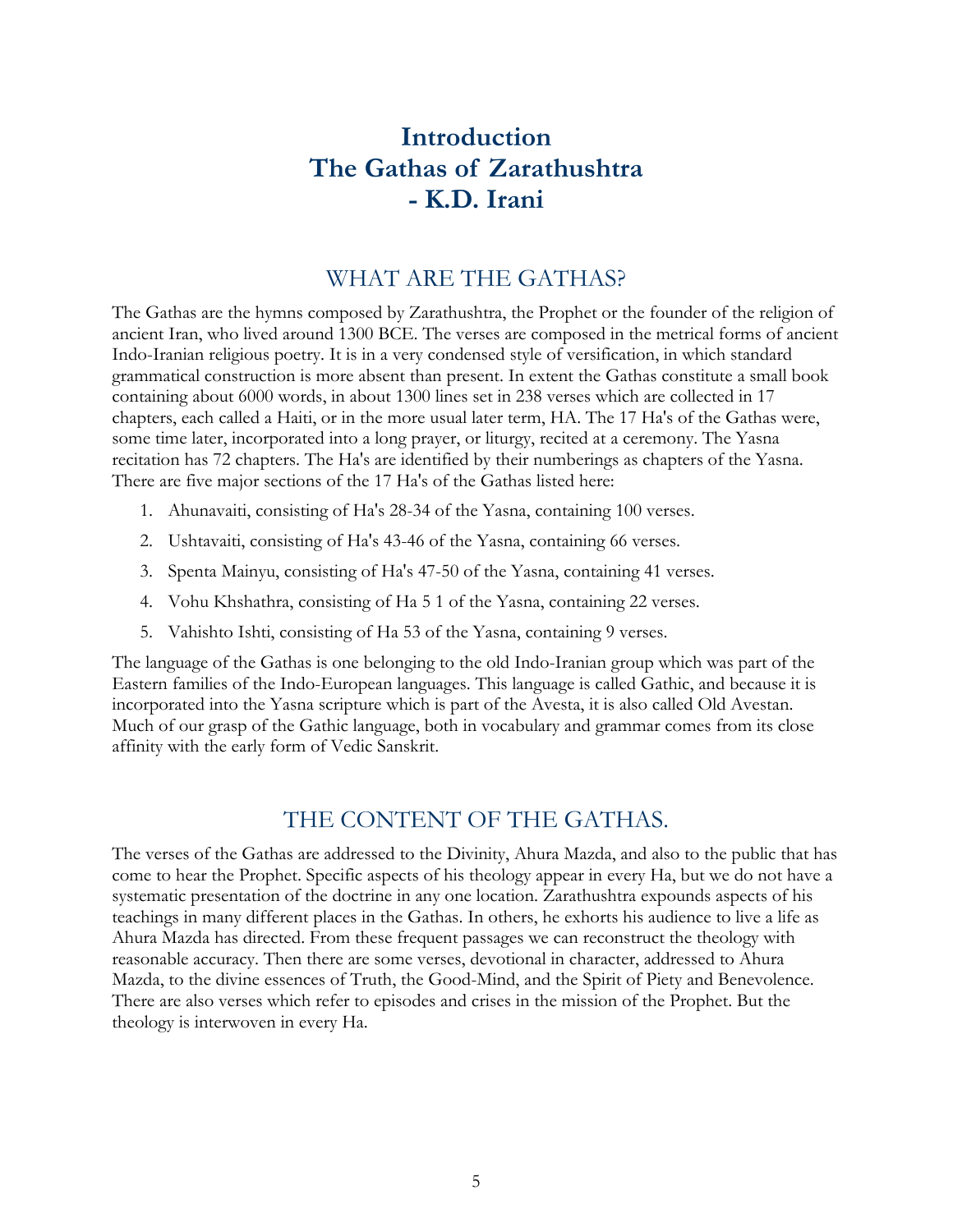## THE THEOLOGY OF THE GATHAS.

<span id="page-7-0"></span>It is important, as a preliminary consideration, to note that the type of religion preached by Zarathushtra is what may be called reflective religion. It is a fusion of a View of the World and a Way of Life offered to the prospective believer to be adopted upon due reflection as worthy of acceptance. A believer is one who chooses to encounter the world as the religious view declares it to he, and importantly, commits himself or herself In the Way of Life presented therein.

What then is the religious view of Zarathushtra in the Gathas? Zarathushtra conceives of the world we live in as a theater of conflict between two diametrically opposed moral spirits (mainyus), they stand for mental attitudes in the psychological domain, and also opposing moral vectors in all of creation. They are the Spirit of Goodness (Spenta Mainyu), and the Spirit of Evil (Angre Mainyu, not so named in the Gathas, but in the later literature). Their characters are defined in relation to the pivotal concept of Zarathushtra's theology, Asha, usually translated as Truth. Truth, in this context means the Ultimate Truth, that is, the Ideal form of existence of the world as envisioned by Ahura Mazda. The form the world would have had but for the Spirit of Evil, and hence the form the world ought to have. Acting in accordance with Truth is the right thing to do, hence Asha is also translated as Righteousness. Indeed, since Zarathushtra's theology is always projected with a moral dimension, Asha always carries the joint meaning of Truth and Righteousness.

Thus we comprehend the world as an intrinsically good, divine creation, contaminated by evil, but capable of being perfected by the actions of humans by reason of their capacity of moral choice. Human action can promote good and reject evil leading to its ultimate banishment from the world, though it may continue to exist as a conceptual possibility.

From this follows the Way of Life in Zarathushtra's theology. According to it, each human being possesses, perhaps cultivated to different degrees, the quality of the Good-Mind, Vohu-Mana, in itself a divine creation. The Good-Mind enables us to grasp Asha, the Ideal Truth; it also enables us to see any aspect of the world and recognize it for what it is, i.e. the way and the extent to which it is flawed. This is grasped by seeing reality and realizing how it deviates from its ideal state, i.e. Asha. This form of moral awareness is what is termed good-thought. From this good-thought one is inspired to do the right thing, to right the wrong, to perfect the state of imperfection. When the appropriate course of action is formulated and articulated it is called good word.

The inspiration that leads to action is Spenta Armaity, translated in the religious context as Piety or Devotion, and in the moral context as Benevolence or Right-Mindedness. This spirit is another aspect of Divinity, it inclines us to move from right conceptions to right actions. We thereby, with courage and confidence put our well-thought-out and well-formulated intentions into actions. This is called good-deed. Here we can crystallize the oft-repeated trilogy of Zoroastrianism: Goodthoughts, Good-words, and Good-deeds.

The consequence of actions according to this way of life is that, being in accord with Asha, it brings the world toward perfection in any way and to whatever extent it may be. In the social world we bring about a change toward a worthy social order. And as the social order is transformed to an ideal form we achieve the ideal dominion in which the right-minded person is happy and contented. This ideal social state is referred to by the Gathic term Khshathra Vairya, another divine aspect.

The individual who lives in accordance with this way of life reaches a state of well-being, a state of psychic and spiritual integrity which one might plausibly characterize as perfection in this earthly state. This state is referred to by the Gathic term Haurvatat. A person who has lived such a life comes, upon death, to a state of immortal bliss, known by the Gathic term, Ameretat.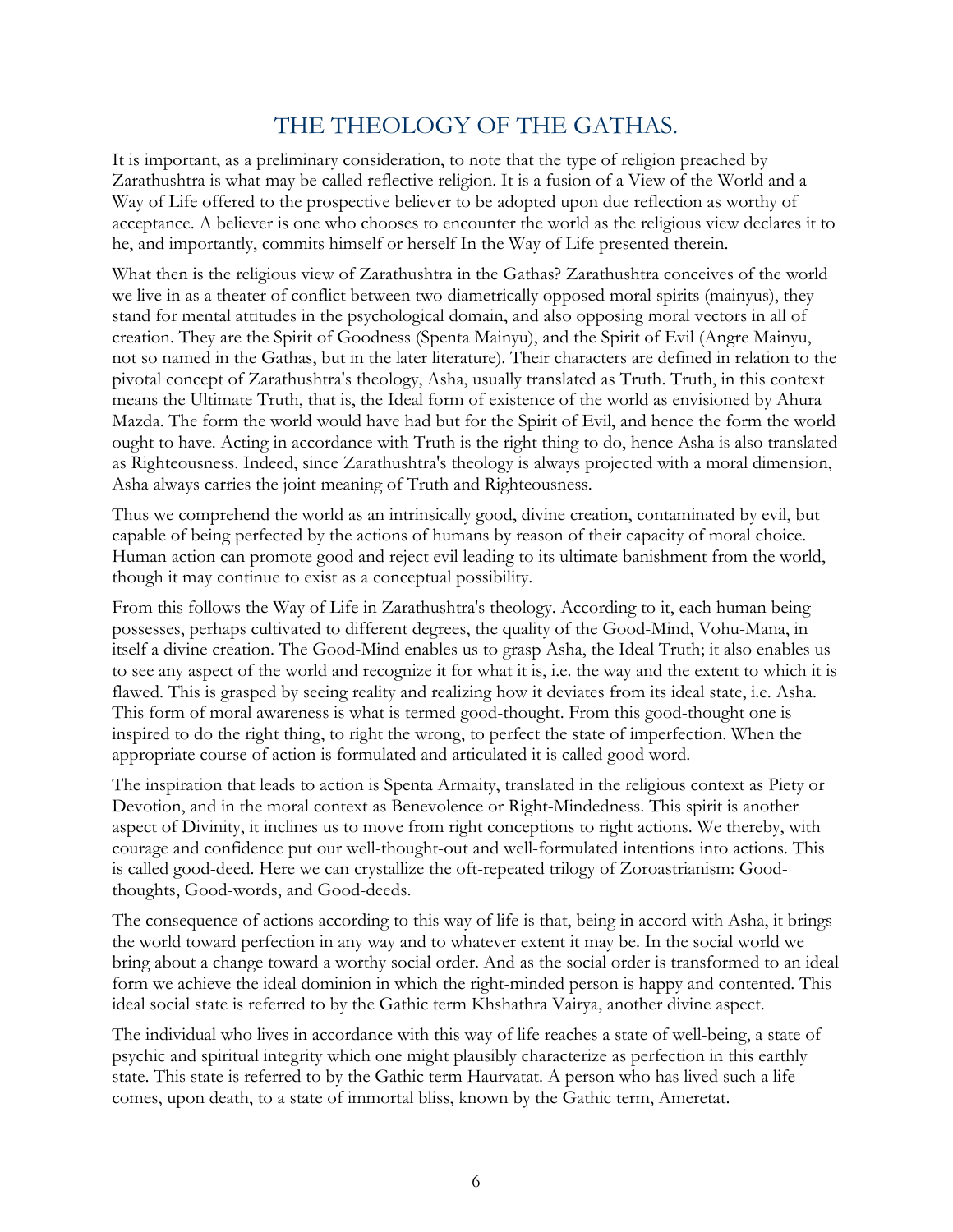<span id="page-8-0"></span>Life after death in the Gathas is viewed as a state, the character of which is a consequence of the moral quality of one's life. The notion of the final judgment upon the person is expressed dramatically in the crossing of the Bridge of the Separator (chinvad peretu), where the virtuous cross to the Abode of Songs, the heavenly abode, and exist in a state of "Best Consciousness." The wicked fall away into the House of Falsehood, existing in a state of "Worst Consciousness," detached from Truth.

The focus of Gathic teaching is one of a world afflicted with suffering, inequity, and imperfection, the goal being to transform it and bring it to perfection, that is, in consonance with Truth, by the comprehending power of the Good-Mind. Such a perfecting world would progressively bring satisfaction to all the good creation. And it would inaugurate the desired kingdom, Khshathra Vairya, where the ideal society would manifest peaceful social existence in which all interests would be harmonized and balanced in a just order, for that is an implication of Asha. This achievement depends on enlightened human thinking and right-minded human resolve. These are the religious goals according to the Gathas, and bringing them about, the commandment of Ahura Mazda.

## THE NON-THEOLOGICAL CONTENT OF THE GATHAS.

The Gathas are religious hymns. Among them are some addressed to Ahura Mazda expressing the Prophet's veneration for the Holiness of the Divinity, who is Father of the Good-Mind, the Truth, and the Spirit of Benevolence. There are other Verses where the Prophet requests for himself and his disciples these very gifts which would enable them to lead holy lives.

There are other verses which are quasi-biographical. They are all related. in one way or another, with Zarathushtra's mission to announce to humanity the teachings of Ahura Mazda to direct us to act in the Great Cause, viz., to promote the Truth (Asha), perfecting the World and thereby perfecting ourselves. When he announces the message of Ahura-Mazda, he is repudiated in his homeland, abandoned by his kinsmen.

There are verses which express this repudiation and the resulting doubts regarding the success of his mission. He asks for assurance from Ahura Mazda, and significantly, sees the self-validating power of Truth through the translucence of the Good Mind. There are times when the Prophet is rejected by the powerful, and times when his teachings are attacked. He asks not only for his effort's confirmation from Ahura Mazda, but also the repudiation of his opponents and oppressors as purveyors of evil.

Since the various Ha's of the Gathas were composed at different periods in the life of the Prophet we obtain from them reflections of his aspirations and anxieties about the effectiveness of his mission. He never doubted its validity or its ultimate vindication. We find that in the later part of his life he feels assured of success and a tone of contentment and assurance pervades the later compositions. But even there, as in the last Ha, where he officiates at the wedding of his youngest daughter, he enunciates parts of the doctrine; he could not be any other than the untiring preacher of the religion of Mazda.

### NOTES ON GATHIC TERMS AND THEOLOGICAL CONCEPTS

Since many of the theological concepts appear from time to time in their Gathic terms in the translations of the verses, they are listed here together with other Gathic concepts with their meanings, in their proper groupings: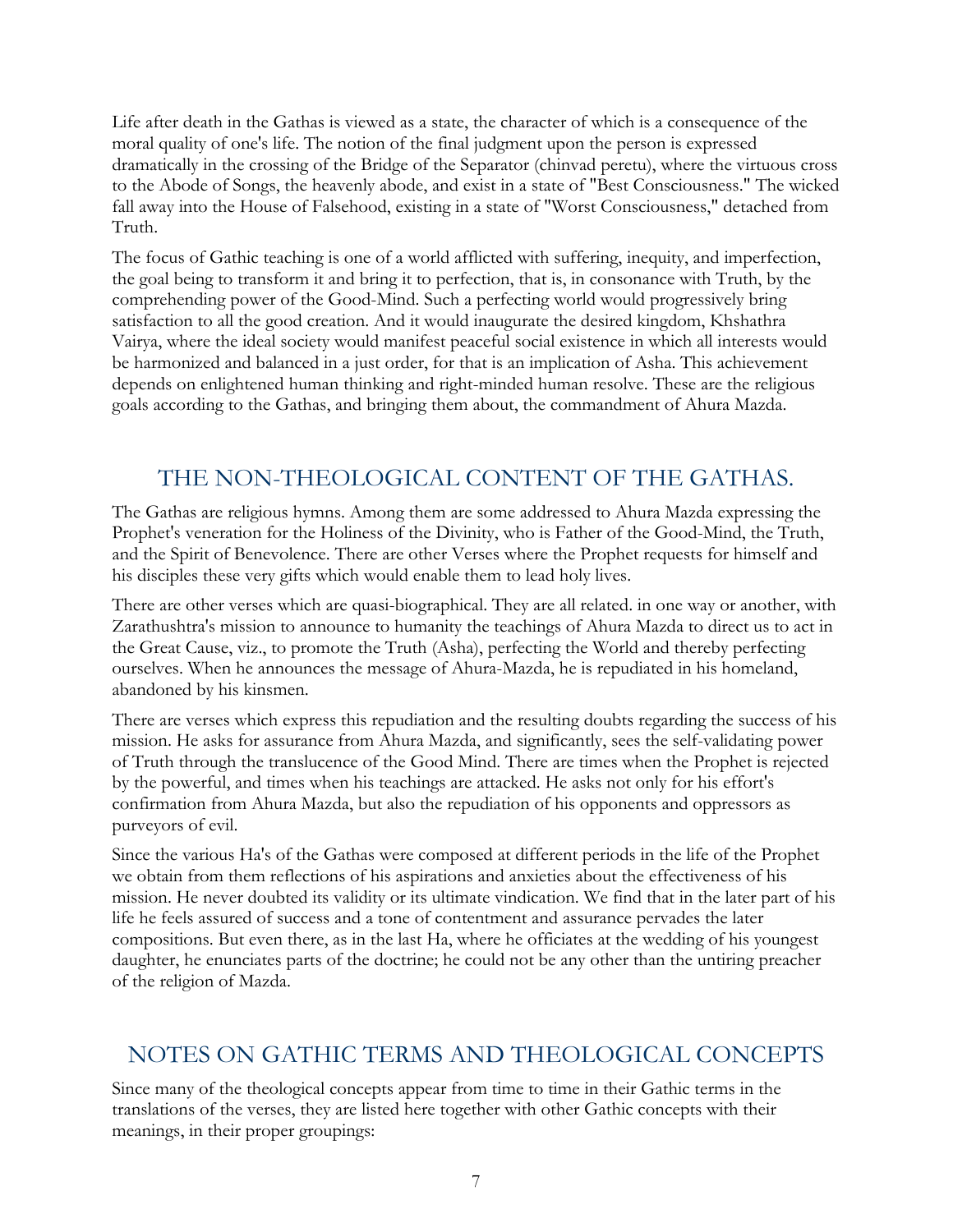Ahura Mazda meaning the Wise Lord, is the Divinity of Gathic theology. He is the Creator and the Source of Goodness. The two opposed Spirits, Principles, or Mentalities:

- 1. Spenta Mainyu, meaning the bountiful or progressive spirit in the ethical dualism, it is the Good-Spirit.
- 2. Angre Mainyu is the spirit of destruction or opposition. In the doctrine of ethical dualism it is the Evil Spirit. Although the concept is used, this term itself does not appear in the Gathas. It was employed a little later in the Avestan literature.

The Amesha Spentas, (again, the term not used in the Gathas, but very early in the history of the religion) means the bountiful immortals. They are six abstract concepts, essences as some would say, in terms of which the theology is constructed. They are aspects of Ahura Mazda, through which He is known. Ahura Mazda establishes their independent existence in the ideal realm of Being. Sometimes they are personalized and venerated as such in the Gathas. Sometimes Ahura Mazda is characterized as their father. Some of these essences we can incorporate in our own lives, e.g. the Good-Mind, and Piety or Benevolence. Others are to be viewed as ideals which may be actualized in concrete existence by the actions of right-thinking humans. Here we should note that the distinction between an ideal realm of existence, and a physical realm of existence is made in the Gathas.

The six Amesha Spentas are the following:

- 1. Asha Vahishta: The Highest (Best) Truth, also the Highest form of Righteousness. This Truth describes how the World ought to be in its ideal form. Consequently, the intention to actualize it is Righteous Intention, and action according to it the highest form of Righteousness.
- 2. Vohu-Mana: The Good-Mind. The mental capacity to comprehend Asha, to understand the nature of our actual world, and recognize the resulting disparity between the ideal and the real. It is thus the instrument of moral cognition.
- 3. Spenta Armaity: The Holy Attitude. Theologically, it is the attitude of Piety toward the Source of Being and the Ultimate Truth; Ethically, it is the attitude of Benevolence, a concern for the Good. It may be characterized as Right-Mindedness.
- 4. Khshathra-Vairya: The Ideal Dominion. It is the ideal social (and political) structure of the human world. In human terms, we may call it the ideal society. In theological terms, it is the Kingdom of Heaven.
- 5. Haurvatat: The state of complete Well-being, physical and spiritual integrity. In its full form it is a state of perfection on earth.
- 6. Ameretat: The state of Immortal Bliss.

Sraosha: The concept of Hearing, i.e. receiving a divine message; however, since what is heard is a communication from the Divinity, the concept also implies acceptance or obedience.

There are three non-theological terms-which appear in several of the Gathic verses, they are Kavi, Karpan, and Usig. They are all used in a pejorative sense. In Gathic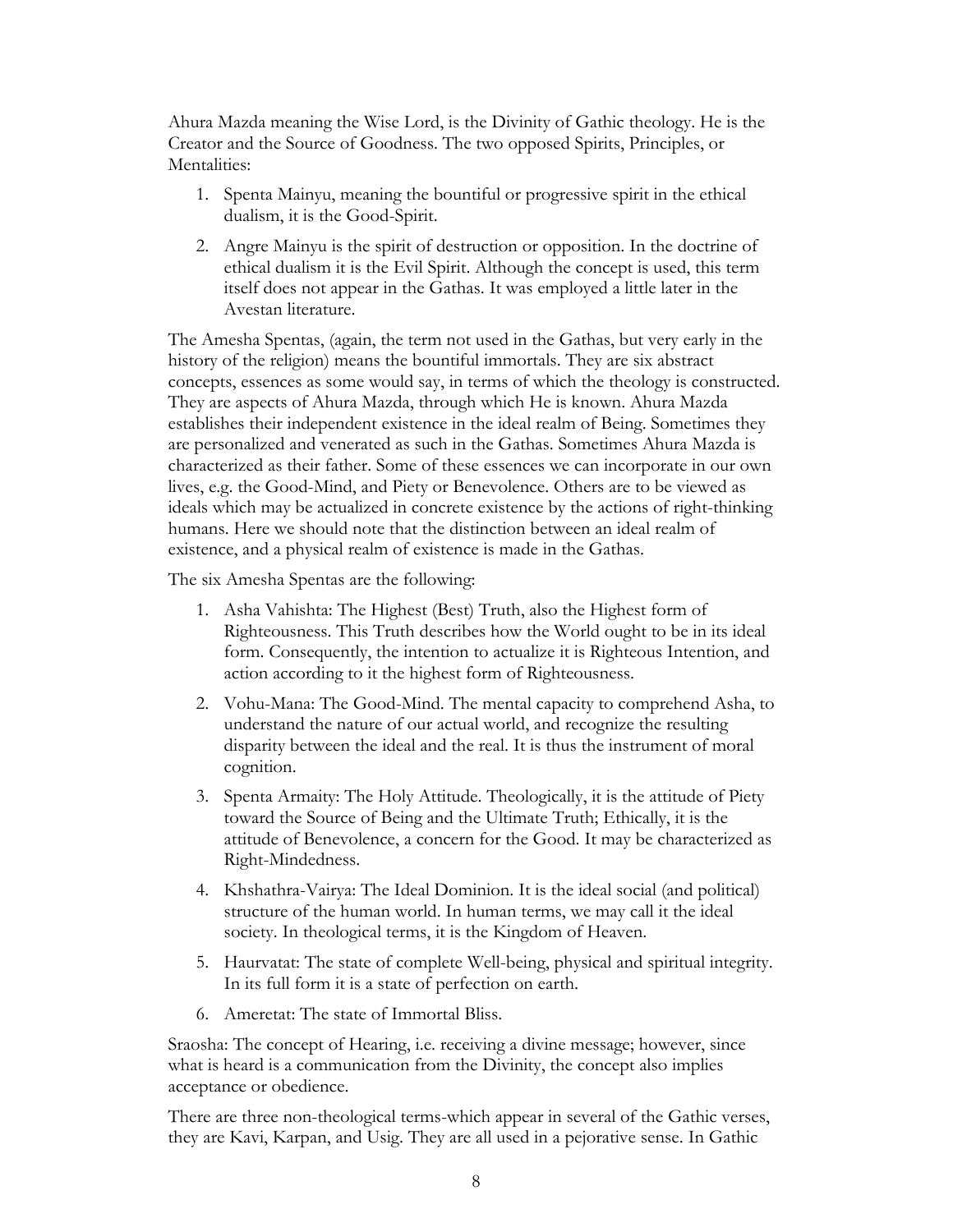<span id="page-10-0"></span>vocabulary, Kavi meant a chief of a tribe, or a prince, a ruler and military chief of the socio-political organization among the Indo-Iranians. Karpan meant a mumbling priest, a priest whose function was to utter sacred words, usually not comprehensible to the laity, which were supposed to have magical effects in promoting the interest of the rulers. Usig was probably the ritual performing priest who prepared and executed the sacrifice and offerings. These were activities of the cults prevalent in Zarathushtra's time, cults which he repudiated and displaced with the religion of Ahura Mazda.

#### Synopsis of the Gathas

Though the general theology pervades all the verses of the Gathas, certain specific topics dominate some of the Has. To familiarize the reader with these topics a brief synopsis of each Ha is provided.

In the Yasna, the first Ha of the Gathas is numbered 28. However, conceptually, Ha 29 should be the first, because it is an introduction to the revelation incorporated in the Gathas. It is a dramatic mythologic account of a conference in the abode of Ahura Mazda, where Zarathushtra is chosen as the one to bring the wisdom of Ahura Mazda for the guidance of human life upon this earth, the teachings which came to be called the religion of good conscience. This Ha is therefore appropriately listed as Ahunavaiti 1, and the earlier, i.e., Y 28, is to be listed as Ahunavaiti 2. The rest of the Gathas are listed consecutively as they are in the Yasna.

Ahunavaiti 1  $[Y 29]$  reflects a time of strife. of political and military conflict, where tribes of pastoralists raided one another's herds of cattle. These activities were accompanied by sacrifice requiring slaughter of cattle. In this atmosphere of violence and insecurity, the soul of the cow, representing all good living creation, complains to the Divinity and asks for protection. After some discussion in the Celestial Council, Zarathushtra is chosen as the one to bring to humanity the wisdom of Ahura Mazda. The upshot of these considerations is that the way of life offered in these teachings incorporating the wisdom of the Creator is the only protection for the welfare of creation.

Ahunavaiti 2  $\lbrack$  Y 28 opens with a prayer presaging the Gathic message. Zarathushtra seeks through Ahura Mazda's Holy Spirit, the gift of Truth in thought and action; so that he may bring joy to the soul of creation. The first verse, the opening, of this Ha is the most celebrated verse in the Gathas. In the rest of the Ha, the two dominant concepts of Gathic theology, Truth and the Good Mind, are repeatedly invoked. They will enable the wise and the good to heal an afflicted world and improve it by the elimination of deception and violence of the evil-doers.

Ahunavaiti 3  $[Y 30]$ . This Ha presents some of the central themes of the theology. Zarathushtra, in the first verse, declares that he is about to announce the divine teachings. The next verse informs his audience that they should listen to his words with an enlightened mind, and then decide upon a way of life. This is the theme of choice, fundamental to the faith. We humans have free will, we must choose, and bear the responsibility for that choice. What are the fateful alternatives of that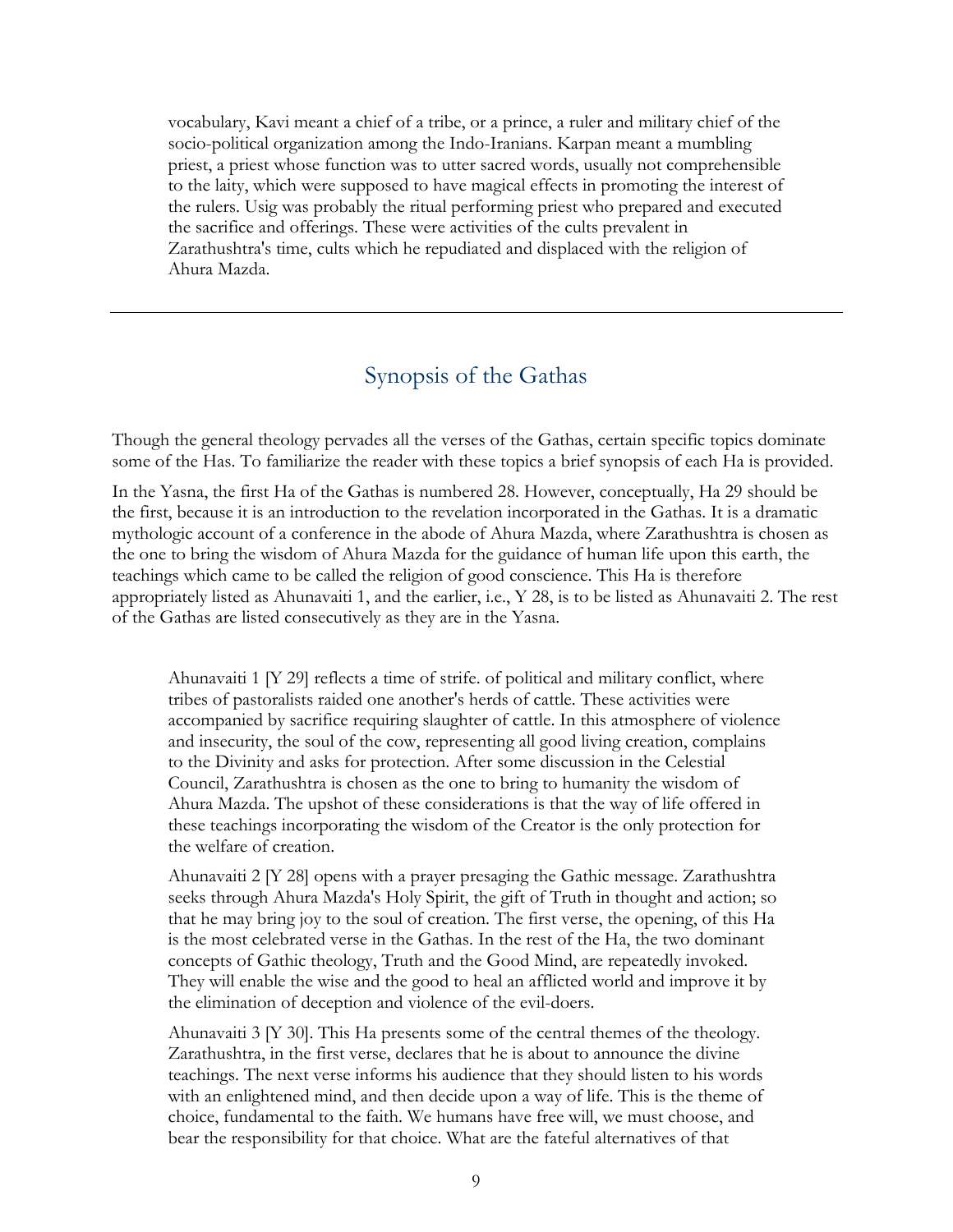choice? These are presented in subsequent verses. That is the doctrine of Good and Evil. For Zarathushtra, Good and Evil existed as such, and each one of us had to choose the good or the evil alternative in every situation in life. Good is chosen by the clarity of our recognition of the Truth and our innate Rightmindedness. Evil, since it is action contrary to the Ideal Truth, is chosen because one is in a state of deception; and evil is destructive of the Righteous Order in this world, a world which ought to evolve to perfection. Evil ultimately will perish. The righteous will achieve the state of Best Consciousness through their right choices, and the opposite will be the state of the evil-doers.

Ahunavaiti 4  $[Y 31]$  is a reinforcement of the theology of the last Ha. Zarathushtra affirms his belief that the teachings he offers are for the benefit of all humanity. Following his personal commitment to the teachings, he asks for insight into his own mission, inquiring how he and his disciples can be more acceptable to Ahura Mazda, and what the devout may rightfully expect.

Ahunavaiti 5 [Y 32]. This Ha is concerned with the evil-doer. The evil-doers Zarathushtra focuses on were the practitioners of the earlier cult of tribal aggrandizement. They had rituals of military preparation which not only excused but justified human and animal slaughter. These worshippers are being condemned. The first verse indicates that they have copied some modes of worship of the Mazda Yasnie community. This has Zarathushtra making an appeal to Ahura Mazda that he and his supporters be accepted as the authentically religious. Upon receiving an affirmative response in the second verse, Zarathushtra provides detailed account of their evil actions, their destructive social practices, and their resulting evil fate in after-life.

Ahunavaiti 6  $[Y 33]$ . This is a particularly personal Ha. The verses, in a very devotional poetic form, are addresses to Ahura Mazda. This Ha was composed probably early in the Prophet's career. He is asking for an inspiration from Ahura Mazda, assuring him of the Wisdom he has already received. But he desires aid and insight into how he might propagate the Faith. There are several verses of venerative prayer in this Ha, but the last verse is a particularly striking one. For there he offers the breath of his life, his good thoughts and good work as if they were sacrificial offerings to Ahura Mazda. What a contrast from traditional practice!

Ahunavaiti 7 [Y 34]. This is another Ha addressed to the Divinity. Zarathushtra expresses his dedication to Ahura Mazda who has established the moral order in creation, and has offered the righteous believers perfection here and immortal bliss in the life to come. He asks for the blessing of protection for his followers, and inquires about the proper form of worship. The essential form of worship is, of course, the life of good thought, word, and deed. However, for a religious community a common mode of worship is also valuable, perhaps even necessary. Zarathushtra ends this Ha with a commitment to the teachings, with expressions of veneration, and a plea that the Divinity may regenerate this existence towards its intended perfection.

Ushtavaiti 1 [Y 43]. This Ha, poetically addressed to Ahura Mazda, is essentially meant for the ears of his audience. The early verses express confidence in the gift of happiness to those who deserve it, with an attached request for a long and worthy life of the Good Mind. It is followed by a description of one who, through Truth, attains an end better than good. And then we have glimpses into Zarathushtra's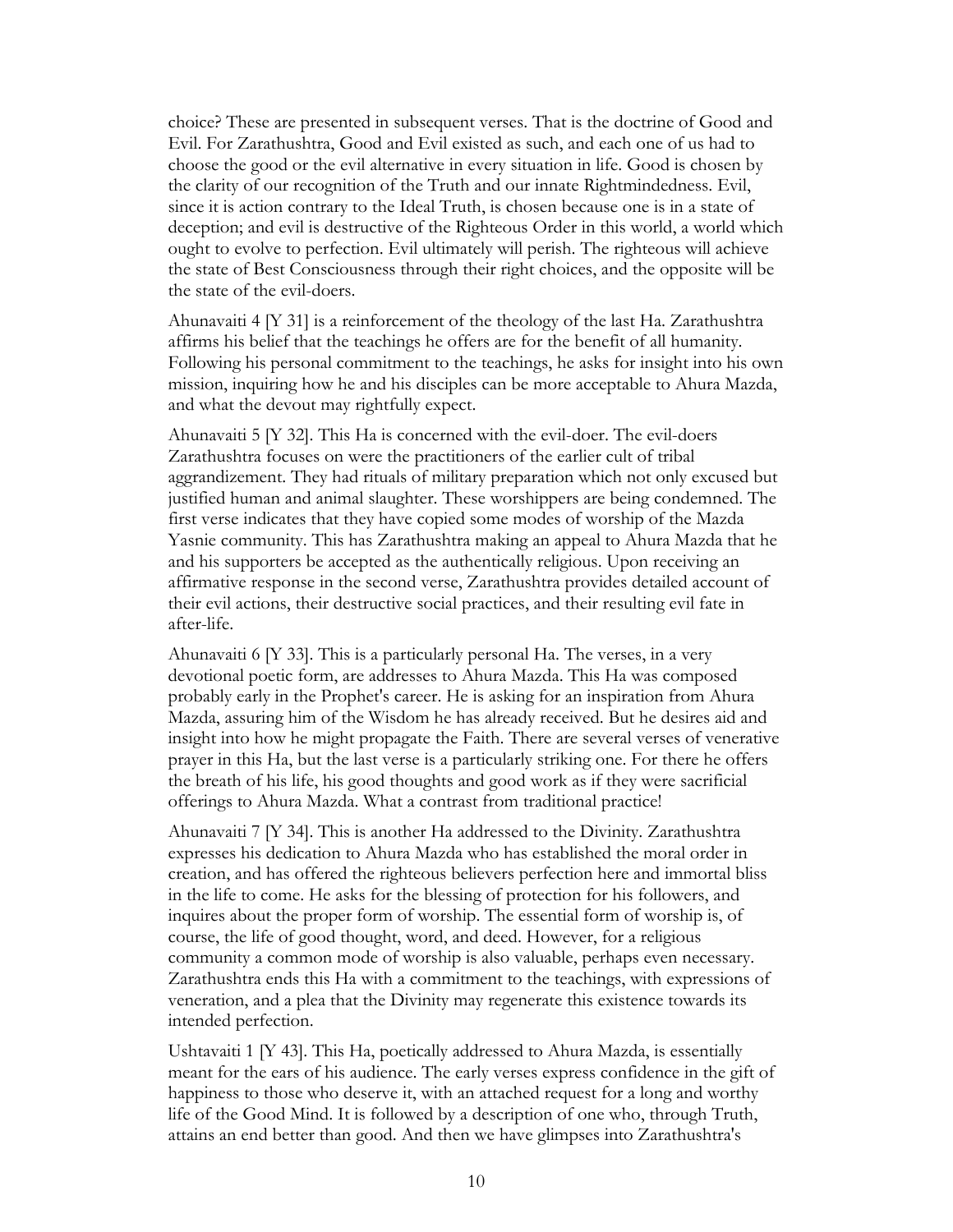reception of the revelation through Mazda's Bountiful Spirit and inspiration through the Good Mind, and finally into his vivid realization of Ahura Mazda as the supreme creator, and founder of the Righteous Order.

Ushtavaiti 2 [Y 44]. This Ha is different in tone and content, but not in theology, from the rest of the Gathas. The Ha is known as "the Questions to the Lord," as each of the verses, except the last, begins with a question to the Lord. The opening verse is a request to Ahura Mazda to let us know how He should be venerated, the implication being that earlier forms of worship were unacceptable, or at least, inappropriate. The next verse asks for the source of the Best Existence. It is declared that one who strives to bring this about through righteousness is a healer of existence. He seems to be suggesting that social amelioration through righteousness is the highest form of veneration. The Ha in a series of verses goes on to inquire about who created aspects of the natural order, the principles of the moral and social order, and the values and ideals of existence. These are, of course, rhetorical questions; the obvious answer being, Ahura Mazda. It is relevant to note that in the pre-Zoroastrian religious culture there were a host of divinities performing these functions. These questions raised by Zarathushtra are an indirect repudiation of that pantheon. The last fourth of the Ha deals with the still active group of unbelievers and opponents. Zarathushtra asks how shall their evil be overcome. He seeks assurance that evil shall be handed over to the good. Clearly these reflections are set in a time of social change and cultural turmoil.

Ushtavaiti 3 [Y 45]. This Ha is addressed to the public gathered to listen to Zarathushtra. In the first verse he asks them to ponder over his teachings with care and clear thought. He is anxious to have the new revelation established, and the prevailing magical practice repudiated. The false teaching is not described, but we know that it was the practice of tribal warfare and the elevation of aggrandizement. This Ha contains no new idea. Zarathushtra praises the Divinity for providing this illuminating message. He assures humanity of the blessings of Perfection and Immortality for living a good life. The Ha ends on a note of confidence that to a person living such a life in reverence to the Mazda, the Lord shall be a friend, or brother, or even father!

Ushtavaiti 4 [Y 46]. This Ha is a poetic reflection on Zarathushtra's mission. In the early days of his ministry the reaction of those who first heard his message was negative. That, of course, is understandable because Zarathushtra was repudiating the tribal religion of conquest. We read his poignant expression at being abandoned, and yet his firm conviction in the ultimate vindication of his teachings. The verses manifest his resolve in efforts to promulgate the divine message and repudiate the violent cult of the evil-doers. He says "he who looks upon evil with tolerance is no other than evil." He is looking for followers who will do right for the sake of Right, and thus work for the establishment of the Righteous Order. He is encouraged by the leader of a neighboring tribe accepting his teachings He recalls how an Iranian prince and his court accepted the Faith. He even preaches to his own clan which had earlier repudiated him. The Ha ends on a happy note of the progressive acceptance of the religious teachings, and the hope of a Great Renovation when all of creation will be purged of evil.

Spenta Mainyu 1 [Y 47]. In this short Ha we are presented with a disquisition on Spenta Mainyu. It is mainyu. i.e., the spiritual attitude, or mentality, or vector in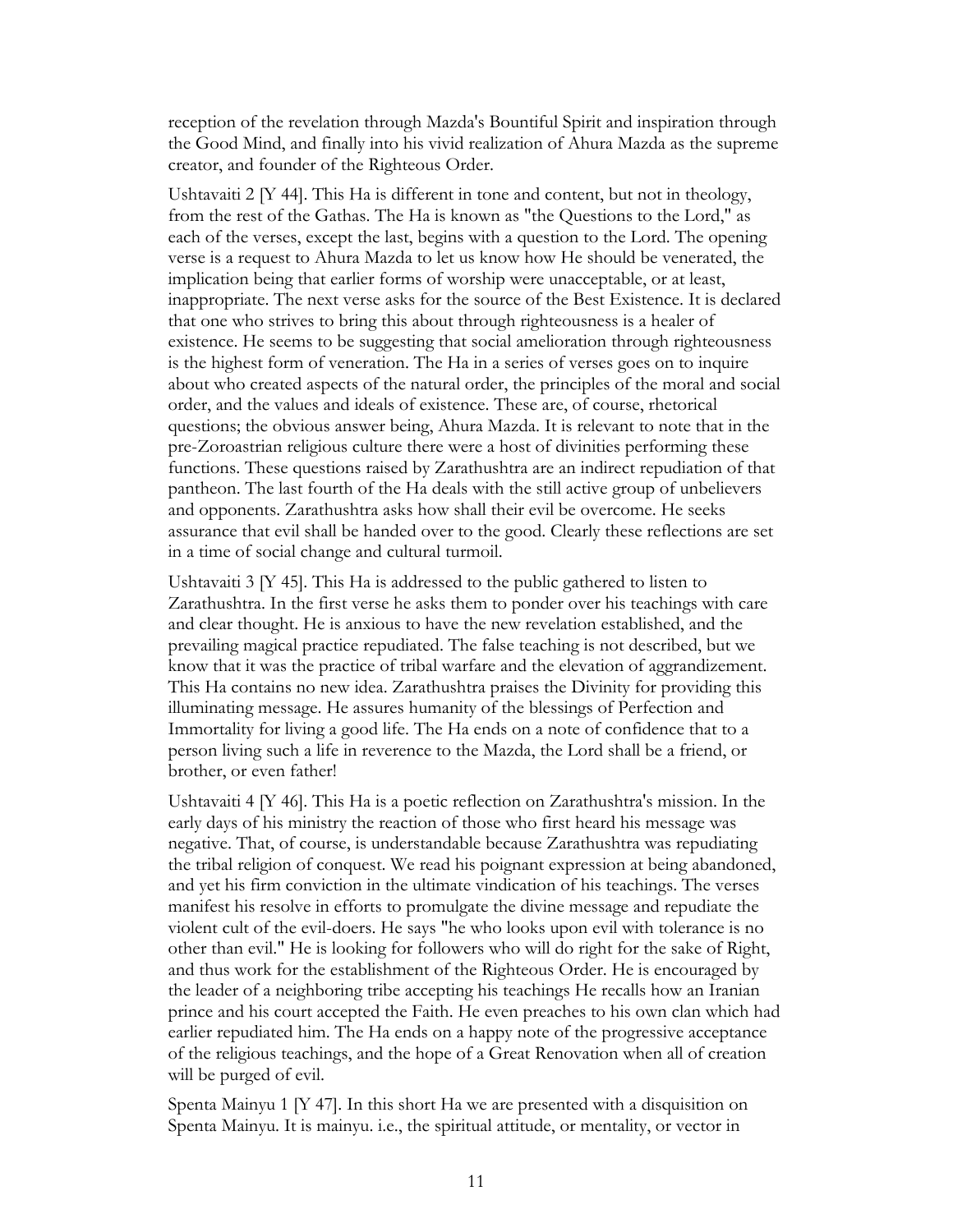creation, often translated as spirit, which however should not be interpreted as an entity with a personality. Since it is Spenta it is Holy, or Bountiful, or Virtuous; no matter how translated, it represents the good pole in the underlying duality of the theology. The verses here make the theological point that this spirit comes from Ahura Mazda and is the one that inspires and activates the Right-thinking who receive the gifts of Perfecting Integrity and ultimately, Immortality. From it the evil are.remote and thus suffer the consequences of alienation and loss of salvation.

Spenta Mainyu 2 [Y 48]. The Ha probably was composed in a period of social and political uncertainty. Zarathushtra asks Ahura Mazda for assurance that the righteous will be vindicated. Although the question is rhetorical, the affirmative response is elaborated by a reinforcement of the teachings already propounded. The good existence shall come by human effort dedicated to righteousness. There is the wish that the righteous with wisdom and right-mindedness rule us thereby bringing peace and prosperity. The contrast between the good and the evil is reformulated. It is through wisdom and understanding that the practice of evil shall be averted. And one who can bring about this form of action to human practice is declared to be a benefactor, a savior of humanity.

Spenta Mainyu 3 [Y 49]. This Ha, as some others before, deals with the conflict between the righteous and the unrighteous. Zarathushtra is being opposed by a powerful figure of the establishment, Bandva, entrenched in the politics of aggrandizement. Zarathushtra asks for Ahura Mazda's help through the good mind, and reiterates the teachings regarding opposition to evil and furthering the good. These reflections refer to some important historical event, for at some crucial time Zarathushtra sought the illumination of Truth for Frashaoshtra, one of the politically influential among the faithful, and instructed another member of the court, Jamaspa, to be right-following and keep away From the evil liar.

Spenta Mainyu 4 [Y .50]. This is a powerful poetic expression of the Prophet's reverence for Ahura Mazda, with a feeling of conviction regarding the support he expects from Him. The Ha evinces the Prophet's sense of vindication, as well as his acceptance by Ahura Mazda. The Ha ends with a reaffirmation of the commitment to restore this existence to its ideal state envisioned in the Truth and realized by the Good Mind.

Vohu Khshathra [Y 51]. This Ha, as its name indicates, is concerned with the "desired dominion" or, to put it in contemporary idiom, the "ideal state" or "ideal society." Achieving such a social order is the responsibility of rulers. The early verses indicate the fundamental virtues they must possess, viz. the dedication to Truth. Next are listed the necessary attributes of the Good Mind and Rightmindedness. A leadership so equipped will bring security, harmony and happiness to society. It is the establishment of the Righteous Order of Asha that Zarathushtra is invariably proposing as our religio-social, collective obligation. Such a goal is thwarted by the evil-doers whose self-interest and greed violate the establishment of the objective social right. They shall receive their appropriate recompense as the consequence of their evil.

Vahishto Ishti [ Y 53]. This last Ha of the Gathas deals with religious implications surrounding a specific event in the life of the Prophet -- the marriage of his youngest daughter. The theological message, presented in the Gathas over and over, is again presented in the sermon Zarathushtra addresses to the marrying couple and others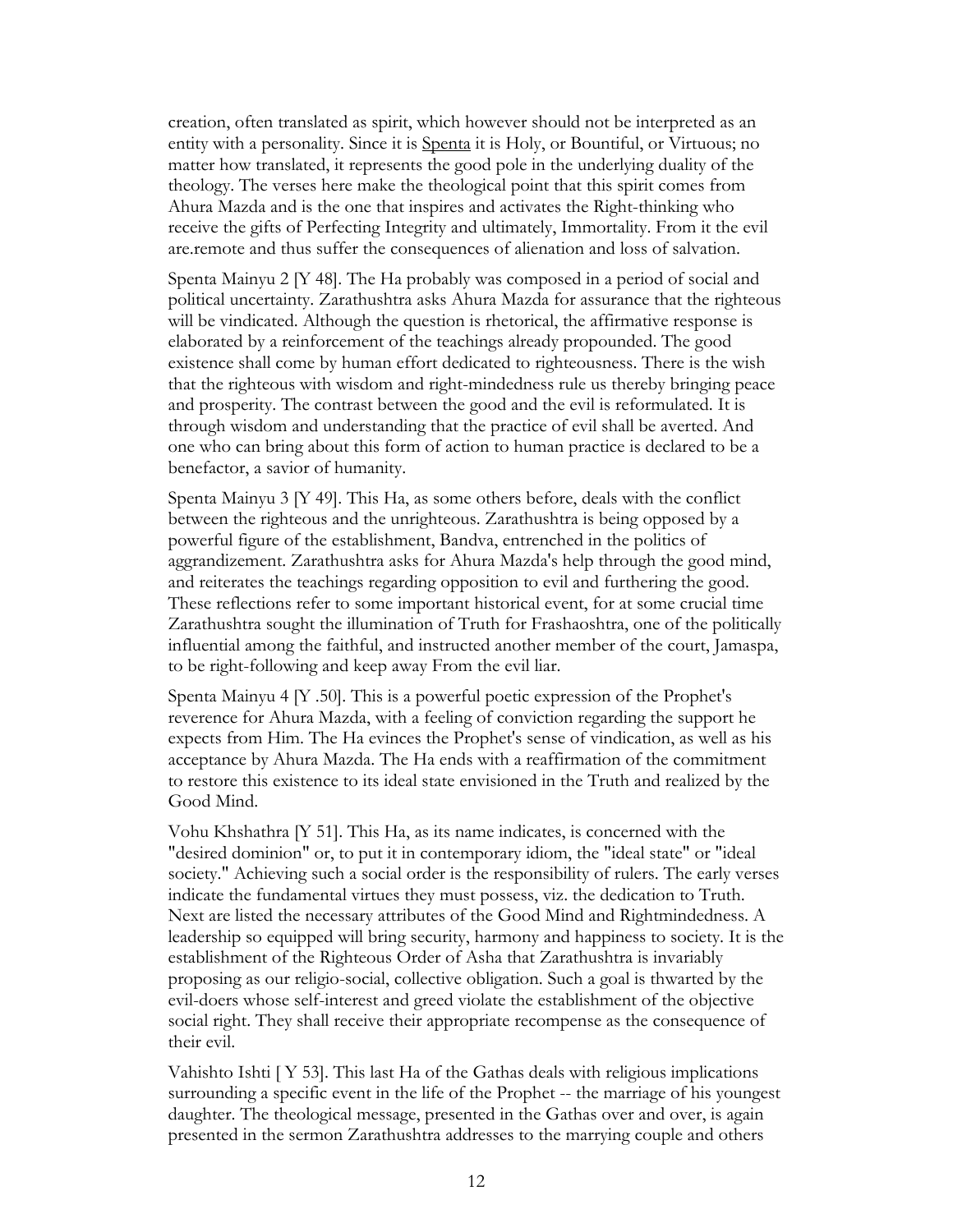who are also about to marry or are contemplating marriage. Before the marriage ceremony, however, Zarathushtra calls upon his daughter to make her choice with the counsel of enlightened understanding and piety. Subsequent to the choice, Zarathushtra admonishes the bride and groom to live righteous lives and cherish each other; for then they would receive the blessed consequences of the Good Work.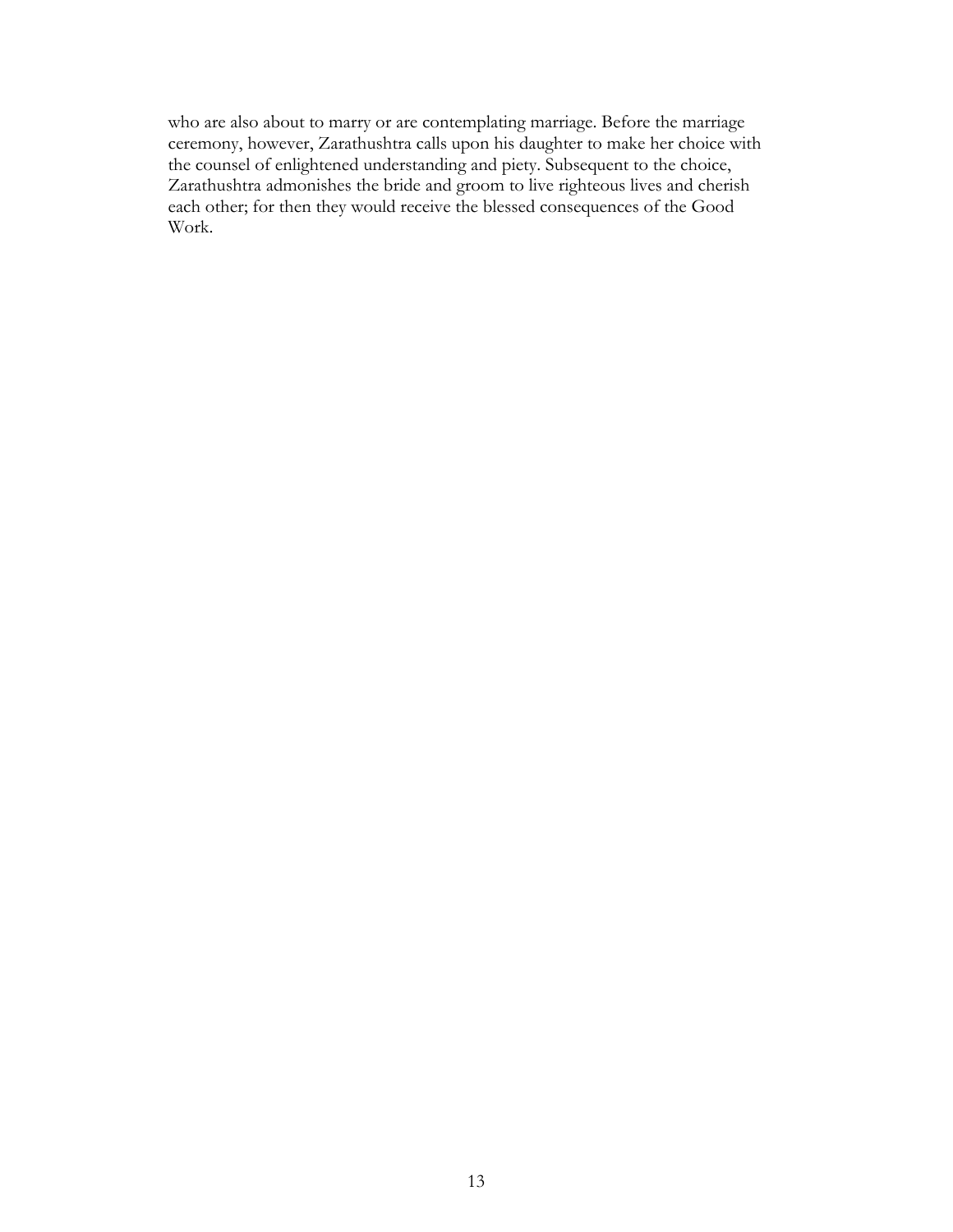## **Ahunuvaiti Gatha**

#### Yasna 29

- <span id="page-15-0"></span>1. Unto Thee, O Lord, the Soul of Creation cried: "For whom didst Thou create me, and who so fashioned me? Feuds and fury, violence and the insolence of might have oppressed me; None have I to protect me save Thee; Command for me then the blessings of a settled, peaceful life." 2. Thereupon, the Creator asked Asha: "Whom wilt Thou have as saviour for the world, to be its protector and upholder of order? Who with his sagacity and zeal may bring prosperity; Whom wilt Thou have as its lord, who will repel violence, and dispel the forces of Evil?" 3. Thus to the Lord doth Asha, the Truth, reply: "No guide is known who can shelter the world from woe, None who knows what moves and works Thy lofty plans. The most powerful Of beings is he to whose help I shall go on an invocation." 4. Mazda knows best what works have been wrought by the perpetrators of Evil and their followers; And He knows what shall be wrought by them ever hereafter. The Lord, Ahura is, the sole discerner; For us, let it be as He ordains. 5. And thus we two, my soul and the soul of creation, prayed with hands outstretched to the Lord; And thus we two urged Mazda with these entreaties: "Let not destruction overtake the right-living, Let not the diligent good suffer at the hands of evil." 6. Then, thus spake Ahura Mazda, the Lord of understanding and wisdom: "As there is no righteous spiritual lord or secular chief, So have I, as Creator, made thee (Zarathushtra) the protector and guide, For the welfare of the world and its diligent people:" 7. The Wise Lord, with the spirit of Truth and Righteousness, made these holy hymns, The Benevolent Providence gave these teachings for the well-being of the world and its righteous people. Whom hast Thou, O Mazda, ordained, verily to give forth, through the Good Mind, these bounties to mortals? 8. (Thus spake Ahura Mazda): "The one who alone has hearkened to my precepts
	- is known as Zarathushtra Spitama;

For his Creator and for Truth he wishes to announce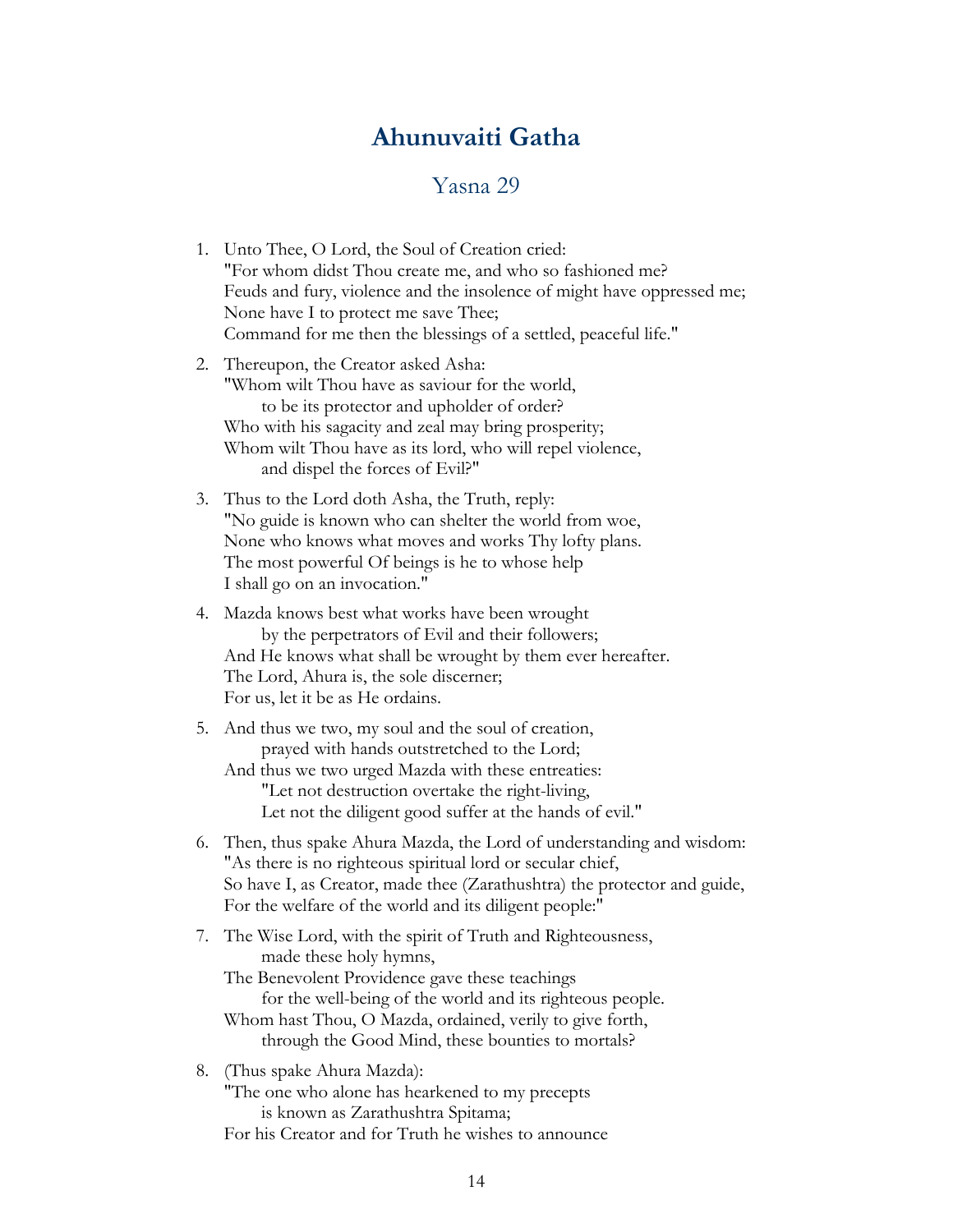the Holy Message, Wherefore shall I bestow on him the gift of eloquent speech."

- 9. Thereupon the Soul of Creation cried: "In my woes I have obtained for help the feeble voice of an humble man, When I wished for a mighty over-lord! Whenever shall I get one to give me help with power and with force?"
- 10. O Ahura Mazda, and O Spirit of Truth and Right! Do Ye grant me and my followers such authority and power through Truth,
	- That with the Good Mind, we may bring the world peace and happiness,

Of which, Thou, O Lord, art indeed the first possessor.

11. When shall Truth, the Good Mind, and the Holy Power, hasten to me in full, my Lord? Do Thou assign them to me for the great dispensation. And verily, grant now to us, Thy devoted servants,

Thy gracious help for this Great Cause!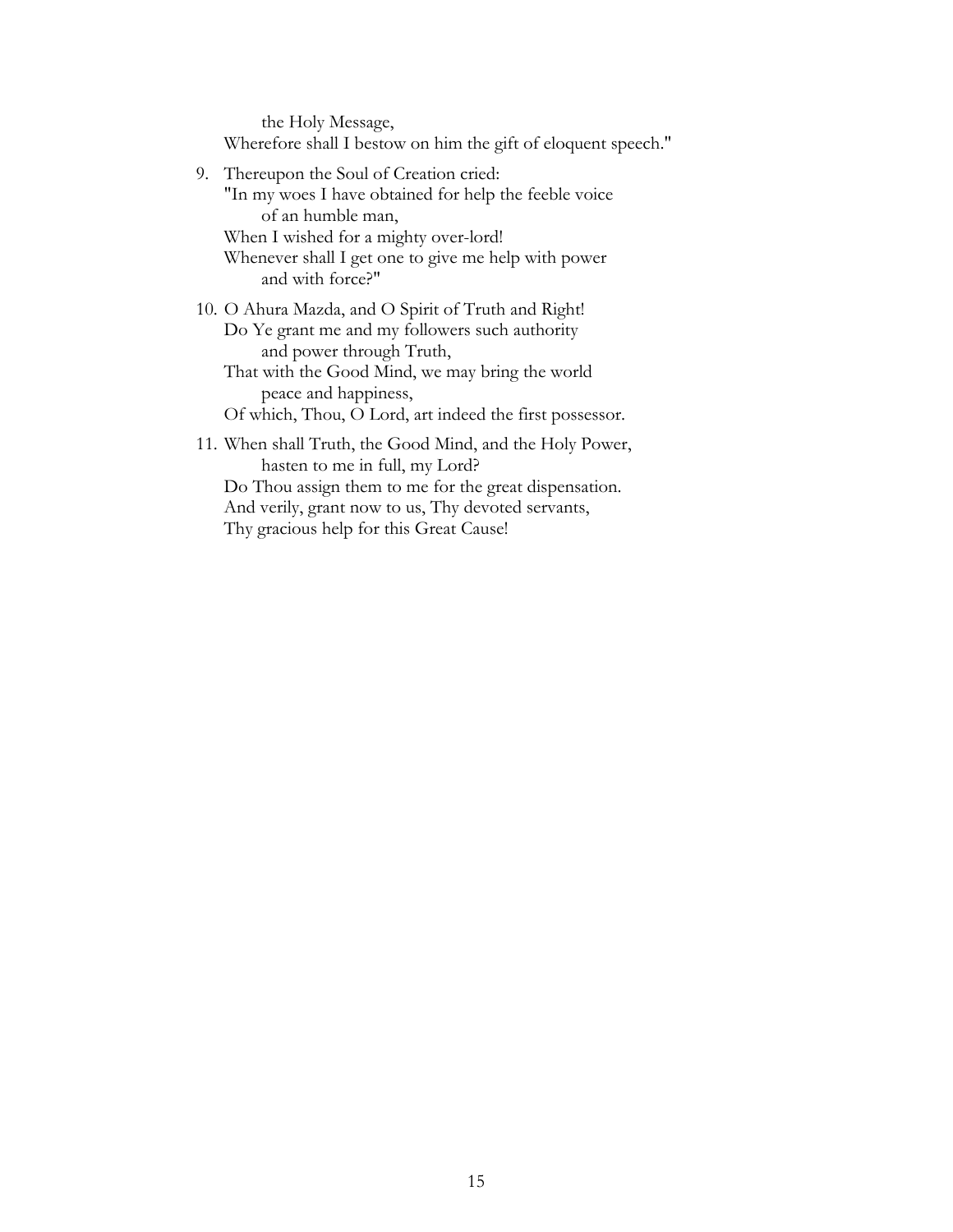## **Ahunuvaiti Gatha**

#### Yasna 28

<span id="page-17-0"></span>

| 1. In humble adoration, with hands outstretched           |
|-----------------------------------------------------------|
| I pray to Thee, O Mazda!                                  |
| First of all, through Thy Holy spirit vouchsafe to me     |
| All righteousness of action, all wisdom of the Good Mind, |
| That I may thereby bring joy to the Soul of Creation.     |
|                                                           |

- 2. O Wise Lord, by virtue of the Good Mind, may I reach Thy Presence. Grant me the blessings in both worlds, the corporeal and the spiritual, attainable through Righteousness;
	- Thy rewards which bring beatific happiness to the faithful blessed with them.

3. As never before, I shall weave my songs for Thee, O Mazda Ahura, And for Thee, O Spirits of Truth and the Good Mind, Then, shall Armaity, the Spirit of Benevolence, make the imperishable Dominion of Heaven flourish. For that perfection, come ye all to my invocations.

#### 4. I shall take the awakened soul to the exalted abode with the help of the Good Mind;

Knowing the blissful rewards of the Wise Lord for righteous deeds; As long as i have power and am able,

I shall teach all to seek for Truth and Right.

- 5. O Asha, equipped with the knowledge of Truth and Righteousness, When shall I see Thee, and Vohu-Mana too! And through that Inspiration (Sraosha), when shall I be in the presence of the Most Beneficent Mazda! With the proclamation of these sacred words shall we make the evil ones turn toward Thee O Holy Mazda!
- 6. Come, O Eternal Wise Spirit, through the Good Mind, With the long lasting gift of Righteousness vouchsafed in Thy sublime words. Grant unto Zarathushtra, and to us all Thy gracious help, O Ahura, Whereby we may overcome the evil of wrong-doers.
- 7. Grant me, O Truth, the blessing which is the fruit of the Good Mind. Grant me, O Piety, to me and to Vishtaspa, our desire for effectiveness, And grant, O Mazda, sovereign Lord,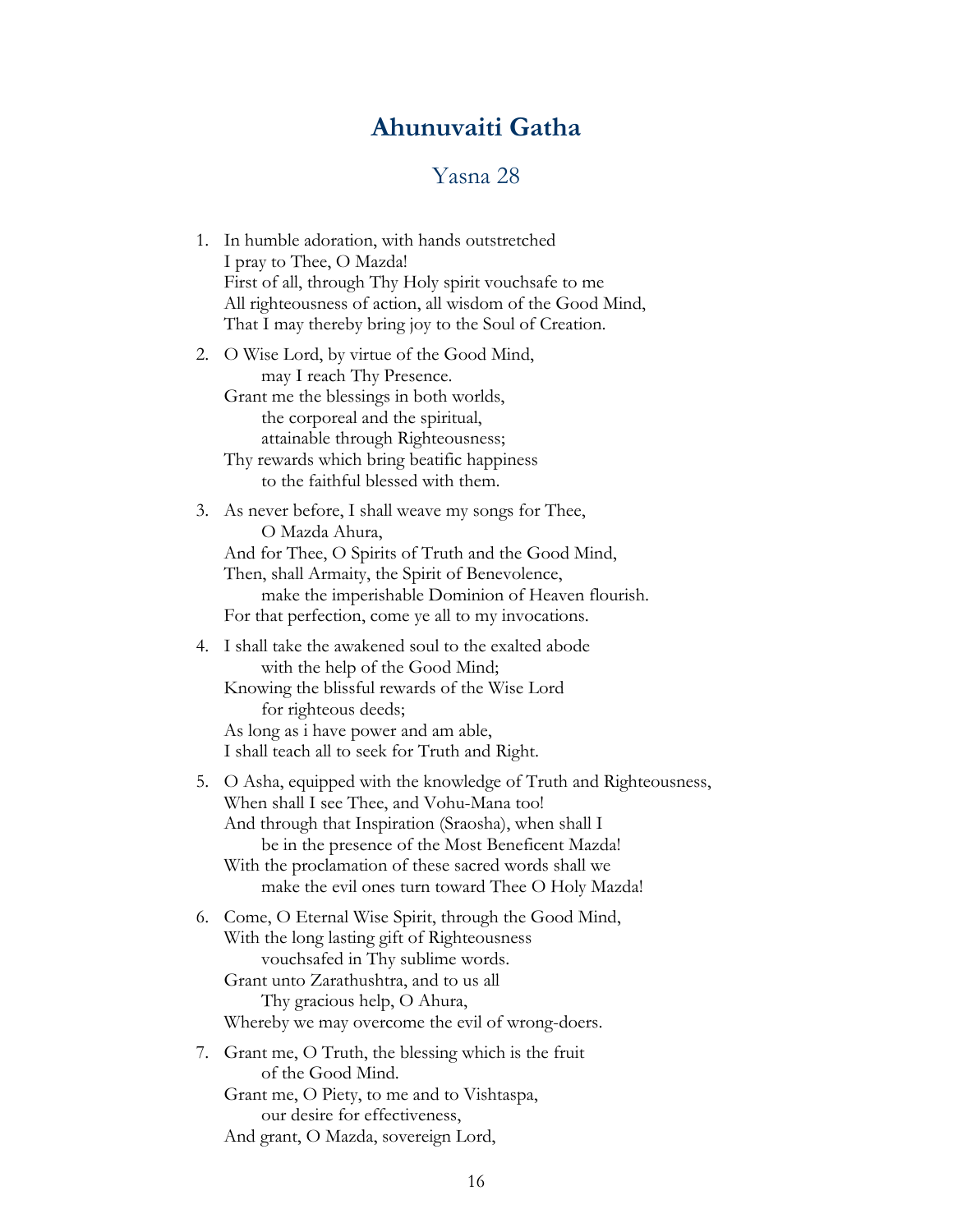That reciting Thy holy words of revelation I may make Thy felicitous message heard.

- 8. O Thou, Best One, in accord with the Highest Truth, The best blessing, I beseech of Thee for noble Frashaoshtra and for me. And mayest Thou grant to us, for all time, the gift of the Good Mind.
- 9. And blessed with these bounties, we who have always offered our songs of praise to Thee, We shall not displease Thee, O Mazda, Or Ye, O Truth, and the Best Mind; Ye, who are the most helpful to promote the Dominion of Blessedness. 10. Those whom Thou knowest as full worthy, by reason of their Righteousness and Good Mind,
	- For those, do Thou fulfill their desire for attainment, O Mazda Ahura.

For I well know that the words of these song offerings to Thee directed to righteous ends Will have their blissful effect.

11. And through these divine songs, for evermore shall I preserve Righteousness and Good Mind for the people. To enable me to apprise all, teach me O Mazda Ahura, Through Thine own Spirit and Thine own Words, the principle of creation of the first existence.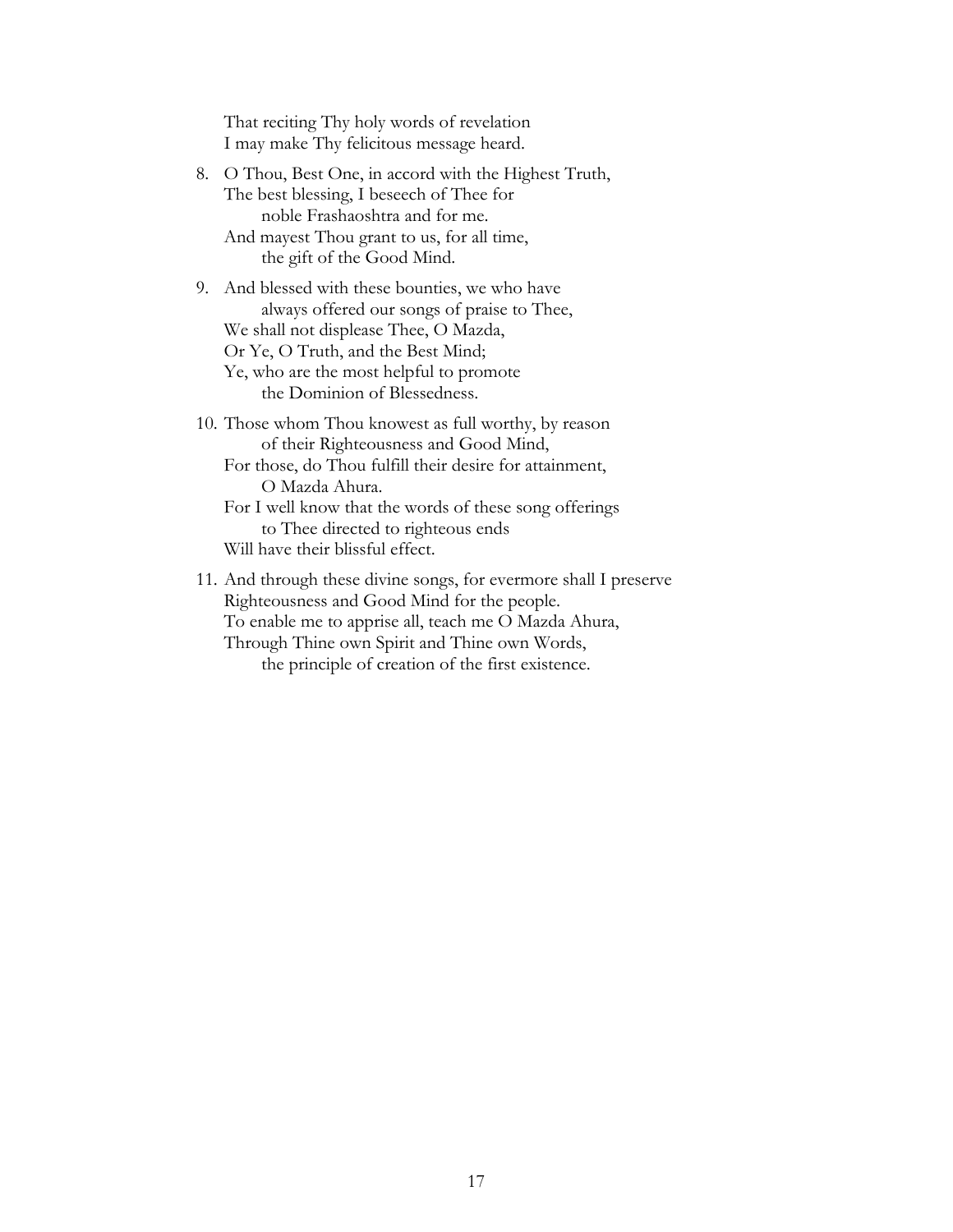## **Ahunuvaiti Gatha**

#### Yasna 30

- <span id="page-19-0"></span>1. O ye, coming to seek wisdom, now shall I proclaim to you the message of the Wise Creator, The hymns unto Ahura, and the offerings of the Good Mind, The enduring sacred Truth, And the glorious vision of the Heavenly Lights attainable through Truth sublime.
- 2. Hearken with your ears to these best counsels, Reflect upon them with illumined judgment. Let each one choose his creed with that freedom of choice each must have at great events. O ye, be awake to these, my announcements.
- 3. In the beginning there were two primal spirits, Twins spontaneously active, These are the Good and the Evil, in thought, and in word, and in deed. Between these two, let the wise choose aright. Be good, not base!
- 4. And when these Twin Spirits came together at first, They established Life and the Denial of Life; And so shall it be till the world will last. The worst existence shall be the lot of the followers of evil, And the state of Best-Consciousness be the reward of the righteous.

#### 5. Of these Twin Spirits, the Evil one chooses doing the worst, While the most bountiful Holy Spirit of Goodness,

- clothing itself in the imperishable heavens, chooses Truth and Righteousness.
- And so will those who would please Ahura Mazda with righteous deeds, performed with faith in Truth.
- 6. Between these two Spirits the Demon-worshipers could not discern aright. To them Deception came at the time of decision, And they chose the Worst Mind. With violence then they rushed together, Life, in the world, to destroy.
- 7. And to support this life comes Armaity, the spirit of Benevolence and Right-mindedness. Together with the Spirit of Holy Power, the Good Mind, and Truth, That the soul, passing through the test of truth, shall be with Thee, O Lord.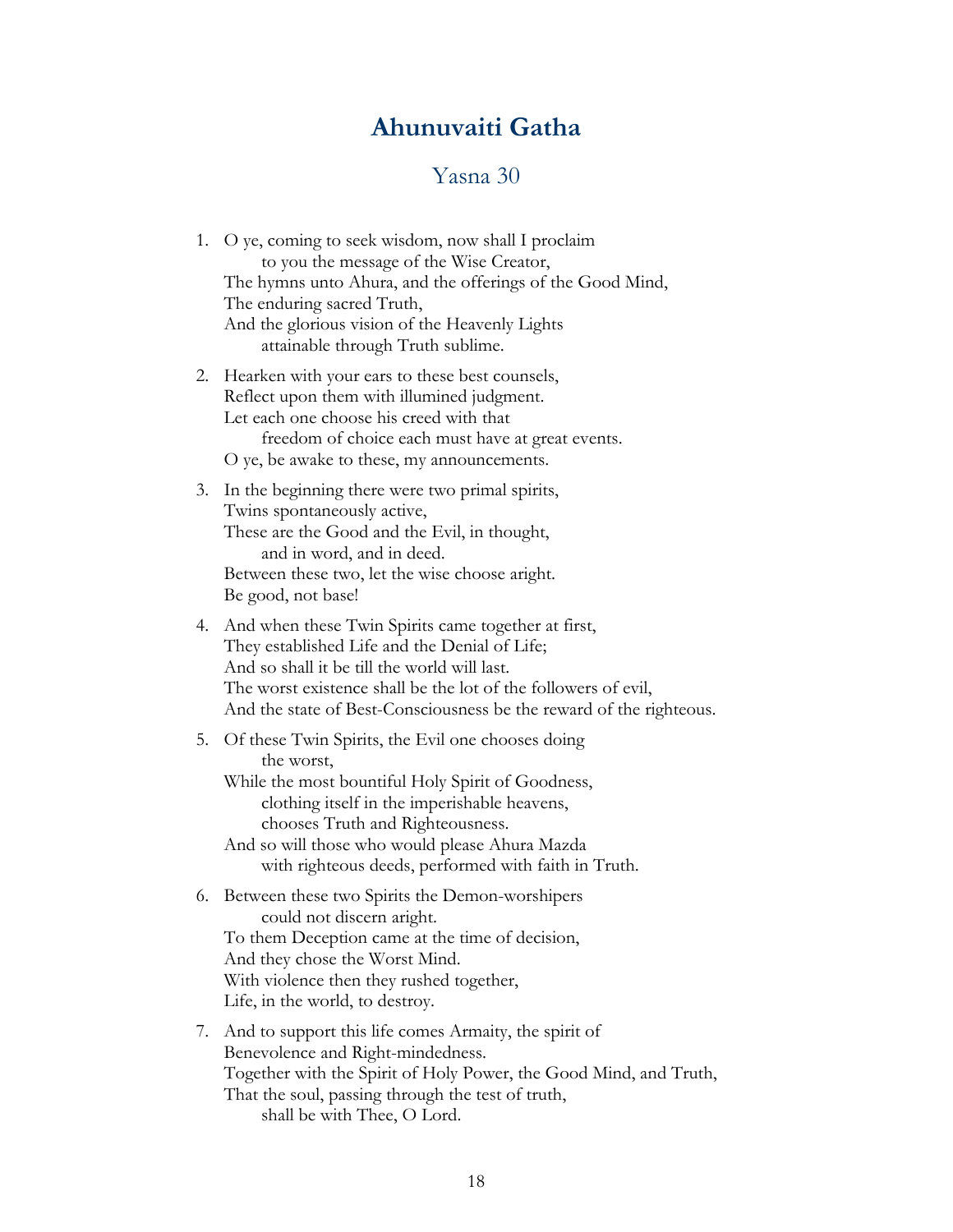8. And when there cometh the ultimate retribution for the evil ones, Then, at Thy Ordinance, shall the Good Mind establish the Kingdom of Heaven, O Ahura! For those who will deliver Untruth into the hands of Truth.

9. So may we be like those making the world progress toward perfection;

May Mazda and the Divine Spirits help us and guide our efforts through Truth; For a thinking man is where Wisdom is at home.

10. Then truly cometh the blow of destruction upon Untruth; While those of good renown shall be received in the promised abode,

The blessed abode of the Good Mind, of Truth, and of the Wise Lord.

- 11. O ye mortals, mark these commandments, The commandments the Wise Lord has given for happiness and for pain:
	- Long suffering for the doer of Evil, and bliss for the follower of Truth,

The illumination of salvation for the Righteous ever after.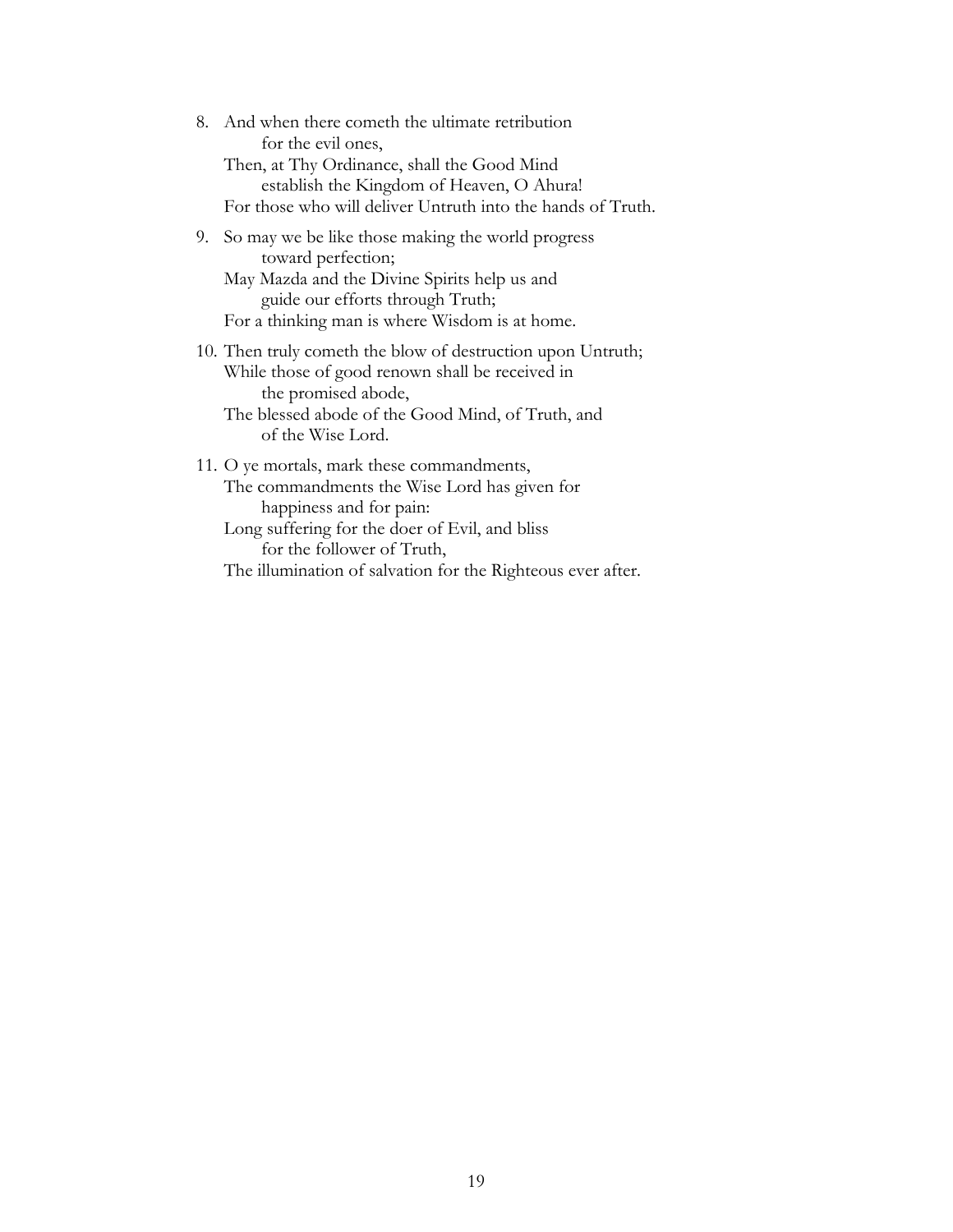# **Ahunuvaiti Gatha**

## Yasna 31

<span id="page-21-0"></span>

| 1. | O ye, mindful to learn, I proclaim to you this message,<br>Unheard as yet by those who are destroying the<br>civilization of the Righteous,<br>with evil ways of the Spirit of Untruth,<br>The message, most welcome to Thy followers<br>dedicated to Thee, O Mazda!                                             |
|----|------------------------------------------------------------------------------------------------------------------------------------------------------------------------------------------------------------------------------------------------------------------------------------------------------------------|
| 2. | As you realize not the eternal truths,<br>and recognize not the better life,<br>I come to you all to guide you in the right selection<br>between the two sides<br>That we may thence live in accordance with Truth and Right.                                                                                    |
| 3. | Tell me, O Mazda -<br>That which Thou shalt bestow by Thy Spirit and Fire,<br>The blessing Thou shalt assign through Truth for<br>those acting with discernment,<br>The Holy Law for their enlightenment.<br>Give it in Thy own inspired word<br>That I may thereby bring its realization to all.                |
|    | 4. As you hear our prayer, O Lord,<br>Give us the Truth,<br>Give us the help of the Divine Spirits,<br>Give us the blessing of Armaity,<br>the Spirit of Benevolence,<br>And through the work of the Best Mind,<br>give us the mighty Dominion,<br>That we may overcome, thereby,<br>the Evil Spirit of Untruth. |
|    | 5. Declare to me, what Thou hast, through Right,<br>appointed for me as the better portion;<br>Teach me, with the help of the Good Mind,<br>to know and realize my state,<br>And apprise me, O Mazda Ahura, of all things that<br>are to be and not to be.                                                       |
| 6. | His is indeed the Best State who declares truly<br>the message of holy wisdom:<br>The message of the perfection of being and rightful immortality,<br>Of Mazda's Kingdom which ever flourishes through the Good Mind.                                                                                            |
| 7. | He who in the First Beginning thus thought:<br>Let the glorious heavens be clothed in light;<br>He by His supreme understanding created the                                                                                                                                                                      |

principles of Truth and Light;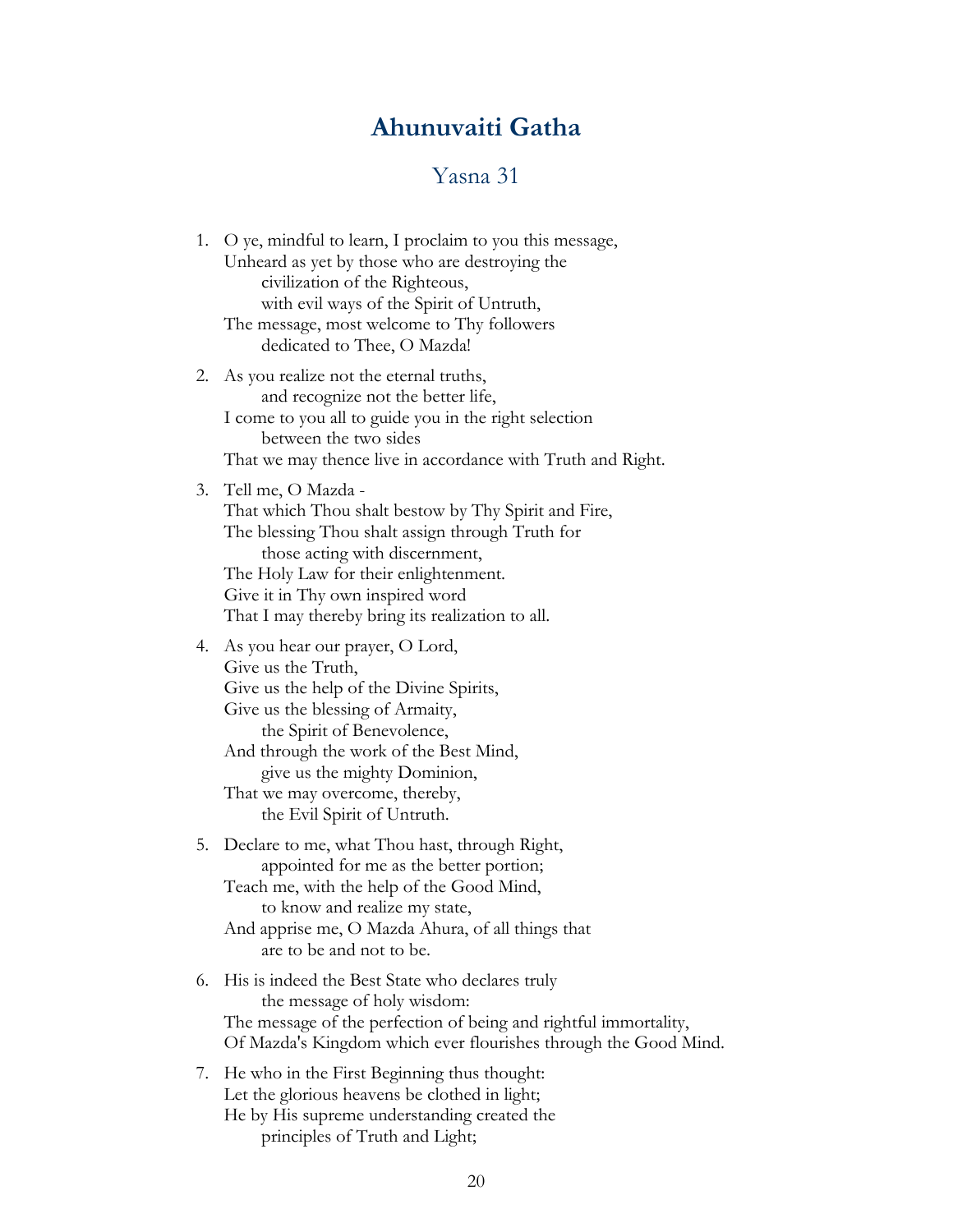Enabling mortals thereby to maintain the Good Mind. O Wise Lord, O ever-the-same Ahura, by Thy Holy Spirit make these realms flourish.

- 8. Not only did I conceive of Thee, O Mazda As the very First and the Last, As the Father of the Good Mind, As the veritable Creator of Truth and Right. As the Lord Judge of our actions in life, I beheld these with my very eyes!
- 9. Thine was Armaity, the Spirit of Benevolence, Thine was the Wisdom which created Life, Thine was the Divine Spirit which established choice Between the diligent protector of creation, and the not diligent.
- 10. Of these two, did Creation choose the diligent cattle-tending protector.

As a righteous master and one possessing the Good Mind. The deceiving idler, the non-protector, has no share in the Holy Message.

- 11. By Thy perfect Intelligence, O Mazda Thou didst first create us having bodies and spiritual consciences, And by Thy Thought gave our selves the power of thought, word, and deed. Thus leaving us free to choose our faith at our own will.
- 12. He lifts up his voice, be he the speaker of truth or the speaker of falsehood, He who knows and he who knows not, Each according to his heart and mind, May Armaity appeal to the spirits wavering in doubt.
- 13. Doctrines and deeds, clearly manifest or dimly recognized, Those which impose great penance for a trifling offense; These all, through Thy Truth, do not escape Thy perceptive vision.
- 14. This I ask Thee, Ahura! Of the events happening, and the events to happen, What requitals, in accord with their deeds, are appointed for the truthful righteous, and what for the lying sinners?
- 15. This I ask Thee, Ahura! What is the penance ordained for one who seeks to achieve sovereignty for the Liar; For one of evil deeds who seeks not his living without harm to the flock of the shepherd; And of the good who listen not to the voice of Untruth?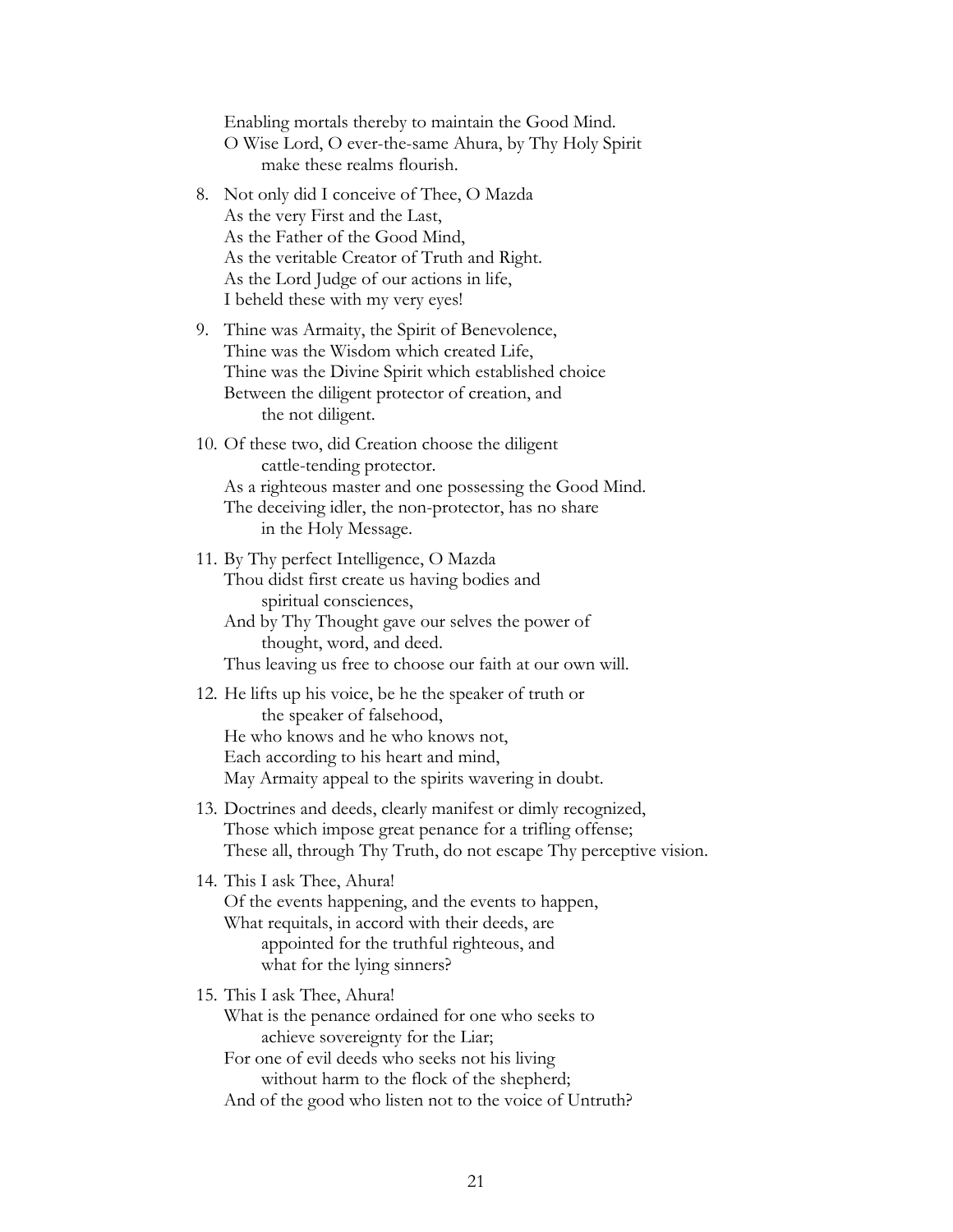16. And this I ask Thee, O Mazda Ahura! The truthful righteous striving to establish the dominion That will further the well-being of his house, his province, and his country, How shall his spirit be like unto Thee? When shall he be worthy of Thee? What actions of his shall be most acceptable to Thee?

17. Let him that knows, tell him that would know, which of the creeds is better, The belief of the righteous or of the liar? Let not the unenlightened deceive any more! Be Thou to us, O Mazda Ahura, the bestower of Good Thought.

- 18. Then let none give ear to the words of the evil liar, The liar bringing woe and destruction to house and clan, to the province and the land. Resist him, then, with force.
- 19. Listen unto the teller of Truth, a healer of existence, Listen unto him who thinks of Righteousness, Listen unto him the enlightened and the knowing, Who, standing before Thy holy Fire, with his powerful words and flowing tongue, Reveals the truth to the contending sides.
- 20. The follower of the righteous shall attain the Abode of Light; But he who deceived the good and the righteous, For him shall the future be long life of misery and darkness, woe and despair,
	- O ye of evil lives! Your own deeds will lead you to this dark existence.
- 21. To him, who is Thy true friend in spirit and in action, O Mazda Ahura!

To him shalt Thou give the perfection of integrity and immortality;

To him shalt Thou give perpetual communion with Truth and the Holy Dominion,

And to him shalt Thou give the sustaining power of the Good Mind.

22. Clear is this all, to the man of wisdom,

as to one who thinks with care:

He who upholds Truth with all the might of his power, He who upholds Truth the utmost in his word and deed, He, indeed, is Thy most valued helper, O Mazda Ahura!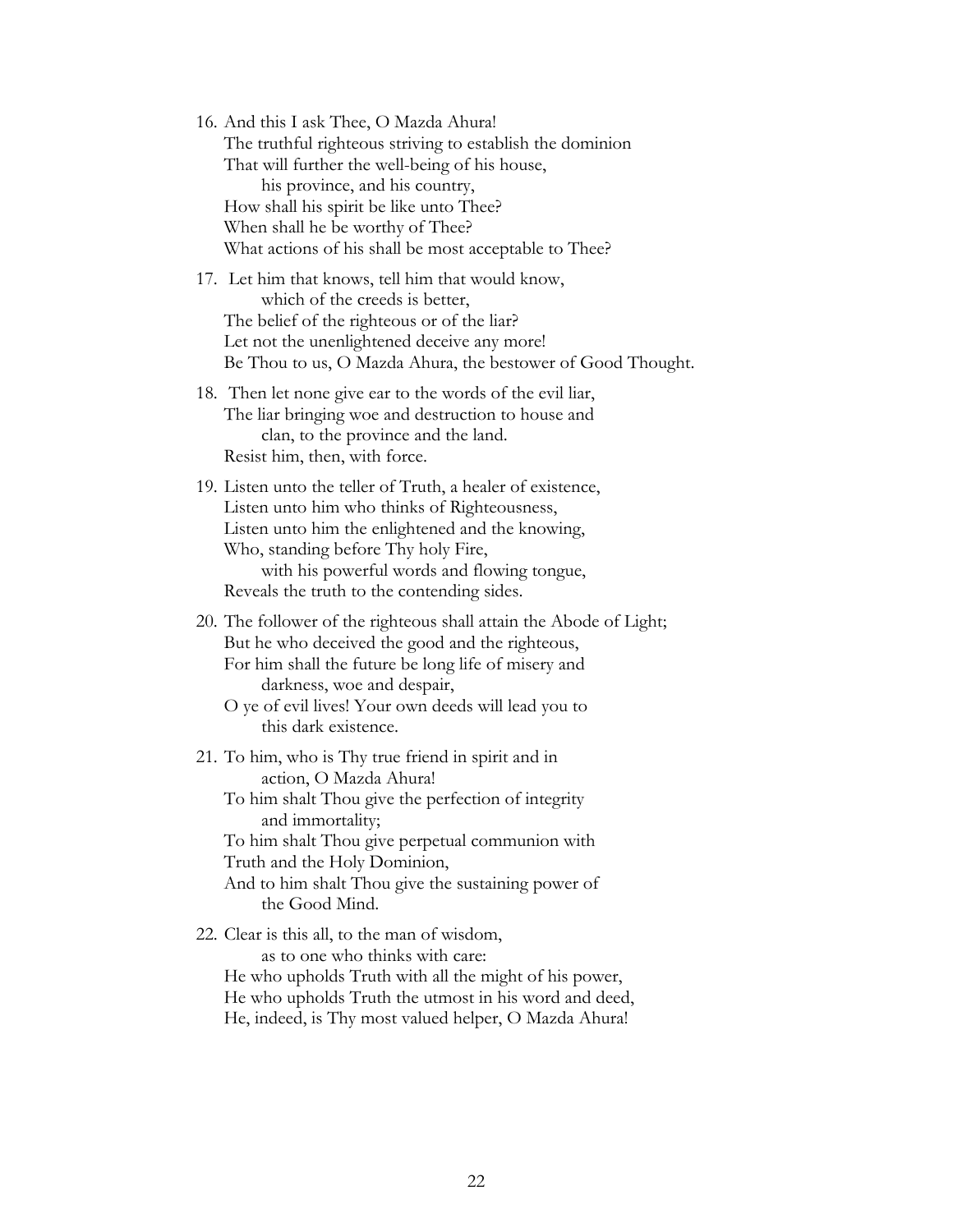## **Ahunuvaiti Gatha**

#### Yasna 32

- <span id="page-24-0"></span>1. The followers of the counsel of Untruth in the community and the clan Prayed for supreme bliss, even as we do. May we be thy messengers May we repel the evil of Thy lying opponents!
- 2. The Lord Mazda inspiring with the Good Mind, The Lord Ahura ruling in his Divine Sovereignty, The Lord Most High, protector of Truth and Right, Thus did reply:

 "For your flourishing, We have chosen to accept your good devotion"

3. O ye, evil ones,

You are products of the Evil Mind And of arrogance and perversity; And so are those who honor you! Your evil deeds have long been known in the seven regions of the earth.

- 4. For, ye liars confound the human mind, and make men act their worst, Make men speak as lovers of Evil, Separated from the Good Mind, Far removed from the will of Ahura Mazda, Departing from the path of Truth and Right.
- 5. And thus the liars defrauded humanity of a life of happiness and immortal bliss; For the Evil One preaches with Evil Mind and Evil Word Evil actions to the lying soul promising supremacy, But bringing it to ruin.
- 6. These evil-doers, attaining notoriety by their aggression Shall surely receive their due, before Thee, O Ahura, Lord of the Best Understanding, ever mindful of man's deserts. For the reign of Right shall be honored when Truth prevails in Thy realms, O Mazda!
- 7. These sinners, none of them, know the end in store for them. None of them know of the destruction of evil with the flood of glowing metal. The final end is indeed known to Thee, O Most Wise Lord!
- 8. And one of such sinners was Yima, the son of Vivahvant, Who to gratify men sanctioned the flesh of the Cow. From among these, let me stand apart In Thy discriminating judgment, O Mazda.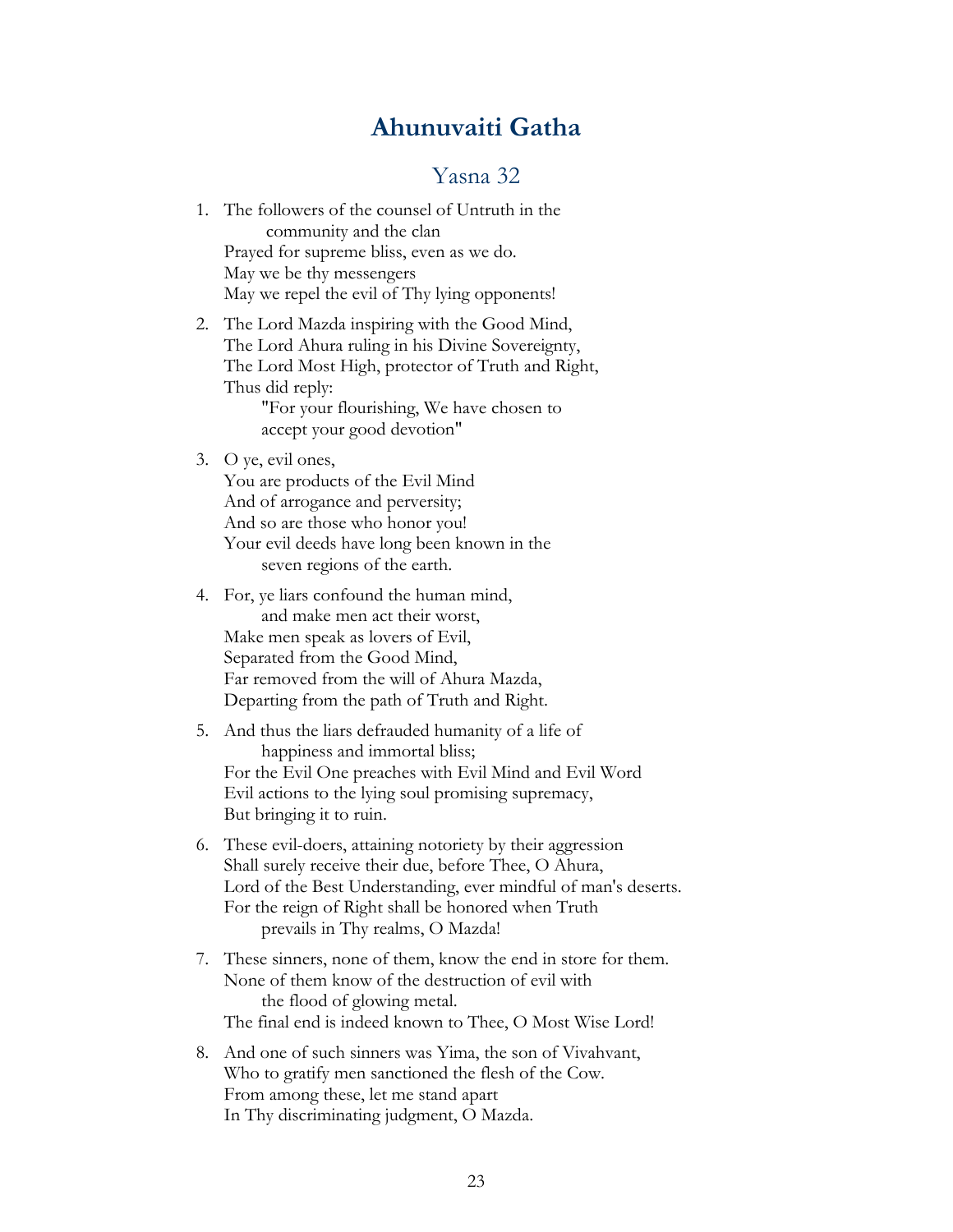- 9. The teacher of evil destroys the Understanding, He destroys the design of life, Snatches away the blessed realization of the Good Mind. With these deeply felt words proceeding from my spirit, I cry to Thee, O Mazda, and the Spirit of Truth!
- 10. He who abhors and shuns the light of the Sun, He who refuses to behold with respect the living creation of God, He who leads the good to wickedness, He who makes the meadows waterless and the pastures desolate, He who lets fly his weapon against the innocent, An enemy of my faith, a destroyer of Thy principles is he, O Lord!
- 11. The fabric of my life work they destroy, The evil doers, extolled as masters and mistresses, Who dispossess persons of their rightful heritage And those who will retard the good and truthful from the realm of the Good Mind, O Mazda.
- 12. To those who deter men from the best action, To those who destroy with a callous heart, To those who place the evil and the wicked above Truth and Right, To those who yearn for the rule of the Lie, Doth Mazda declare: "Evil are you all."

#### 13. These evil-doers,

Who shall dwell in the abode of the Worst Mind, Who yearn for ill-gotten gain, and seethe from discontent, Who wantonly destroy life; Away from Thy Prophet's message, They shall not behold the Vision of Truth.

- 14. The evil Grehma and the tribal chiefs For long have designed to promote the Lie, To sacrifice the Cow and desolate the good living creation, Kindling the fire of drink in their aid.
- 15. Thy message shall undo the work of the evil-doers, No more shall the wicked Kavis, and the Karpans, rule over the lives of the righteous. But the good shall be escorted through Perfection and Immortality To the Realm of the Best Mental Existence!
- 16. Following the enlightening doctrine is for us indeed the state of excellence, Even when the vengeful harm of the wicked threaten us. The power of Thy teaching, O Mazda Ahura, shall avert that harm from befalling on Thy devotees.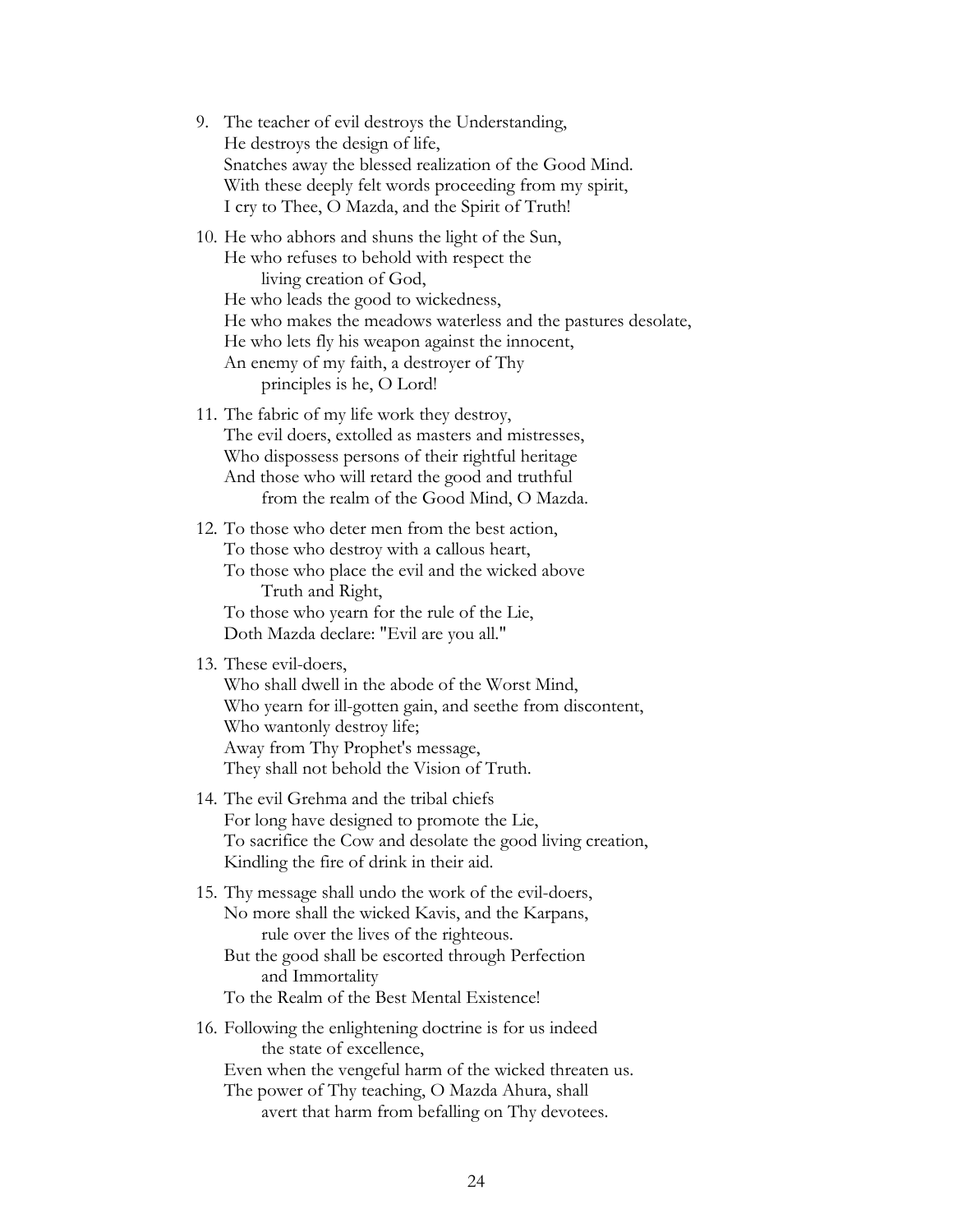## **Ahunuvaiti Gatha**

#### Yasna 33

- <span id="page-26-0"></span>1. In accordance with the Primeval Laws of this existence, The Ratu (Judge) shall deal perfect justice to all; To the good who chose the Truth, To the evil who chose Falsehood, And to those in whom good and evil are mixed.
- 2. He who opposes Evil by his thought or word, Or by the work of his own two hands, He who instructs people to their good, Makes a worthy offering of faith to Thy Purpose, O Ahura Mazda!
- 3. He who is most good to the righteous, Be he a noble, or a peasant, or a dependent, He who zealously makes the good living creation flourish, He shall come to dwell with Truth in the realm of the Good Mind.
- 4. I am he who by devotion and prayer shall Keep disobedience and the Evil Mind far from Thee, O Mazda, Keep insolent heresy away from the nobles, The distrust spread by slanderers, from the community, And the evil of destruction from the pastures of cattle.
- 5. I invoke Thy Sraosha (Inspiration) as the greatest of all aids at the Consummation, To attain Life Eternal in Thy Kingdom of the Good Mind, To attain the straight path of Truth wherein Thou dwelleth, O Mazda Ahura!
- 6. I, who as Thy steadfast priest, have learned the straight path of Asha (Truth and Righteousness), And would learn from the Best Mind how best to do what should be done, Therefore I ask of Thee, My Lord, Bless me with Thy Vision and grant me a consultation with Thee!
- 7. Come hither to me, in Thine own self, O Mazda! Come unmistakably, O Thou Best One, with The Spirit of Truth and The Good Mind! Let my message be heard beyond the limits of the community of adherents. Let the brilliant offerings of reverential prayers be manifest to all.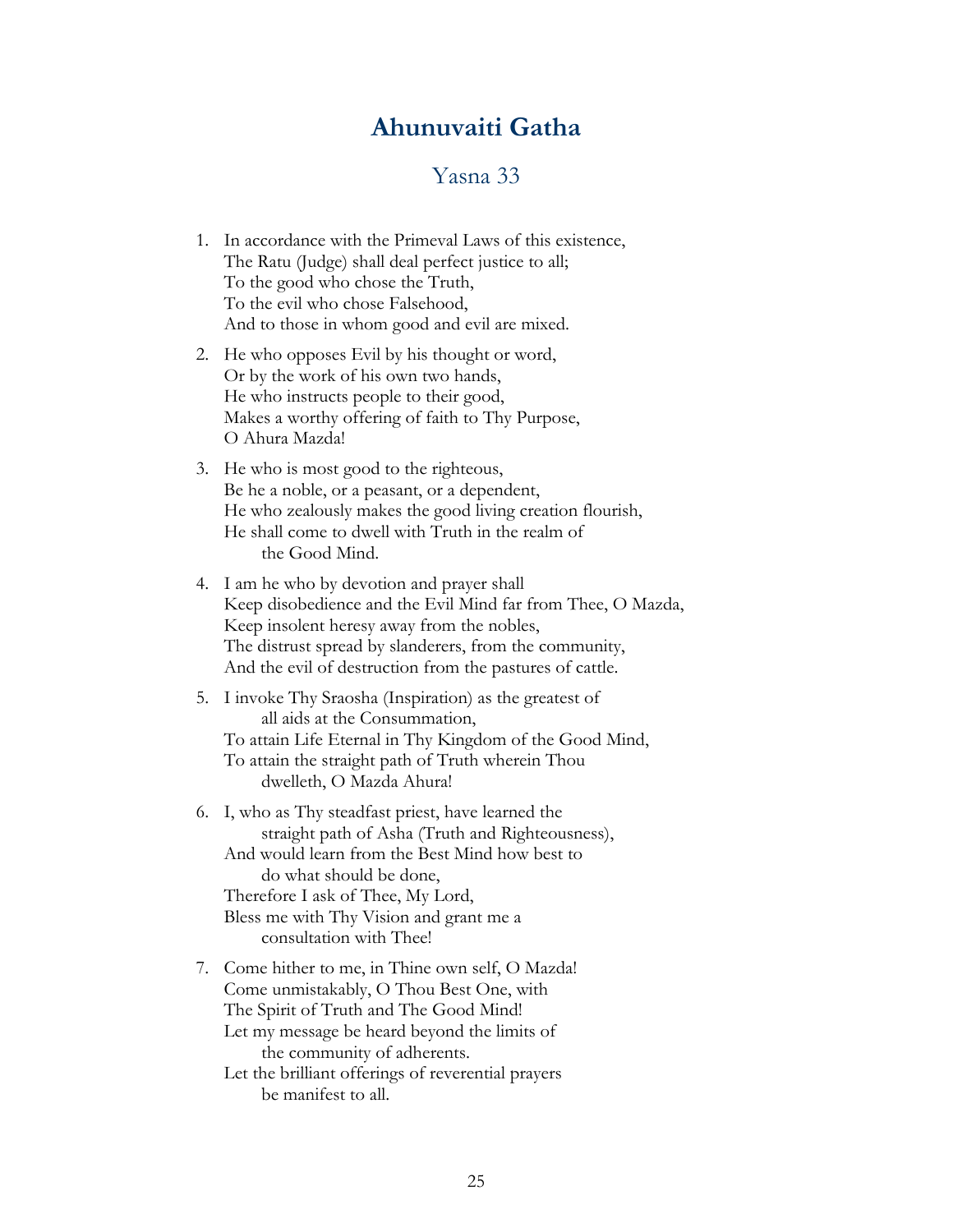8. Do Thou make known to me, the Ultimate Good, the final end, That I may bring it about with the help of the Good Mind. Accept, O Mazda, the homage of Thy faithful worshipper, Accept, O Truth, my hymn of praise for Thee, Grant to us, O Spirits of Deathless Weal and Immortality, your own two blessings. 9. And with the blessings of these comrade Spirits of Perfection and Immortality, Let all advance to Thee, O Mazda! Let all promote the cause of Truth! Let all advance to the most exalted Abode of Wisdom with a mind best fitted for it! Sure is the support of these Twain, whose spirits work together. 10. All the felicities of life, which have been, which are, and which shall be, Come to us through Thy Divine Grace, O Mazda; Through Thy Holy Power, let our persons advance to the wished-for beatitude, With the help of the Good Mind, with the help of Truth ! 11. Hearken unto me, O Most Benevolent Ahura Mazda! O ye Spirits of Piety and Truth that bless our existence! O ye Good Mind, and the Dominion of Heaven! Be gracious unto us as we receive our recompense! 12. Arise for me, O Ahura! Through my devotion give me steadfastness of purpose, Through Thy Most Bounteous Spirit make me pure in goodness, Through the Spirit of Righteousness grant me the courage of spiritual might, And through the Good Mind give me the trust of the people. 13. With Thy divine grace, O Lord. Make wide the vision of my mind; Make manifest Thy everlasting attributes; Make known the blessings of Thy Kingdom of Heaven, and the joyous recompense of the Good Mind, O Holy Armaity, inspire our consciousness with the Ultimate Truth. 14. To the Lord Mazda, as an offering, Zarathushtra dedicates the works of his life, even his very self. The noblest essence of his Good Thought. To Truth, he consecrates obedience to its principles In word and deed, and all the might of his spiritual authority.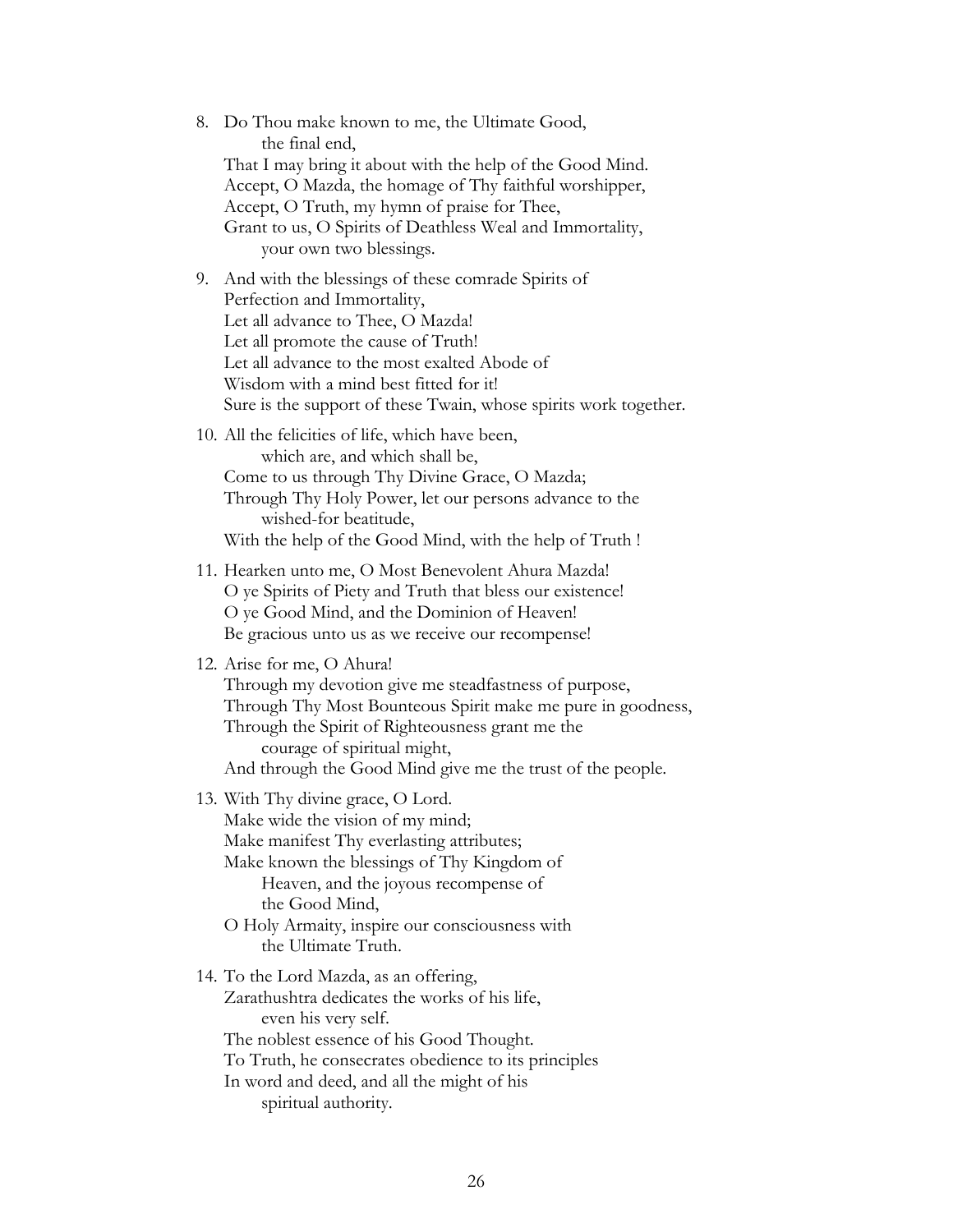# **Ahunuvaiti Gatha**

## Yasna 34

<span id="page-28-0"></span>

| 1. | The deeds, the words, the worship,<br>For which Thou hast established<br>Immortality, Righteous existence and the Kingdom of Perfection;<br>All these deeds and words and worship<br>I dedicate first of all to Thee, O Lord Mazda!                                                                                                 |
|----|-------------------------------------------------------------------------------------------------------------------------------------------------------------------------------------------------------------------------------------------------------------------------------------------------------------------------------------|
| 2. | Inspired by the Good Mind, these deeds come from<br>the good spirit of the virtuous person,<br>Whose soul follows the path of Truth,<br>Approaching Thy Presence, O Mazda, singing<br>hymns of Thy praise.                                                                                                                          |
|    | 3. To Thee, and to Truth we tender our offerings of<br>reverential adoration.<br>In Thy Kingdom may all the living achieve their<br>destiny of perfection through the Good Mind.<br>For, indeed, the advancement to Thy exalted presence is<br>forever secure among the right thinking, O Mazda!                                    |
| 4. | Thy sacred fire, O Ahura, mighty through Truth,<br>most swift and powerful,<br>May its helpful radiance be a bringer of joy to the good;<br>But for the malicious wicked, may its power their evil disclose!                                                                                                                        |
| 5. | What is Thy power? What is thy domain, O Mazda,<br>How can one's actions justify Thy protection, O Mazda?<br>Indeed, thus:<br>Through Righteousness, and through the Benevolent Mind,<br>and by protecting Thy poor.<br>We will declare Thy exaltation to all -- even to the powers<br>of evil and the wicked destroyers among men. |
| 6. | As Thou art truly thus, O Mazda,<br>The very Being of Truth and the Good Mind,<br>Then give me a sign during this existence of mine,<br>That I may approach with confident joy, in veneration,<br>singing of Thy glory.                                                                                                             |
|    | 7. Where are those, O Mazda, with authentic<br>enlightenment of the Good Mind,                                                                                                                                                                                                                                                      |

- Who even in times of woe Would by Thy treasured doctrines spread the light? None do I know other than Thee; Protect us, then, through Truth.
- 8. For the evil foes by their hostile actions have spread fear;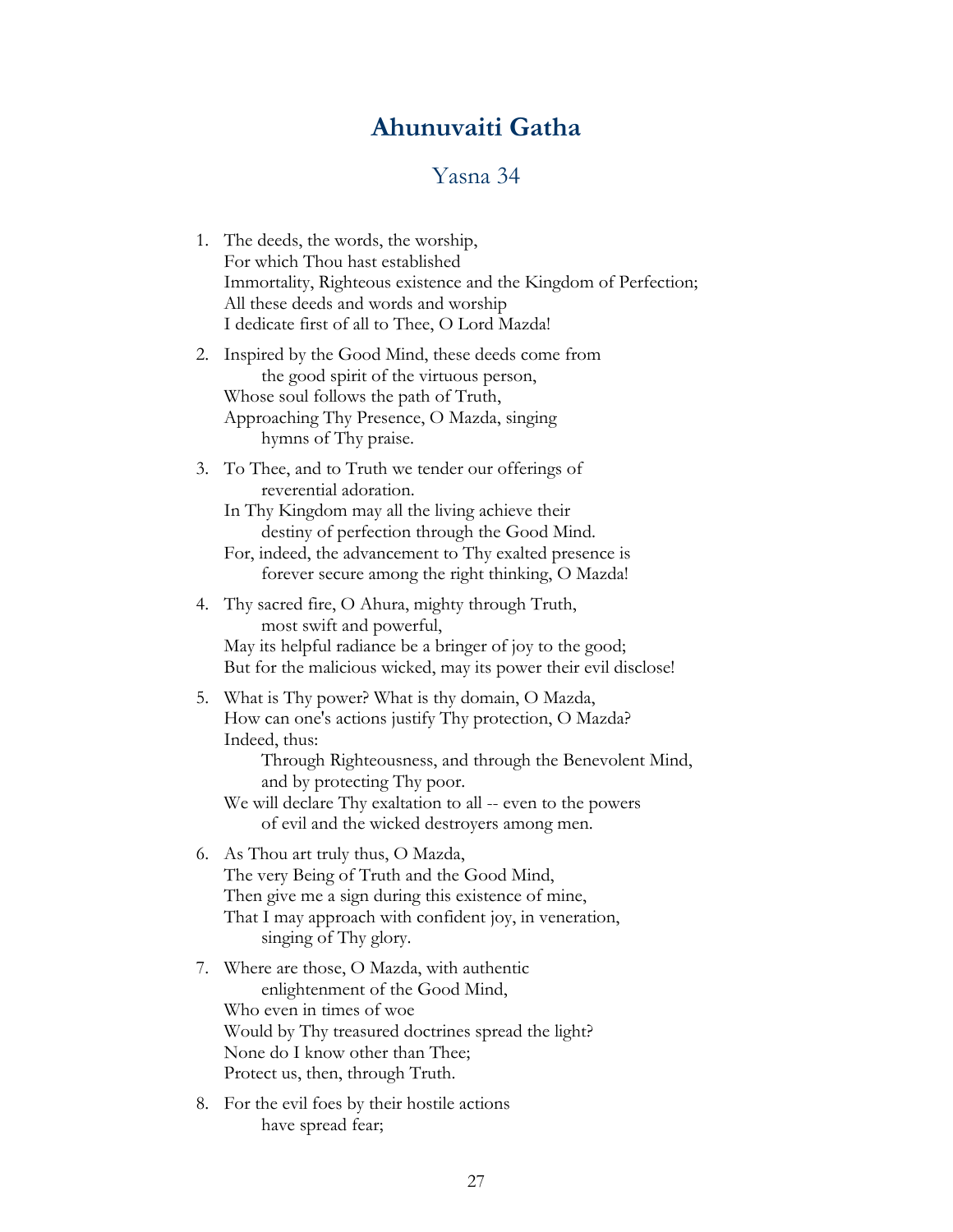Misery and ruin have they brought on many. Unmindful of Thy commands, the powerful oppress the weak, O Mazda! They think not, alas, of Truth and Right, From the Good Mind they always remain afar.

9. Those who spurn the bountiful Spirit of Piety Knowing how precious it is to thine initiate, Wicked are they by their ignorance and neglect of the Good Mind;

From them Truth turns away, as from us flee the beasts of prey.

- 10. The man of understanding will call for the deeds of the Good Mind, A fruitful result of a faithful life; He who knows the zeal of Armaity is a creative
	- follower of Truth and Right, Which are indeed the mighty-influences of Thy Kingdom of Heaven, O Mazda.
- 11. Thy twin Spirits of Perfection and immortality sustain our aspiration.

The zealous Armaity with Truth, shall assure the permanence of Thy Kingdom of the Good Mind.

- By these divine forces, O Mazda, dost Thou bless the foes of Thy foes.
- 12. What are Thy commandments, and what dost Thou desire, O Mazda? What of invocation, what of worship? Speak forth, my Lord, that I may hear Thee! That I may know what will bestow on us Thy blessed rewards. Teach me through the Good Mind, the noble path of Truth and Right.
- 13. It is the Path of the Good Mind which Thou hast manifested to me, O Ahura!

Whereby the well-doers, in accordance with the teaching of the Spiritual Guides, acting in harmony with Truth alone,

Shall pass onward to the assigned reward of which Thou art the bestower, O Mazda!

14. This precious reward of Thine, O Mazda, Thou givest by way of the Good Mind, Thou givest to vigorous bodily life of him who works for and tends to Thy Creation, Who furthers Thy beneficent plan by the power of his understanding, Guided by Thy Spirit of Truth.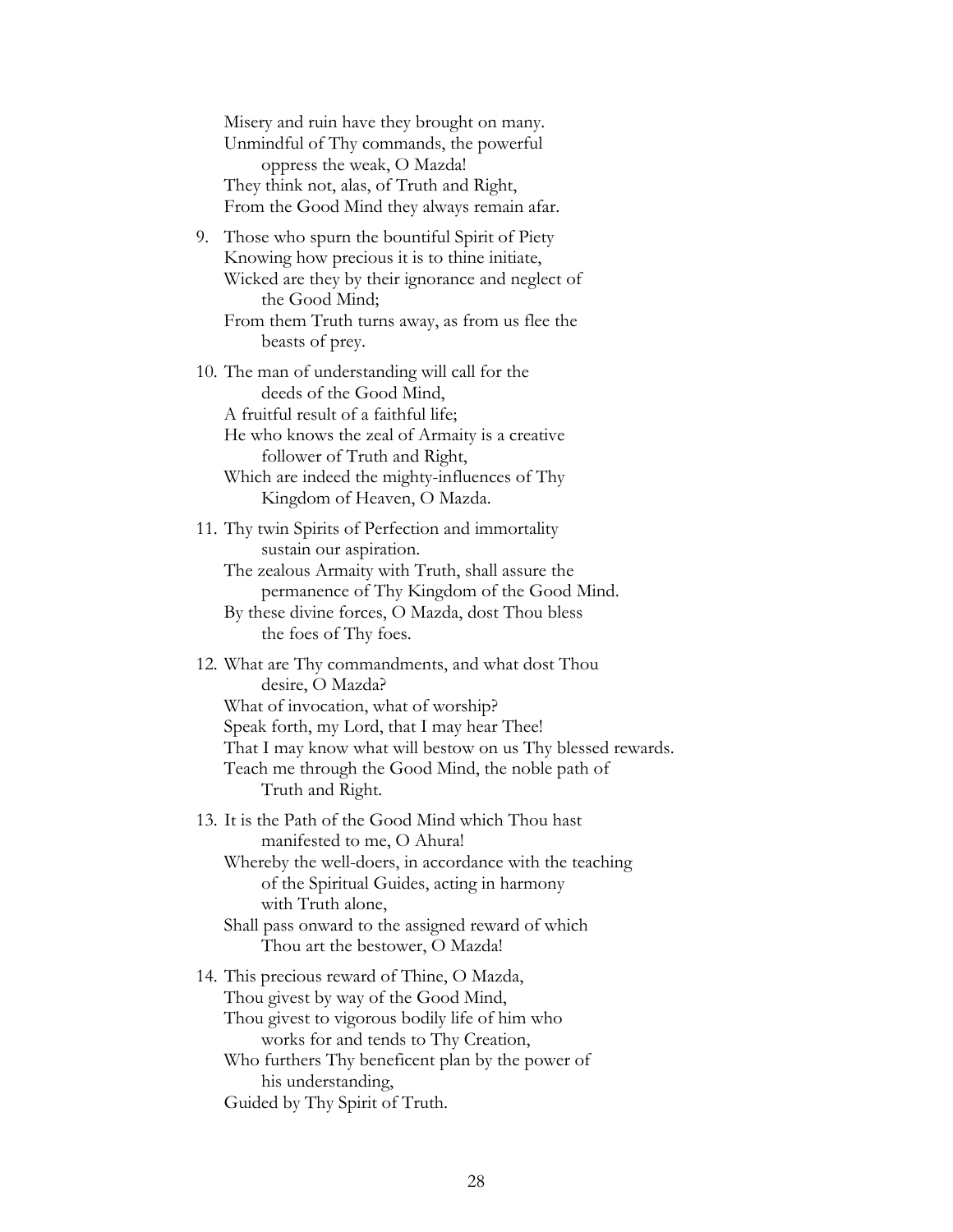15. Make known to me, O Mazda, the best teachings and actions, Actuated by the Good Mind, and inspired by Truth, As I express my aspiration in my songs of veneration for Thee. By Thy Sovereign Authority do Thou regenerate this existence, through Thy gracious Will, O Ahura!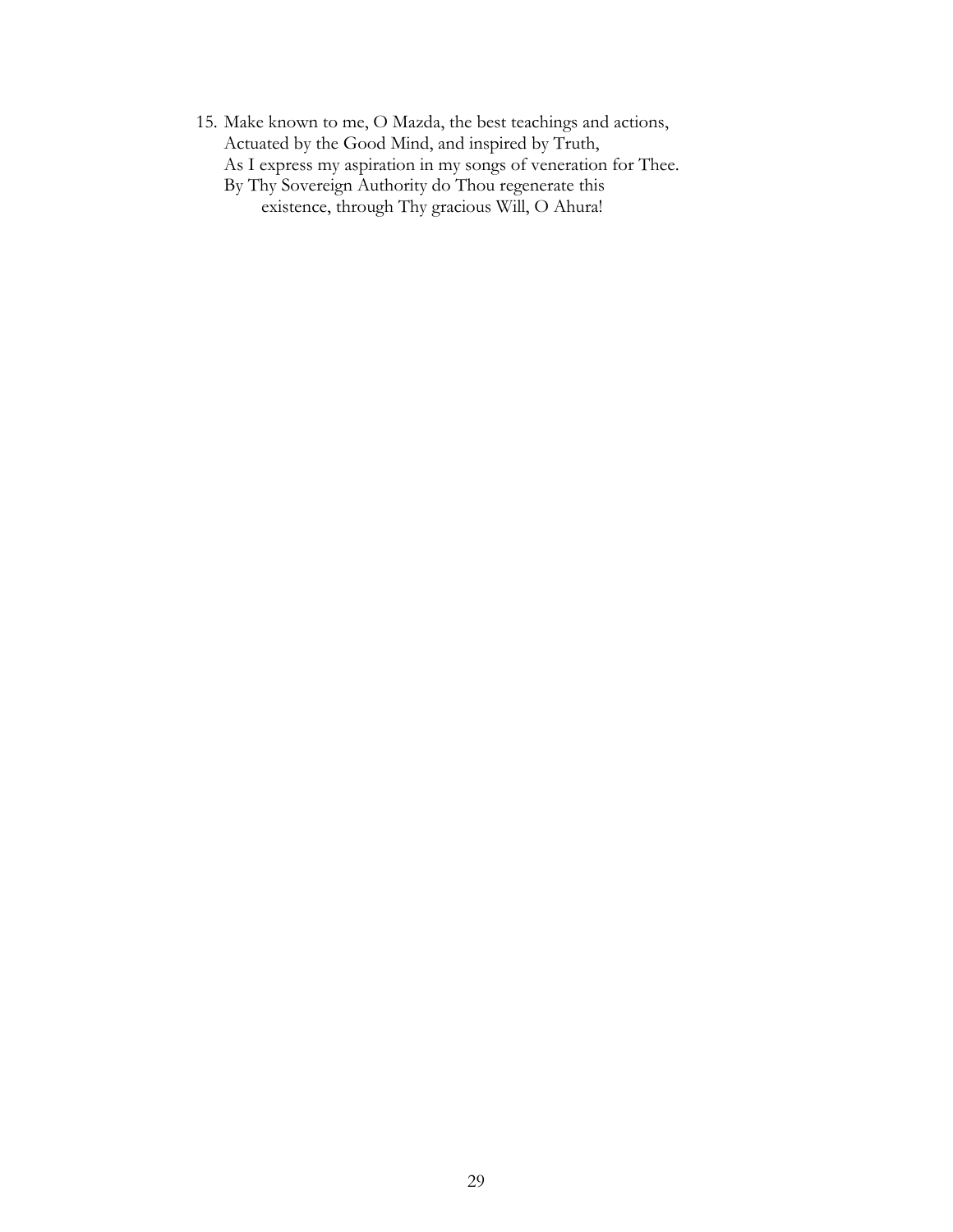# **Ushtavaiti Gatha**

## Yasna 43

<span id="page-31-0"></span>

| 1.            | Happiness be the lot of him who works for the<br>happiness of others.                                               |
|---------------|---------------------------------------------------------------------------------------------------------------------|
|               | May the Lord grant him health and endurance.                                                                        |
|               | For the effort to uphold Truth, I beseech these very                                                                |
|               | gifts from Thee!                                                                                                    |
|               | Mayest Thou, through Armaity, the Spirit of Rightmindedness,                                                        |
|               | Bless me with the perfection of a life guided by the Good Mind!                                                     |
| 2.            | And may we have the Best the Lord bestows;                                                                          |
|               | As we strive for enlightened purpose, may we attain it!                                                             |
|               | Through Thy Most Holy Spirit, O Mazda,                                                                              |
|               | Inspire us with Truth, revealed through the Good Mind,                                                              |
|               | And bless us with things good, for all the days of a long life!                                                     |
| 3.            | He who teaches others the righteous path of truth and happiness,                                                    |
|               | Both in the material world and also the spiritual,                                                                  |
|               | The path leading to Thy abode, O Ahura;<br>He attains an end better than good.                                      |
|               | A generous and enlightened helper, a faithful worthy                                                                |
|               | of Thee, is he, O Mazda                                                                                             |
|               | 4. Verily I regard Thee as the Holy and Powerful                                                                    |
|               | Benefactor, O Mazda.                                                                                                |
|               | For Thou bestoweth upon the righteous as well as                                                                    |
|               | the wicked their recompense,                                                                                        |
|               | From the flaming splendour of Thy Fire, mighty<br>through Asha (Truth),                                             |
|               | The power of the Good Mind comes to me, O Mazda.                                                                    |
|               |                                                                                                                     |
|               | 5. Verily I believed Thee, O Mazda Ahura, to be the<br>Supreme Benevolent Providence.                               |
|               | For I beheld Thee as the primeval source of creation.                                                               |
|               | For by Thy perfect wisdom Thou shalt render just                                                                    |
|               | recompense for all actions,                                                                                         |
|               | Good to the good, evil to the evil,                                                                                 |
|               | At the last turning of creation.                                                                                    |
| 6.            | Then at the last, shalt Thou come, with Thy                                                                         |
|               | Bountiful Spirit, O Mazda!                                                                                          |
|               | With Thy Sovereign Power, and with Thy Good Mind,                                                                   |
|               | The Good Mind which brings prosperity to the world.<br>Right dedication shall teach the Eternal Laws of Thy Wisdom, |
|               | The Wisdom which none can deceive.                                                                                  |
| $\frac{1}{2}$ | Verily I believed Thee, O Mazda, as the                                                                             |
|               |                                                                                                                     |

Supreme Benevolent Providence.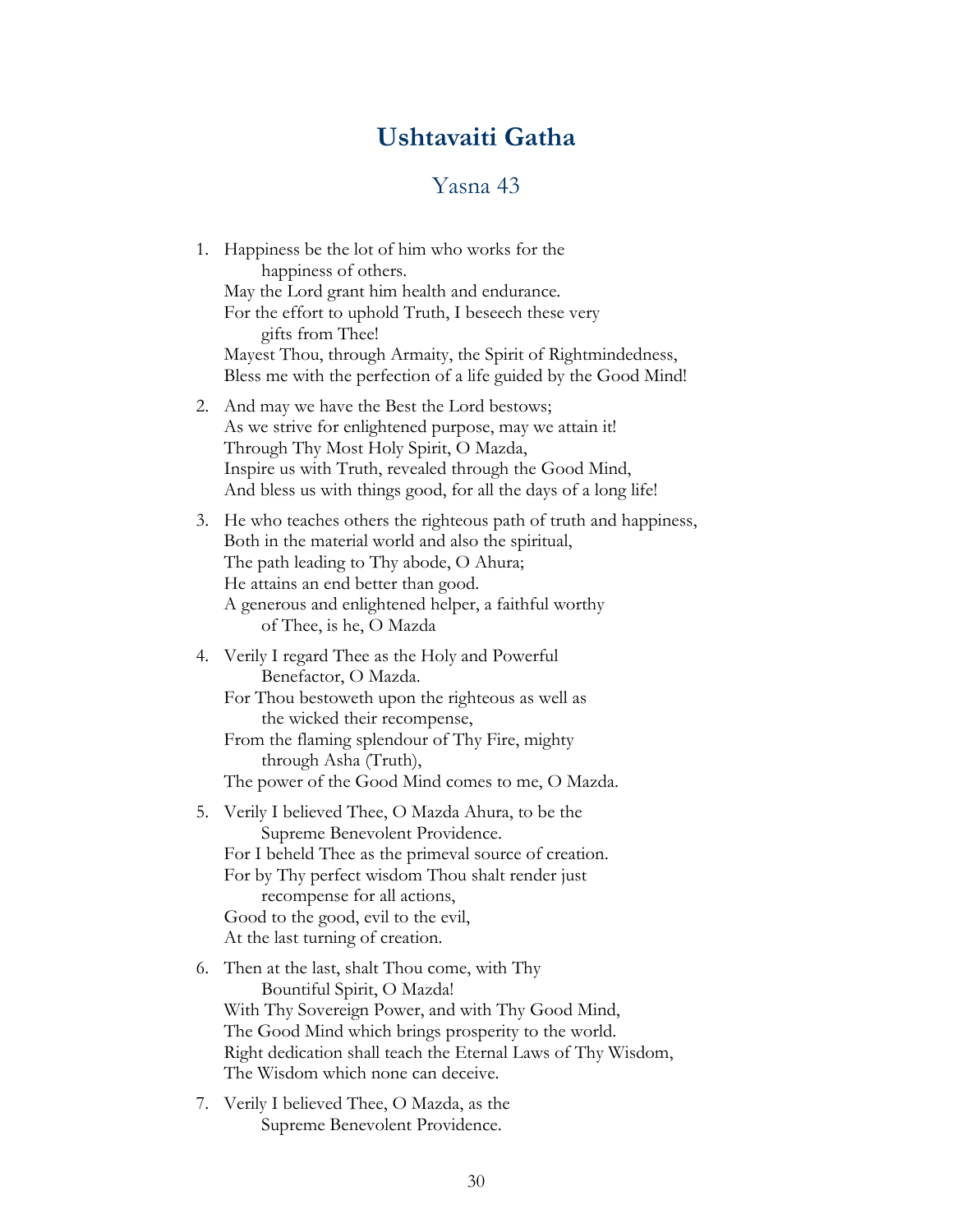When the Spirit of the Good Mind came and asked me: Who art Thou? Whose art Thou? How dost Thou propose to enlighten the people and answer their questionings? 8. I replied:--"Firstly, 1 am Zarathushtra" "A veritable opponent of the evil-doer, but a powerful friend of the good, am I" So long as I can sing my songs of praise for Thee, O Mazda! So long shall I strive to enlighten and awaken all to the realization of Thy Eternal Dominion." 9. Verily I believed Thee, O Mazda Ahura, to be the Supreme Benevolent Providence. When the Good Mind came to me and asked: "What wouldst thou choose?" Before Thy Fire in veneration, I replied: "So far as it is in my power, I shall cherish the gift of Righteousness." 10. And grant me Righteousness, for verily I invoke it of Thee! Earnestly I yearn to proceed in life with Armaity the Spirit of Rightmindedness. Teach us how to question Thee, for Thy answers console us, The answers which lend strength to the Leaders in their prayerful wishes. 11. Verily I believed Thee O Mazda Ahura, to be the Supreme Benevolent Providence, When the Good Mind came to me with enlightenment, When first I received and became wise with Thy words, And though the task be difficult, and hardship may come my way, I shall proclaim Thy message, which Thou declarest to be the best. 12. And when Thou didst instruct me in Righteousness, Thy command to go forth and proclaim Thy revelation was not unheeded; Even before the sublime enlightenment coming with Thy messenger Sraosha, Bringing us the destiny of our appropriate rewards. 13. Verily I believed Thee, O Mazda Ahura, to be the Supreme Benevolent Providence, When the Good Mind came to me ascertaining the aim of my aspiration, Grant me, what none has yet obtained from Thee, The way to a long life of blessed existence for the Good Creation subject to Thy Dominion. 14. As the wise and powerful Lord would give to a friend, so give me Thy bliss-producing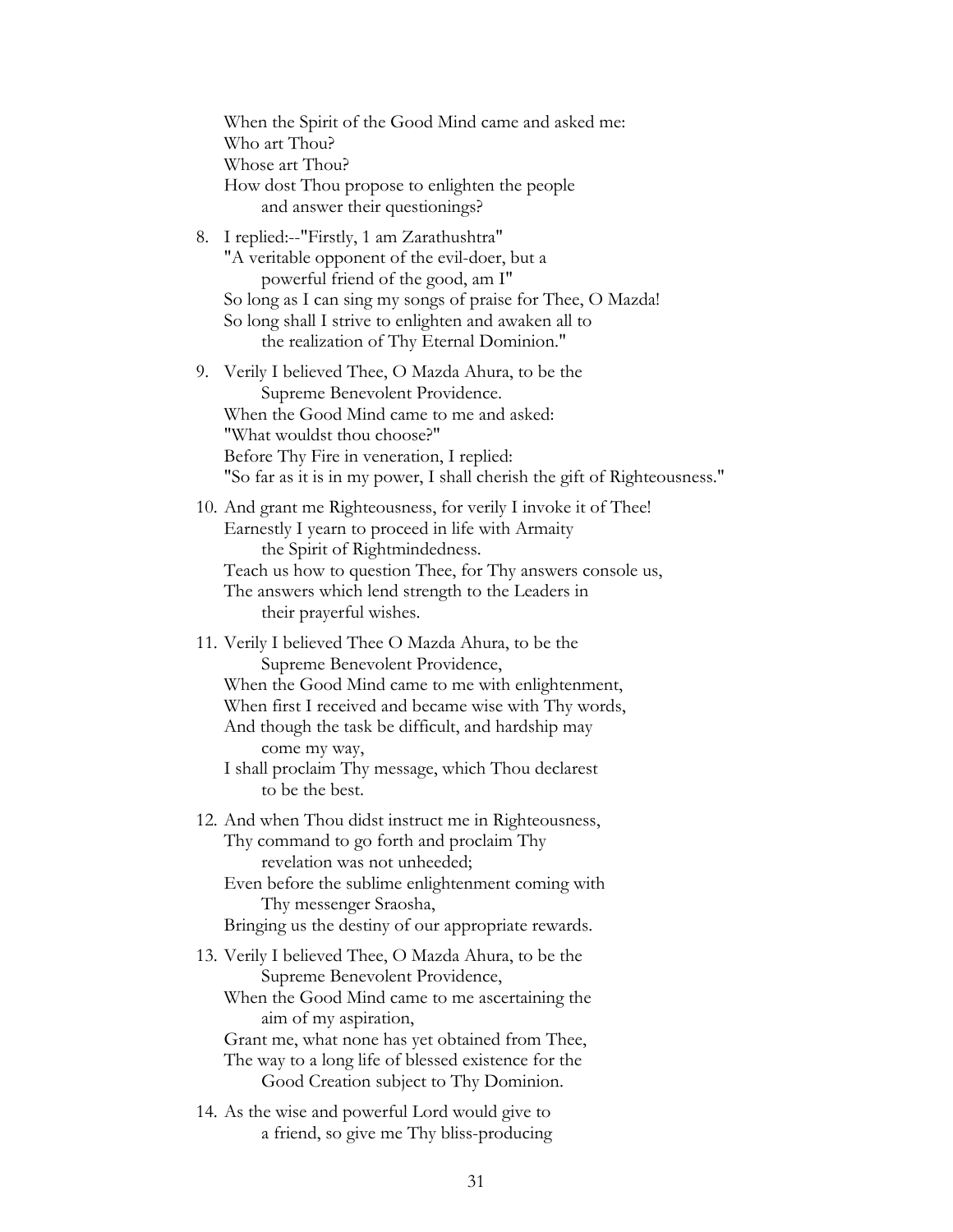wisdom, O Mazda! Endowed with Thy Authority, with Thy Spirit of Righteousness, I stand with all the followers of Thy teachings To proclaim the message of Thy holy creed.

- 15. Verily I believed Thee, O Mazda Ahura, to be the Supreme Benevolent Providence, When the Good Mind came to me and told me assuringly, That a reflective, contented mind is the best possession. Let not a leader compromise with, or propitiate evil-doers, For they treat the righteous as enemies.
- 16. Thus prays, O Ahura Mazda, Zarathushtra and those who choose to follow Thy Most Benevolent Spirit;

May Righteousness become incarnate in the faithful with enduring vigor!

In the resplendence of Thy sun-lit realms may Armaity, the Spirit of Rightmindedness reside!

May it grant recompense to the righteous in accordance with their deeds, through the Good Mind.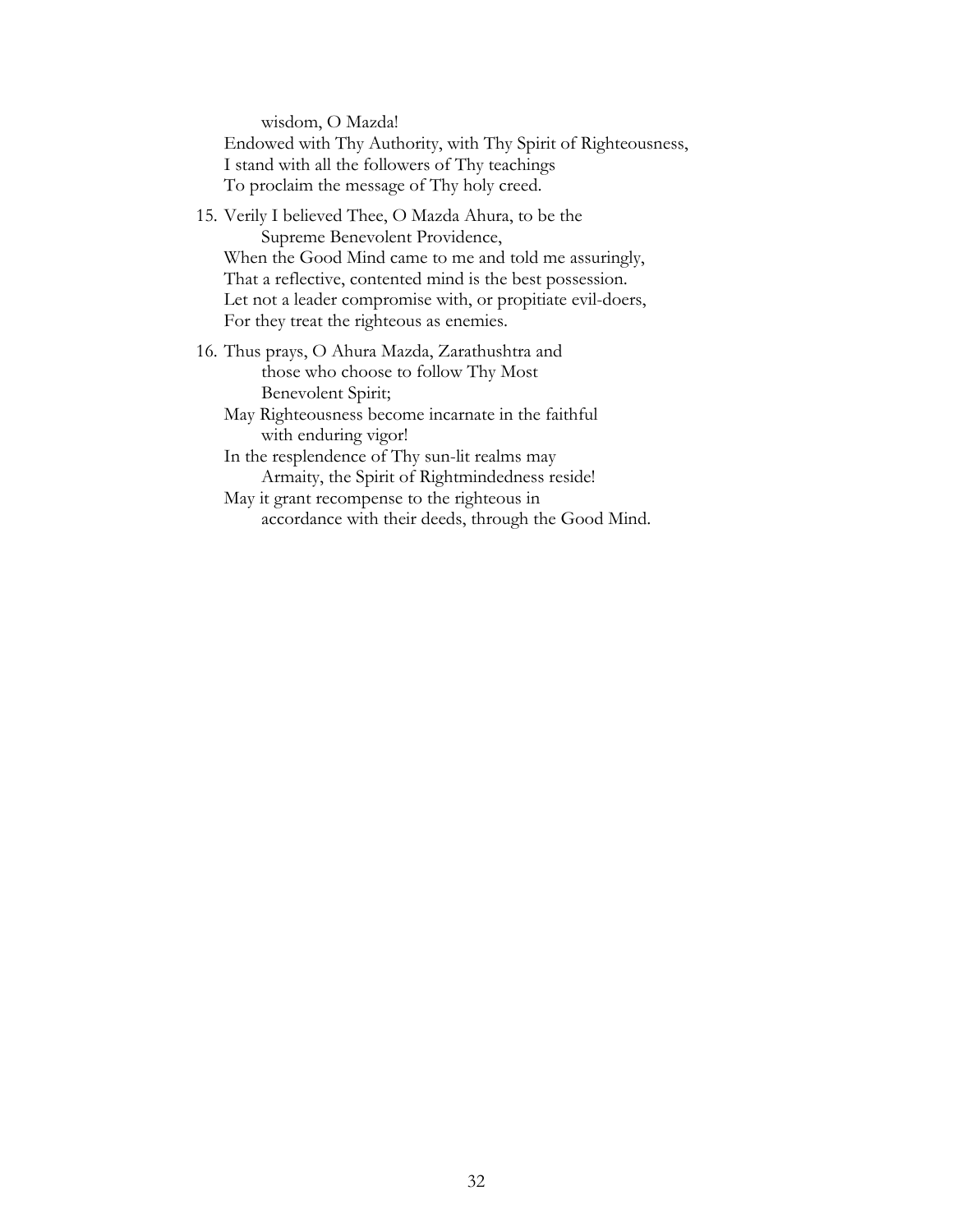### **Ushtavaiti Gatha**

#### Yasna 44

- <span id="page-34-0"></span>1. This I ask Thee, tell me truly, O Ahura; In praise of one like Thee, O Mazda, how shall I venerate Thee? May not one like Thee, teach it to a friend like me? And may the friendly help of Asha, the Truth, come to us through the Good Mind!
- 2. This I ask Thee, tell me truly, O Ahura; What is the source of the Best Existence? How shall one who seeks it, receive the blessed recompense? Surely such a holy one through Righteousness, Is a healer of existence, beneficent unto all, a genuine friend, O Mazda?
- 3. This I ask Thee, tell me truly O Ahura; In the beginning, who was the father and creator of Asha, the Truth? Who determined the paths of the sun and the stars? Who, but Thee, so arranged the moon to wax and wane? This, O Mazda, and much more, I fain would know.
- 4. This I ask Thee, tell me truly, O Ahura; Who so balanced the earth and heavens to keep them apart? Who created the waters and the plants? Who yoked swiftness to the winds and motion to the clouds? Who is the Creator of the Good-Mind, O Mazda?
- 5. This I ask Thee, tell me truly, O Ahura; What great artificer created light and darkness? What artificer produced the phenomena of sleep and wakeful activity? Who made the dawn, noon, and night Which call the enlightened to their duties?
- 6. This I ask Thee, tell me truly, O Ahura; Whether what I now announce is verily the truth, Doth Armaity, through the benevolence of our actions, further the cause of Truth? Doth the Kingdom of Heaven rest on the foundation of the Good Mind? For whom hast Thou created this richly endowed world?
- 7. This I ask Thee, tell me truly, O Ahura; Who established blessed Armaity, the spirit of Benevolence, in the exalted dominion? Who, with foresight, made the son reverential to the father?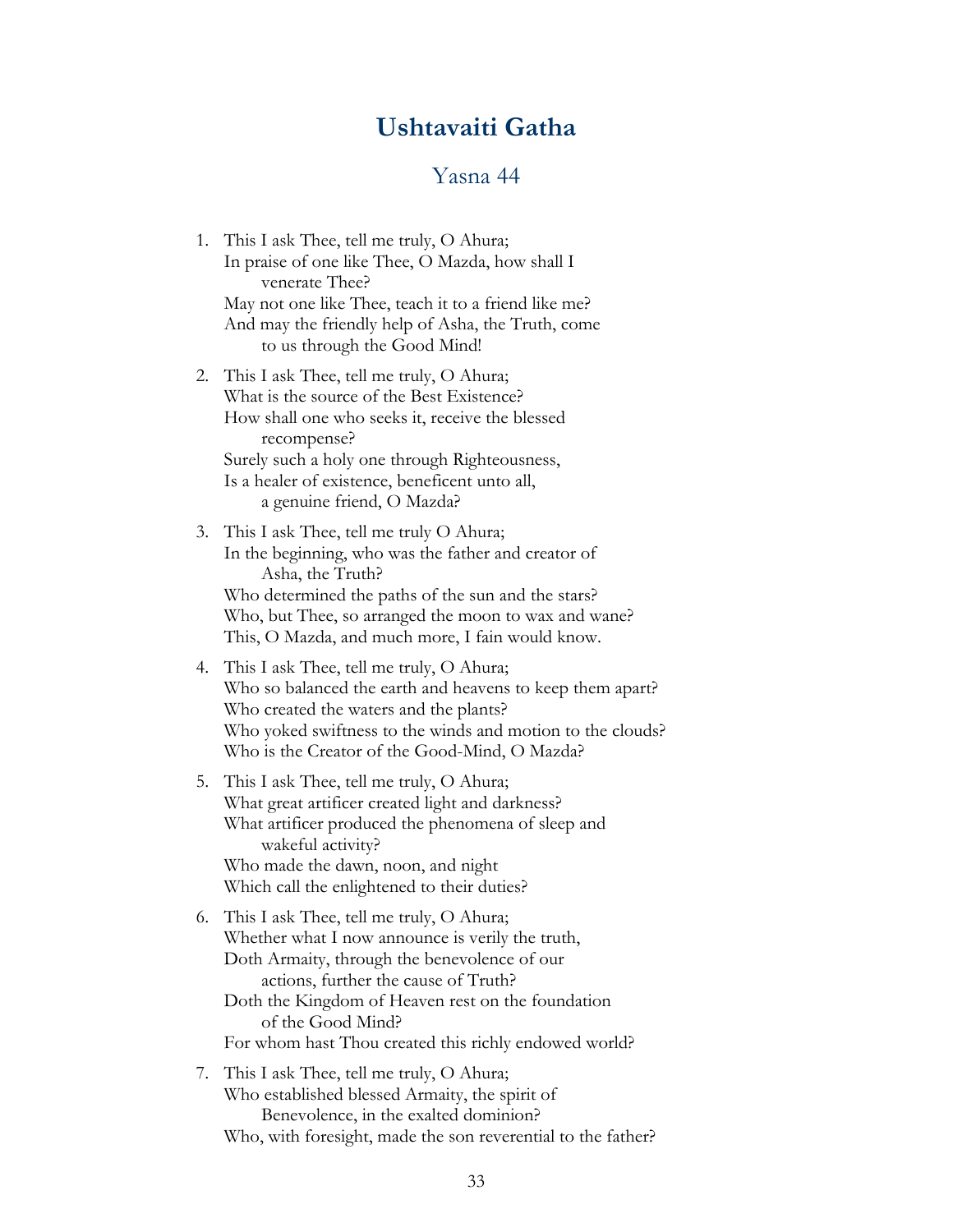Thus I seek to comprehend Thee, O Mazda, Through the Benevolent Spirit, the Giver of all!

- 8. This I ask Thee, tell me truly, O Ahura; What is Thy message for my enlightenment, O Mazda, In the principles which I seek from the Good Mind, That I may understand the purpose of existence through Truth? How shall my soul rise to the ever greater attainment of the Good?
- 9. This I ask Thee, tell me truly, O Ahura; How shall I bring to perfection the insight into the Faith, Which Thou, Lord of Supreme Wisdom hast instructed me with Thy Authority? May it be, that we, Thy followers, dwell with Truth and the Good Mind in Thy abode!
- 10. This I ask Thee, tell me truly, O Ahura; The Faith that is the best for all that are, That which, based on Truth, should prosper all existence, That which establishes Righteous and Just actions inspired by Piety, And which has for its intelligent aspiration Realization of Thee, O Mazda!
- 11. This I ask Thee, tell me truly, O Ahura; To those to whom Thy Faith shall be announced, How shall Armaity, the Spirit of Rightmindedness come to them?
	- I, Thy prophet, from the first was ordained by Thee, for this task. All others, I see, are of alienated spirit.
- 12. This I ask Thee, tell me truly, O Ahura; Who among those with whom I discourse, is righteous and who a liar? With which of the two is the malevolent Spirit of Untruth? Or is he himself the Unrighteous who opposes Thy blessings? How is it that he is not thought to be the harmful Evil-One?
- 13. This I ask Thee, tell me truly, O Ahura; How shall we dispel the Spirit of Untruth from among us? Let it be with the unfaithful and the disobedient, Who strive not to be the companions of Truth, Who care not to listen to the counsels of the Good Mind.
- 14. This I ask Thee, tell me truly, O Ahura; How shall I deliver Evil into the hands of Righteousness? How shall I render it ineffective through the holy words of Thy Teaching? How shall I frustrate the followers of Evil, O Mazda, That they come to their blind extinction ?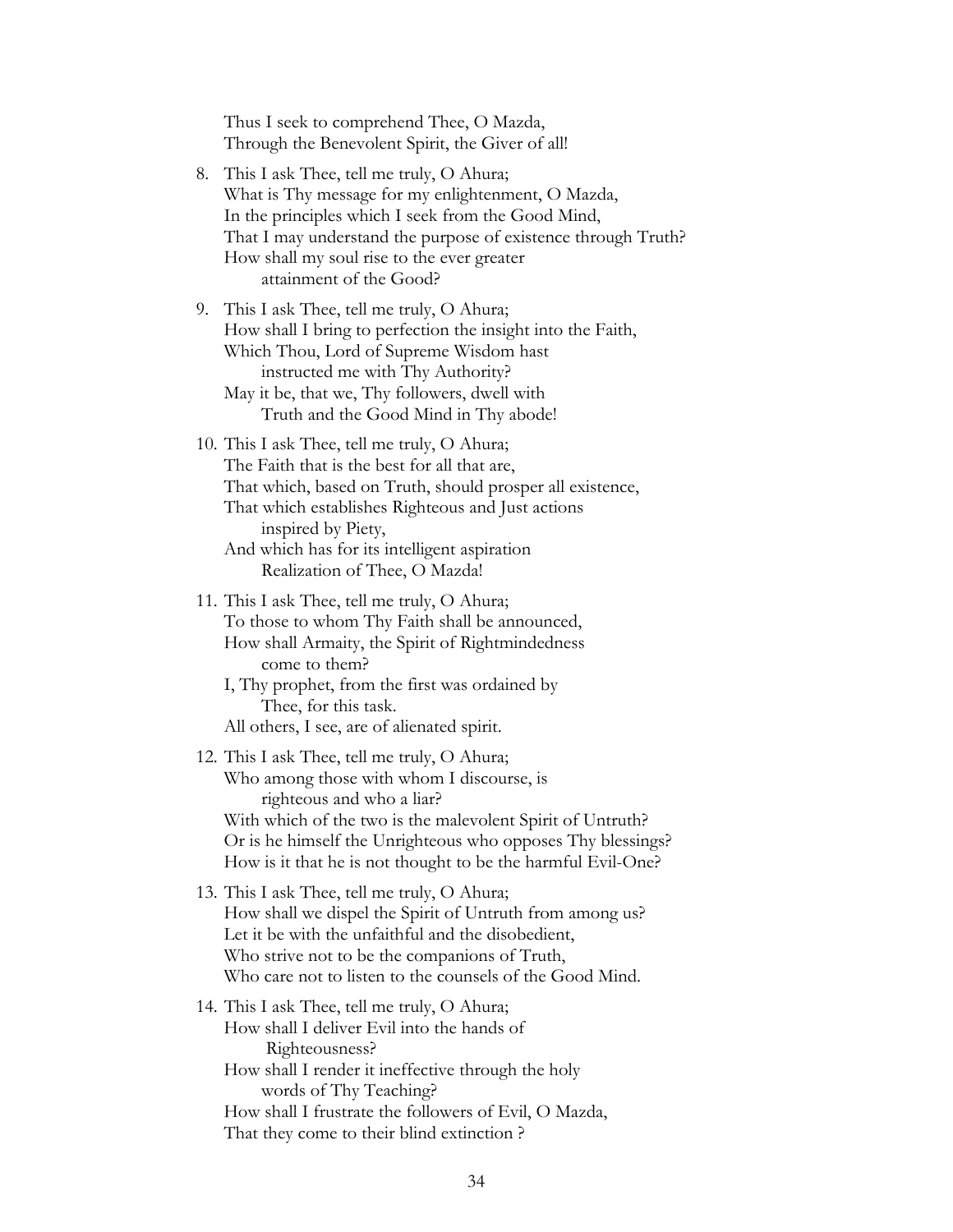15. This I ask Thee, tell me truly, O Ahura; If Thou rulest through Truth and mean to protect me, When the two hosts, in hostility, shall clashing meet, Then, for the Principles which Thou desirest to maintain Which of the two will be granted victory?

16. This I ask Thee, tell me truly, O Ahura; Who shall be victorious, and Shall, through Thy Principles, protect the living? Assure me by a vision, whom doest Thou wish to be the judge that heals the world, Then let Sraosha, the Spirit of Obedience, come to him with the Good Mind, O Mazda, And to all those whom Thou wishest, whosoever they be!

17. This I ask Thee, tell me truly, O Ahura; How shall I attain my aspiration to reach Thee? How can I attain Thy Perfection, O Mazda, and make my voice effectual?

Through these divine songs, receiving their guiding light from Truth,

May all be led up to the two gifts of Well-being and Immortality!

18. This I ask Thee, tell me truly, O Ahura; How, indeed, shall I earn the final reward through Truth and Right? Shall I obtain ten mares with a stallion and a camel? How shall I bring to all mankind the gifts of Perfection and Immortality as announced by Thee?

19. This I ask Thee, tell me truly, O Ahura; He who will not give due recompense to the one who will earn it, Even unto the Truthful man who fulfils his word and work, What penalty should he pay first here?

For I know well what he is to receive at the last, hereafter.

20. Have the Daevas ever been good rulers, O Mazda? Verily, I ask of those who befriend them. By their aid, the Karpan and Usig, give the world up to violence, Through them the Kavis grow strong with raid and rapine,

Caring not that the pastures of the world would

thrive through Truth's law of order and progress.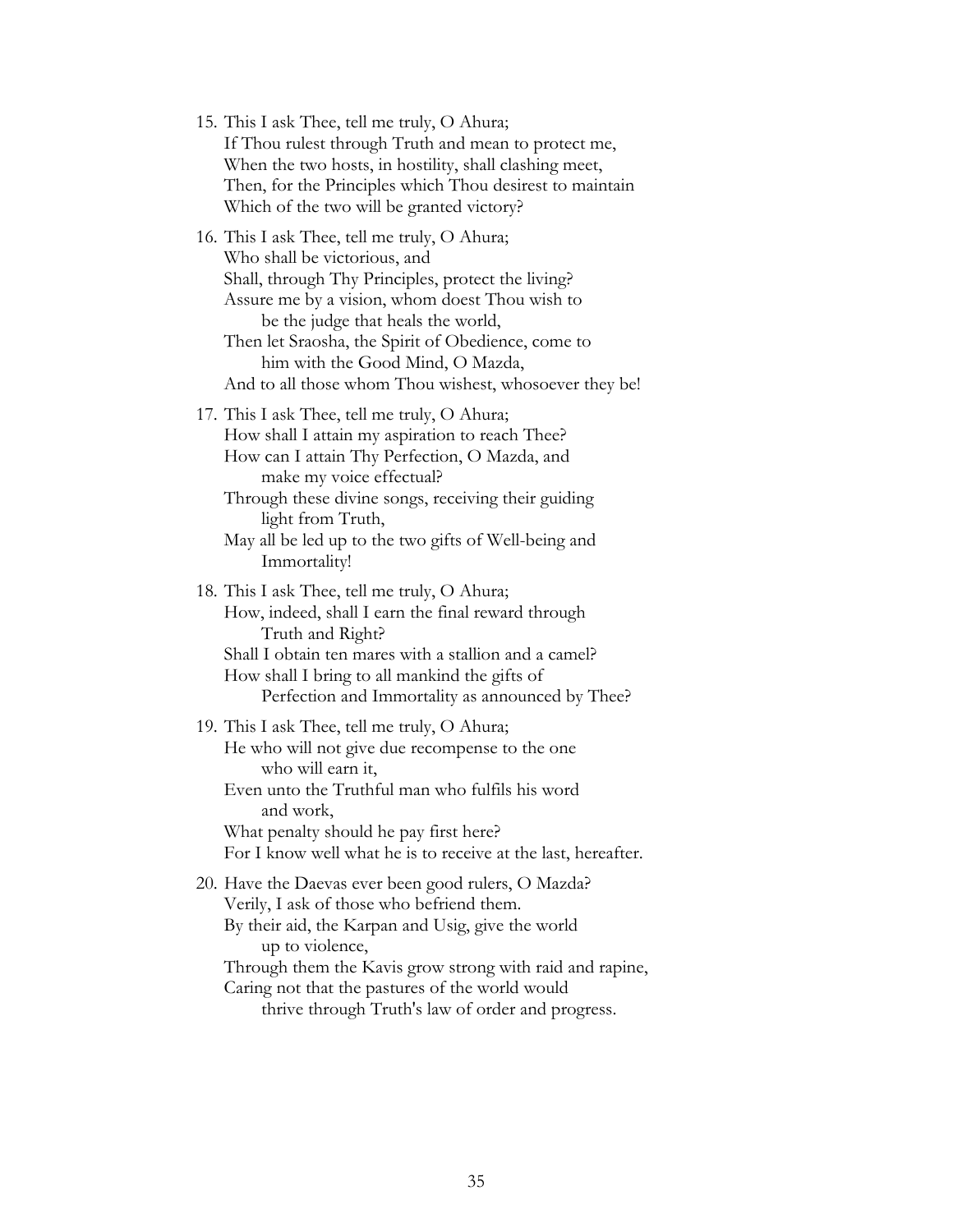## **Ushtavaiti Gatha**

#### Yasna 45

- <span id="page-37-0"></span>1. Hearken unto me, O ye who come from near and from far! Listen to me, as I speak forth now, P onder over these teachings with care and clear thought. Never shall the False Teacher destroy existence a second time, For his tongue stands mute, his creed stands exposed.
- 2. I shall tell you now of the Two Spirits at the beginning of Creation. The Holier of the two thus speaks to the Evil One: "Neither our thoughts nor our teachings, Neither intentions nor choices, Neither our words nor our deeds, Neither our consciences nor our souls ever agree:'
- 3. I shall tell you now of the First Principle of Life which Ahura Mazda, the All-Knowing, declared to me.

Verily, those of you who will not fulfil the requirements of the sacred message, The holy words as I comprehend and declare them, For them shall the end of existence be misery.

4. I shall tell you now of what is best in this life; That is to act in consonance with the Spirit of Truth, the holy Asha,

Thereby realizing Mazda who created him, Mazda, the father of Vohu-Mana, the ever active Good Mind, Mazda, the father of Armaity, of benevolence and zeal; The all seeing Lord whom none can deceive.

5. I shall tell you now what the Most Holy declared to me, As the word that is best for mortals to hear: "To them who shall give heed to Me with dedication, I shall come with the blessings of

 Perfection and Immortality for actions of their Good Spirit."

- So said Ahura Mazda.
- 6. Thus do I announce the Greatest of AIl, I sing his praise through his Truth, beneficent to all. Let Mazda Ahura hearken unto them with his Holy Spirit, For the Good Mind has instructed me to realize Him. By His Wisdom let Him guide me to the ultimate End.
- 7. Those who are living, those who have been, and those who are yet to be, Shall attain one of the awards He ordains.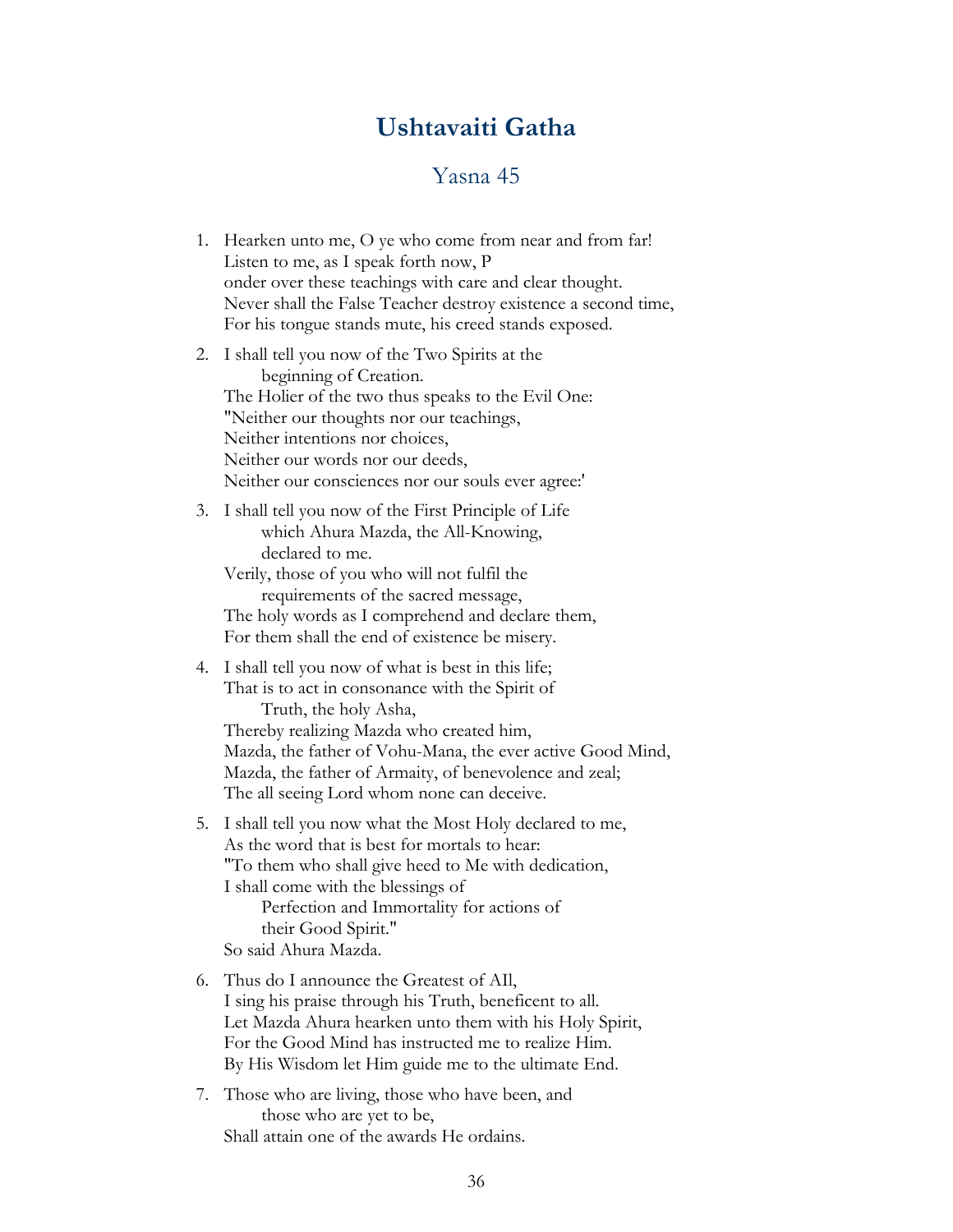In immortality shall the soul of the righteous be ever in splendor. But in misery the soul of the wicked shall surely be. These laws hath Mazda Ahura ordained through His Sovereign Authority.

8. With my songs of praise and veneration I seek the acceptance of my Lord!

For now indeed I see Him in my eyes, as the Lord of the Good Spirit, the Lord of Good Word and Deed.

I have realized Him through Truth, He who is Mazda Ahura!

Verity I shall render Him homage in the House of Songs.

- 9. Him with our good mind we seek to propitiate, Who gave us discernment through which we receive weal and woe.
	- May Ahura Mazda through his Sovereign Authority prosper our peasantry, our workmen, and our herds.
	- And the Good Mind establish the rule of the holy law of Truth.
- 10. Him, with these our songs of devotion, we shall exalt, Him, famed for ever as Mazda Ahura, the Wise Creator! For verily, through his Spirit of Righteousness and the Good Mind, He has ordained, That Perfection and Immortality shall be in His Dominion And vitality in perpetuity in His House!
- 11. Whoso shuns the evil liar and the mortals who deny the Lord, Whoso reveres Him, the Most High, through the Holy Faith of His appointed savior,
	- To him, O Mazda, shalt Thou be a friend, brother, or even father!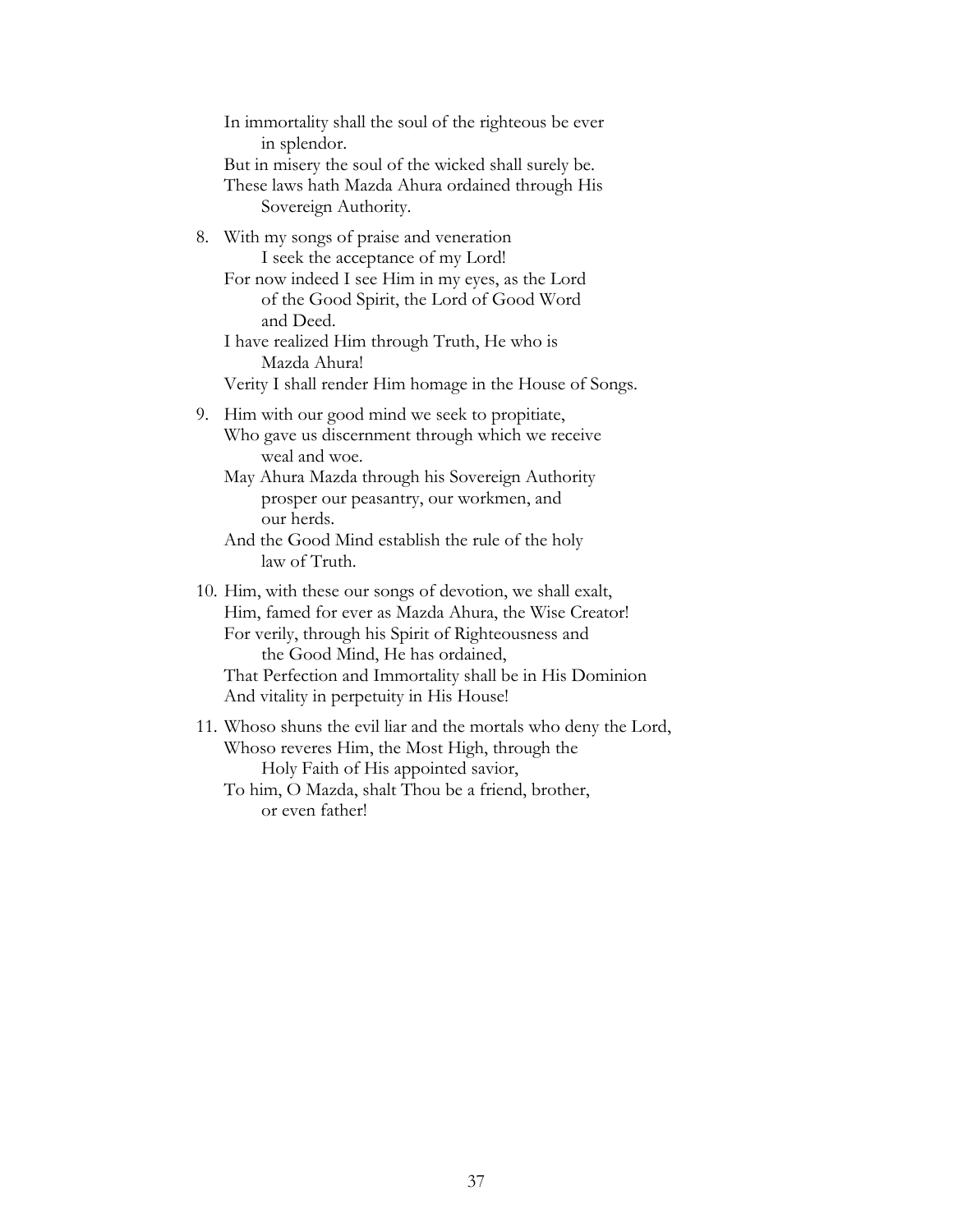### **Ushtavaiti Gatha**

#### Yasna 46

- <span id="page-39-0"></span>1. To what land shall I turn, and whither turning shall I go? For my kinsmen and my peers have deserted me. Not the people, nor their wicked rulers, favor me. How shall I satisfy Thee, O Ahura Mazda?
- 2. I know, Mazda, why I am a man foiled in his wish. I have but only a few with me, and scantier still are my means for their support. Behold, my Lord, I address my appeal to Thee, Grant me Thy gracious help, as a friend might give to a friend. Grant me, through Truth, the acquisition of the riches of the Good Mind.

3. When, O Mazda, shall the day dawn for establishing the cause of Truth? When shall the wise Spiritual Guides spread effectively Thy sublime teachings? To whose help will come the wisdom of the Good Mind? For me, indeed, who has chosen Thee as my instructor, O Ahura Mazda!

4. The evil-doer holds back the prosperity of the followers of Truth, Infamous is he, dangerous in his deeds!

Whoso drives him from the kingdom, removes him from peoples' lives,

Shall go forth preparing the way for the ideal life.

5. One in a position of power through divine ordinance or human covenant, follower of Truth,

Upon encountering a stranger, recognized as a follower of Falsehood, Should reveal to him the noble life of rectitude.

Protect him from destruction, O Mazda Ahura!

- 6. But he who will not help to transform Evil, Shall be with those in the abode of the Lie, For he who looks upon evil with tolerance is no other than evil. And indeed righteous is he who supports the righteous. These are Thy Laws since the dawn of creation, O Ahura.
- 7. When evil marks me as the object of its assault, Who shall be the protector of one like me, Who, but Thy Sacred Fire and Thy Thought. Verily through their powerful force shall Truth and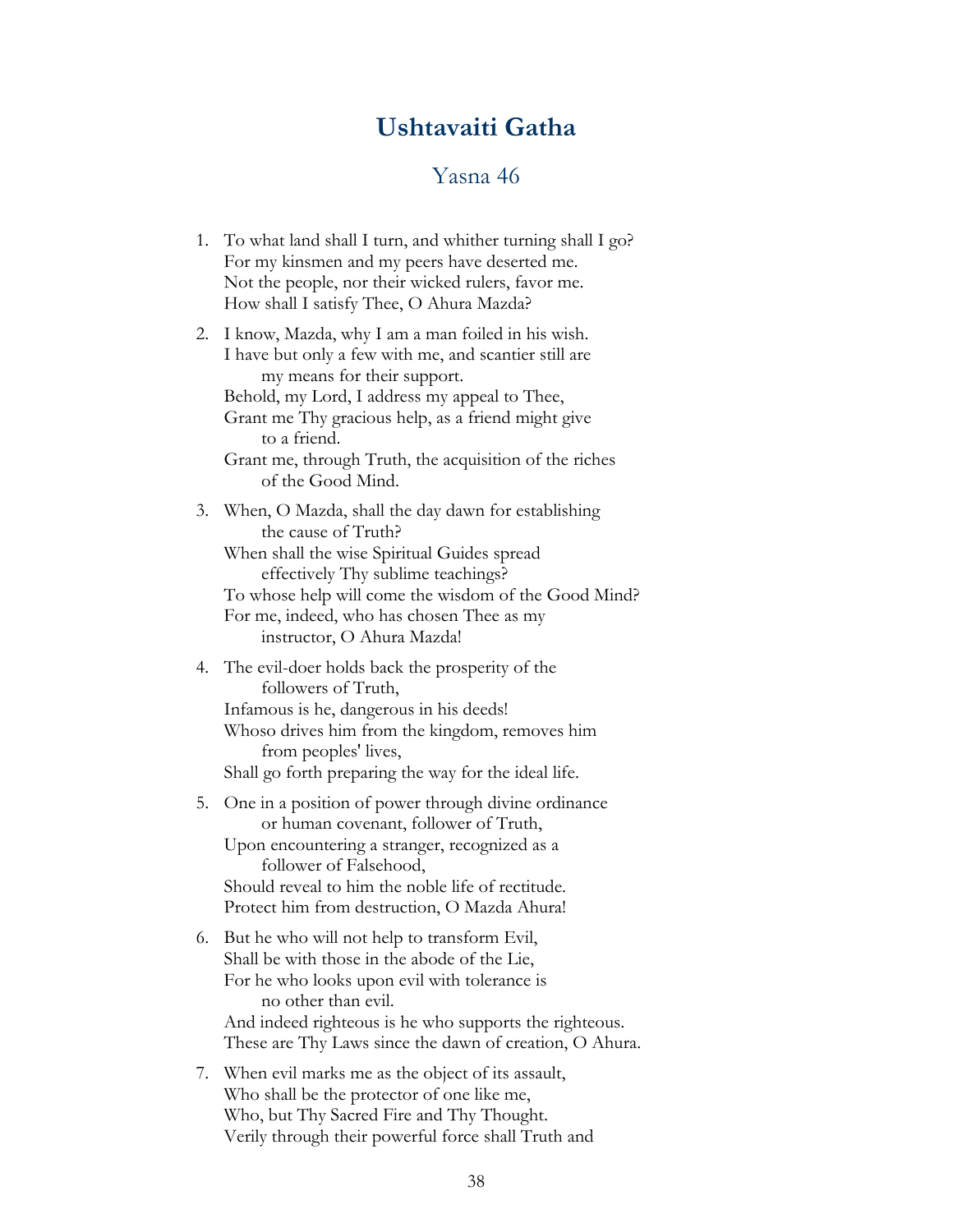Righteousness come into their own. O Ahura, bring this to full realization!

- 8. Should one be intent upon bringing harm to that which is ours, May not the form of such devastation reach us! But back upon him, let the harm recoil. The evil of his actions shall keep him far from the Good Life, But not from ill, O Mazda.
- 9. Where is the faithful man who heeds me as the first to teach That, verily, Thou art the Highest to invoke, In very deed, the Bountiful Providence, The Holy Lord! Who will hear, through the Good Mind What Truth made known to me, The Truth revealed by the Creator Supreme!
- 10. Whoever, man or woman, does what Thou, O Mazda Ahura, knowest to be the best in Life. Whoever does right for the sake of Right, Whoever in authority, governs with the aid of the Good Mind; I shall bring all these to join in songs of Thy Praise, Forth, shall I with them cross the Bridge of Judgment.
- 11. The Karpans and the Kavis have tyrannized over humanity, Their evil actions are destructive of Life. Verily, the conscience of such a one shall torment his soul. And thus, when they shall come to the Bridge of Judgment, Their abode, for endless ages, shall be in the House of the Lie.
- 12. When among the kinsmen and descendants of the renowned Turanian, Fryana, Right arises,
	- When through the spiritual zeal of Armaity, they further the welfare of the country,
	- Then shall Ahura Mazda bring them the illumination of the Good Mind,

And show them the path of Regeneration.

13. He who shall please Spitama Zarathushtra, by his noble actions,

He indeed is worthy himself to proclaim the doctrines of Thy Faith, O Ahura! Him shall Ahura Mazda bless with Good Life, He shall flourish through the Good Mind, Verily, he is a faithful friend of Thine, O Truth !

- 14. "O Zarathushtra, what man is thy faithful friend for the consummation of the Great Cause? Who wishes to have thy mission announced?" Verily, he is King Vishtaspa! Those whom Thou shalt gather in Thy Abode, O Mazda Ahura, Those shall I address with words of the Good Mind.
- 15. O ye Spitamas, descendants of Haechataspa, I declare to you: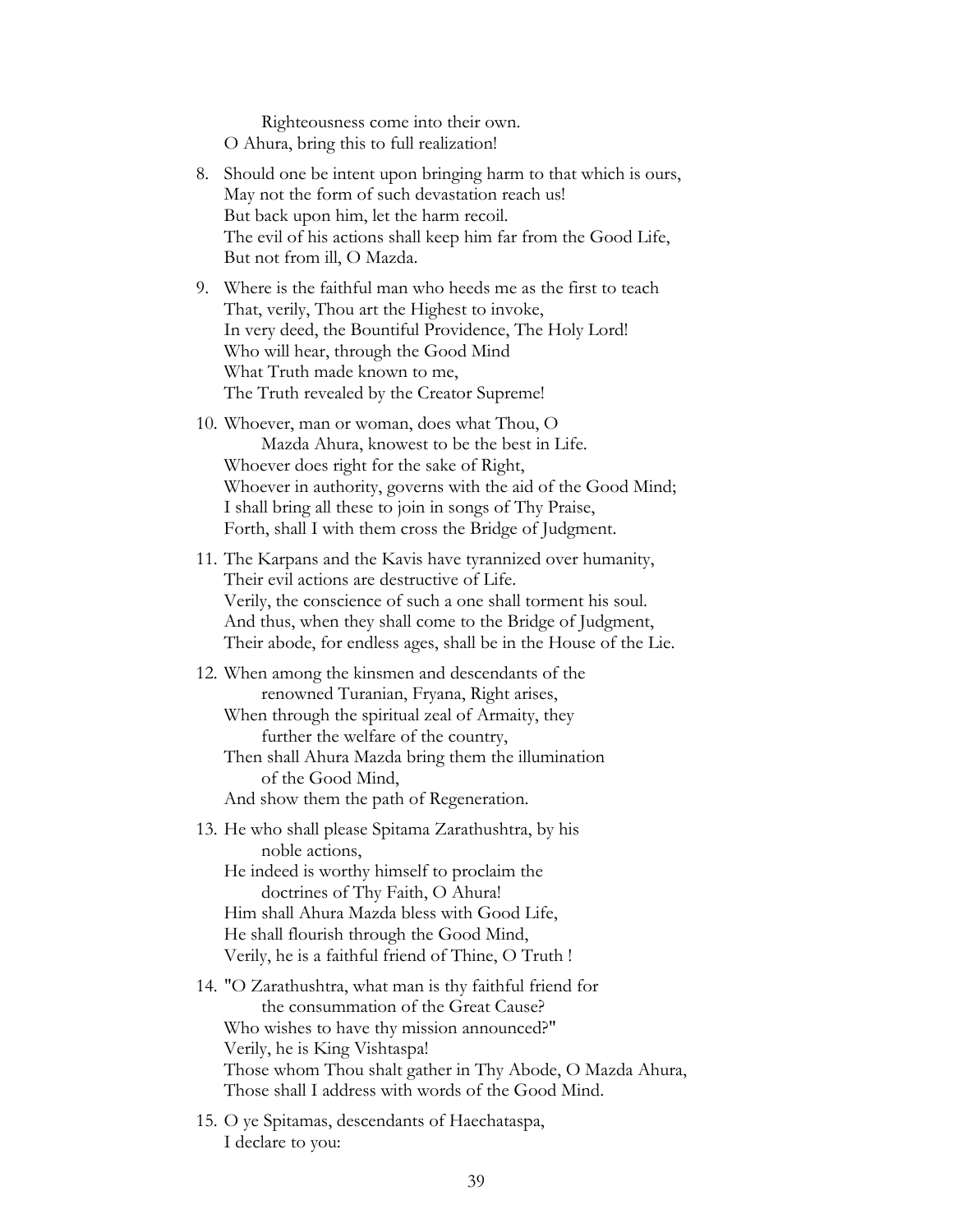With wisdom distinguish well between Right and Wrong. Let your deeds advance the Right, In conformity with the primeval laws of Ahura Mazda.

16. O Frashaoshtra, of the clan of Hvogva, Go thou with those faithful whom we both have chosen for the world's illumination, Where Devotion and Zeal shall be united with Truth, Where the Good Mind holds the power of Sovereignty, There, where the splendor of Lord Mazda abides.

17. I shall announce in verse, rather than prose, O Jamaspa Hvogva, He who renders prayers and deeds in perfect obedience Shall, from Mazda Ahura and the Spirit of Truth, receive protection, When the just are separated from the unjust.

18. He who is with me in our highest aspiration, On him shall I bestow, through the Good Mind, the best in my power;

But torment shall be upon him who to us is a tormenting oppressor.

O Lord Mazda and O Spirit of Truth, striving thus to accomplish Your wish,

Is the decision of my understanding. And thus do I will.

19. He, who following Truth, shall work for me, Zarathushtra,

To bring us toward the Great Renovation, in accordance with Thy purpose,

For him shall be all honor and content in this world, And a fitting state in the life beyond.

As, verily, Thou hast revealed to me, O All-knowing Mazda!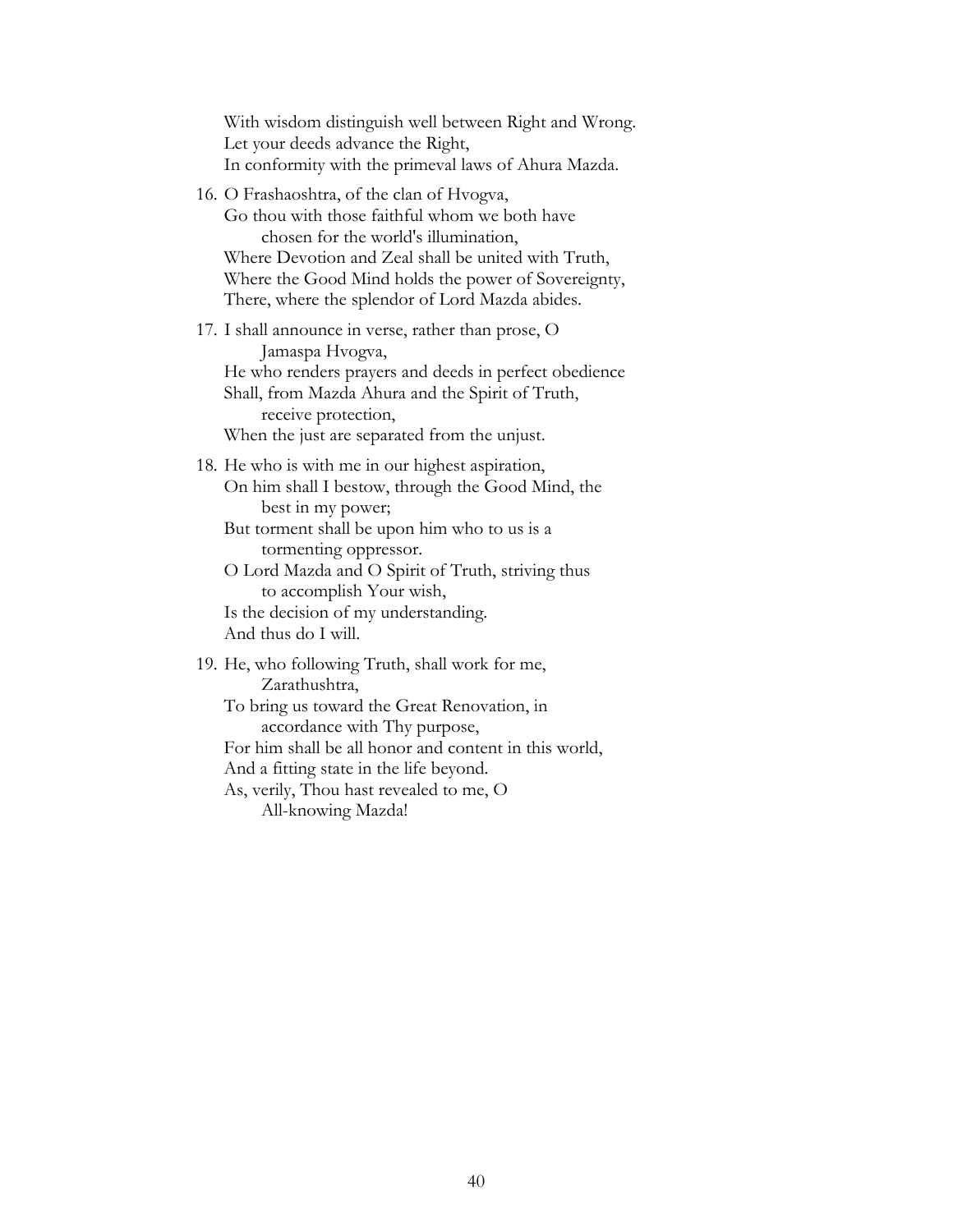## **Spenta Mainyu Gatha**

#### Yasna 47

- <span id="page-42-0"></span>1. For the Best Mind, and for the Best word and deed actuated by Truth, From the Bountiful spirit of the Lord Mazda, May He in Sovereign Authority and through the spirit of Right-mindedness Bestow upon us His two great blessings, Perfecting integrity here and Immortality hereafter.
- 2. The best work of this Bountiful spirit, he fulfils Endowed with the Good Mind, speaks word of wisdom, Works with his hands as prompted by active Benevolence, Inspired by the insight that Thou, O Mazda, art the Father of Truth.
- 3. Thou art the Holy Lord of this Blessed spirit, O Mazda! For in consultation with the Good Mind, Thou hast created this world for our satisfaction, And provided the protection of Armaity's benevolence to bring us peace.
- 4. By this Bountiful spirit, O Mazda, The evil-liars feel afflicted, but not so the righteous. Whether a man's possession be great or small Let him ever aspire to righteousness and abjure the wicked.
- 5. By this Bountiful spirit of Thine, O Mazda, Thou hast assigned all that is best to the good; But far from Thy Grace shall the evil have his portion, The Liar, abiding, by his own deeds, in the home of the Evil Mind.
- 6. By this Bountiful spirit of Thine, O Mazda And through Thy Holy Fire, Thou shalt apportion good and evil to the two contending parties, With Truth and Right-minded justice standing by Thy side,

Verily, this shall cause many to hear Thy Message.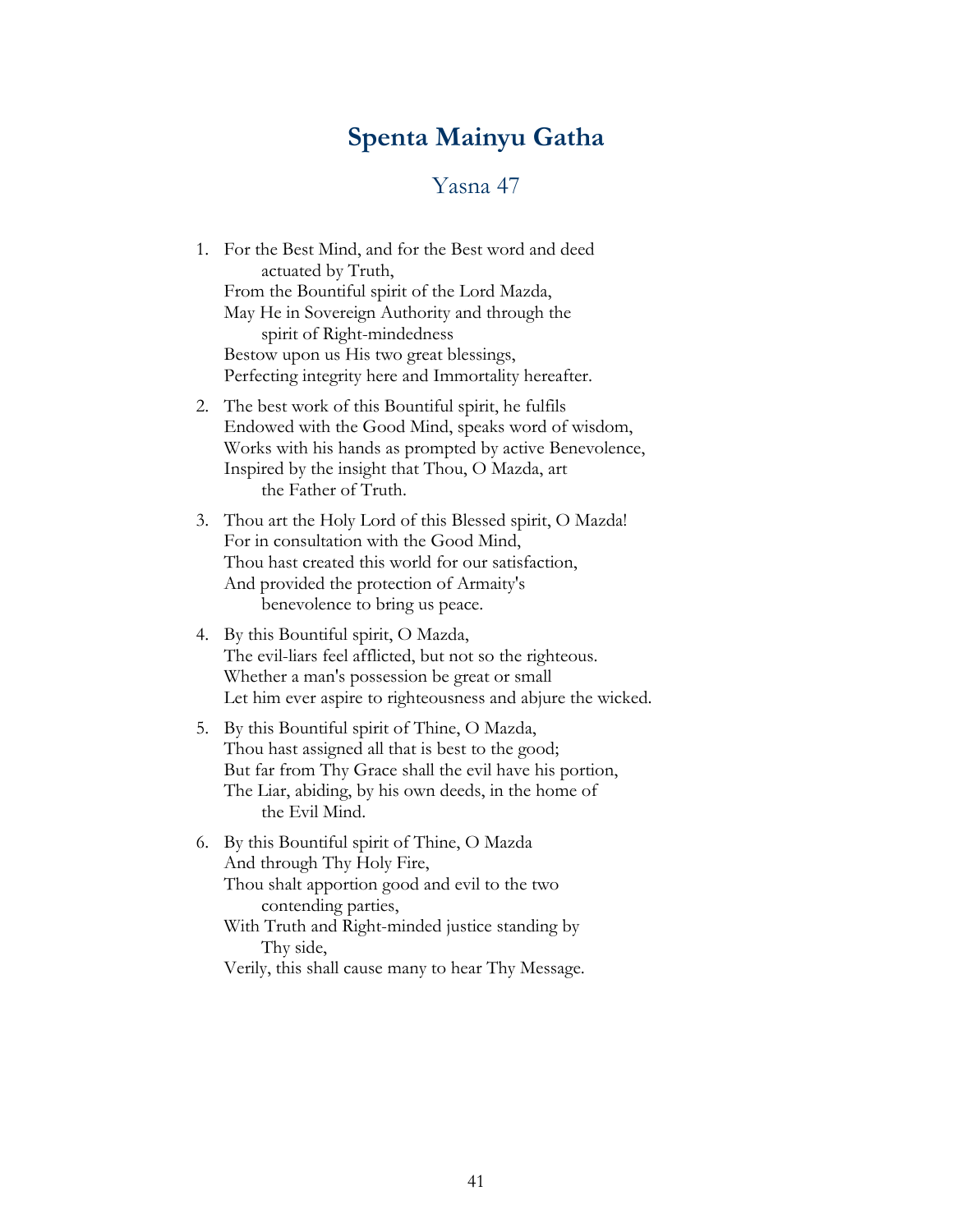## **Spenta Mainyu Gatha**

#### Yasna 48

- <span id="page-43-0"></span>1. When at the time of awarding, men, with the help of Truth shall vanquish the Lie; When deceptions and untruths, for long decried, of false gods and baser men stand exposed, Then, at the time of salvation, there shall be full adoration of Thy Glory !
- 2. Tell me, O Ahura, for Thou art the all-knowing, Shall the righteous overcome the evil foe, Even before the great crisis overtakes us? For that were indeed a blessed event for the world's regeneration.
- 3. O Benevolent, Omniscient Mazda! To the man understanding Thy Message Thou dost bestow the profound treasure of Thy Teachings; That which Thou hast established through Truth! With an intelligence inspired by the Good Mind, Verily, one becomes worthy of Thee, O Mazda!
- 4. Those whose minds move to uplifting thoughts And those others whose minds turn to what is base, Their words and deeds will reflect their thoughts; For their choices will follow their sentiments. Their ends will be different, as Thy Wisdom declares.
- 5. Let those who know how to rule well, and not the evil rulers, rule us! Let them rule us with wisdom - rule us with skill O Piety! O Thou, bring humanity to perfection, and give hallowed blessing for its future life!
	- Let man be active, zealously caring for his land and creatures so that they may flourish.
- 6. For Armaity, the holy spirit of Rightmindedness, with the power of determined thought, Shall bless us with peace, prosperity and vigor of spirit. For her, did Ahura Mazda make the plants grow, through Truth's law of Nature, At the time of the origination of Life.
- 7. O ye, who would be bound by the Good Mind, and strive to spread the Truth, O ye, who desire to sustain the Holy Cause, Suppress all anger and violence,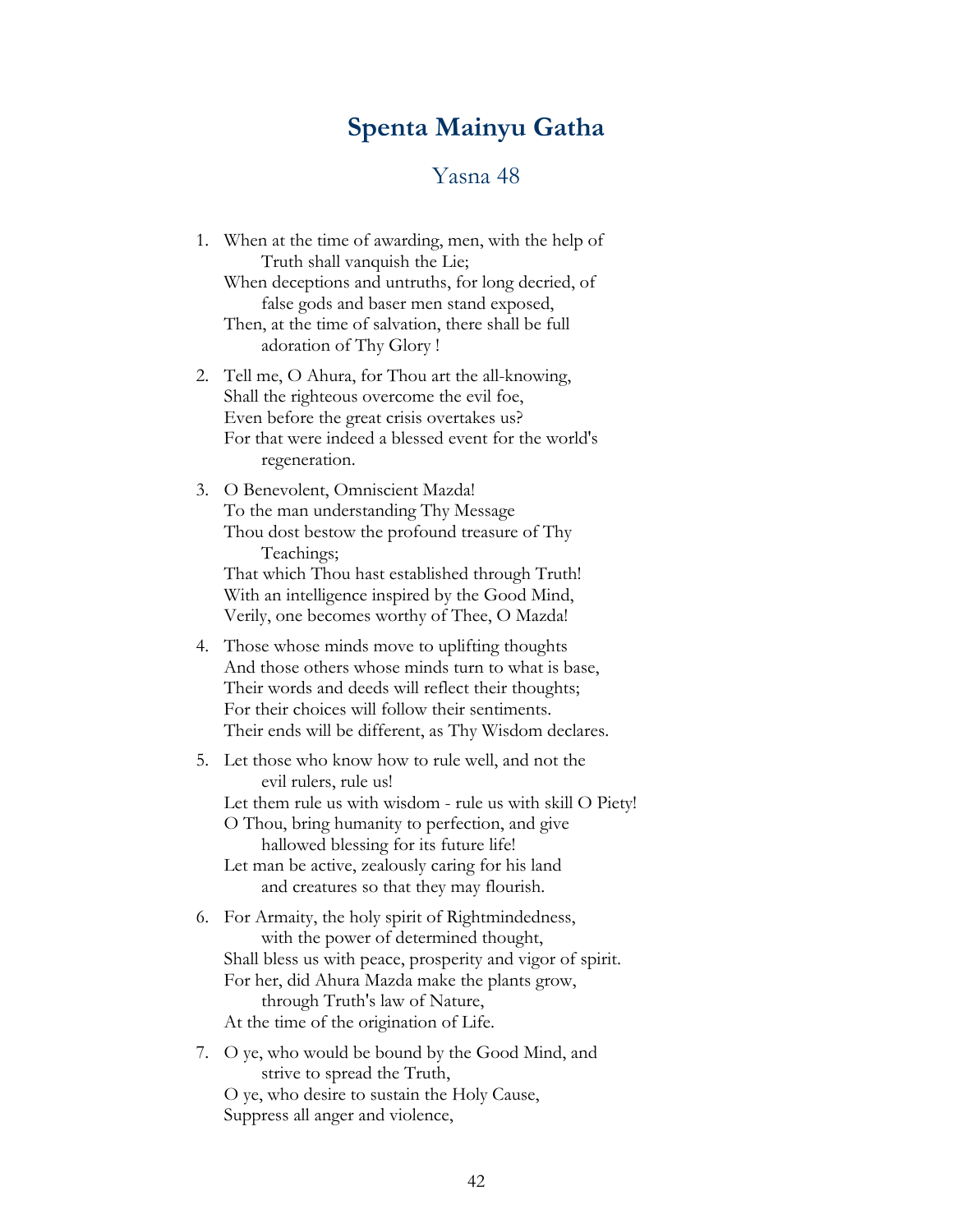Abandon all ill-will and strife! Such benevolent men shall be in Thy Abode, O Ahura.

- 8. Will the joy of Thy good kingdom of Heaven, Be the blessed state appointed for me, O Ahura! What manifestation of Thy Truth shall be welcomed by the pious And inspire them to strive for the great deeds of the Good Spirit?
- 9. When shall I know, O Mazda, how dost Thou rule with truth and justice, Over those who oppress and cast me in fear and doubt? Let the scheme of Good Thought be made known to me, Should not the savior-to-be know what the blessed outcome shall be?
- 10. When shall good men come to understand and spread Thy Wisdom, O Mazda? When shall they remove the filthy evil of intoxication? The evil by which the wicked sacrificers and the evil lords of the lands Make desolate the world!
- 11. When, O Mazda, shall Piety come with Truth in our lands, When shall happy life in peaceful pastures come to us through good rule? Who shall bring peace to us from cruel and wicked men? To whom shall the wisdom of the Good Mind come?
- 12. Such are the saviors of the earth, Who, inspired by the Good Mind, cause betterment, By actions in tune with the laws of Truth and justice. They are indeed appointed by Thee to dispel violence, O Mazda!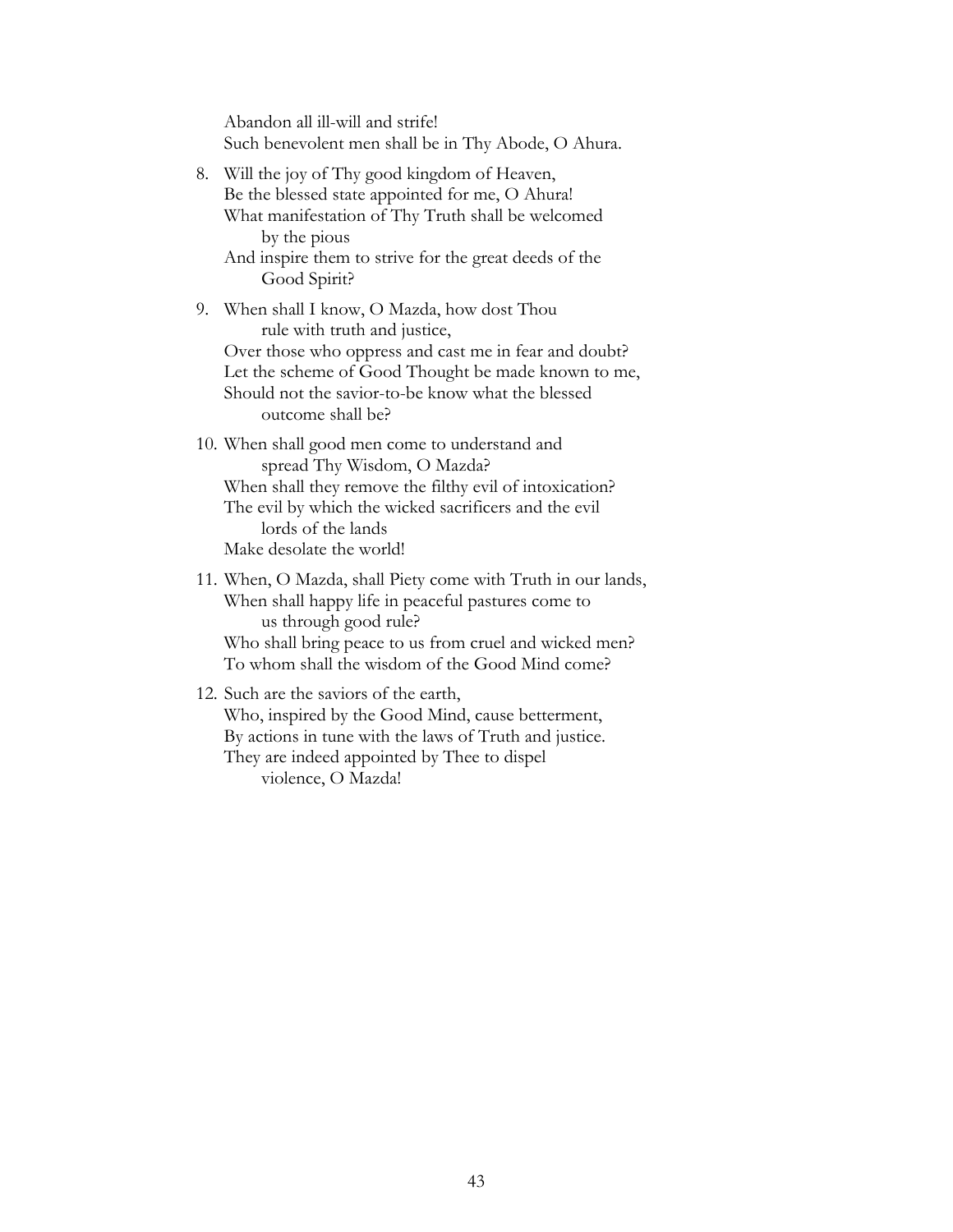## **Spenta Mainyu Gatha**

#### Yasna 49

<span id="page-45-0"></span>1. To me who has endeavored to win over the disaffected to the cause of Truth, To me, the opposing Bandva has been a stubborn foe! Come to me with Thy gift of helpful grace, O Mazda! Through Thy Good-Mind inspire us to overcome this evil!

2. The teachings of this evil Bandva has long hindered me in my work. This harmful man has fallen away from Truth and Right! He cares not that Armaity's right-mindedness brings prosperity, Impervious is he to the influence of the Good Mind!

- 3. According to Thy Faith, O Mazda, the choice of Righteousness is its own vindication, The choice of evil, its own undoing; Hence do I seek and strive for the fellowship of Good Thought, And renounce all association with the follower of Evil.
- 4. Those who by their evil tongue increase discord, And those with ill purpose who spread violence and dissolution, Those who seek to work with evil-doers and not with the good, Verily, they would establish the heresy of Untruth, the perverted system of the evil!
- 5. But he who cherishes Thy Way with the Good Mind Is himself a promoter of abundance and prosperity, A follower of the wisdom of Truth, an intimate of Piety is he, O Mazda! Verily, he shall be in Thy Kingdom of Heaven, with all that is within, O Ahura!
- 6. I beseech Thee, O Mazda, reveal Thy Holy Plan, Let Truth declare Thy Divine Wisdom, So that we may ever choose and act aright And make the truths of Thy Faith widely known.
- 7. Do thou listen to this. O Ahura! Let him also listen who is endowed with the Good Mind, Let him hear too who is inspired by the Spirit of Truth. Who among my kinsman, who among my friends, shall live by Thy Laws And bring recognition of Thy Faith among the people?
- 8. Do thou bestow on Frashaoshtra a beneficent alliance with Truth, Verily, this I too ask of Thee, O Mazda Ahura,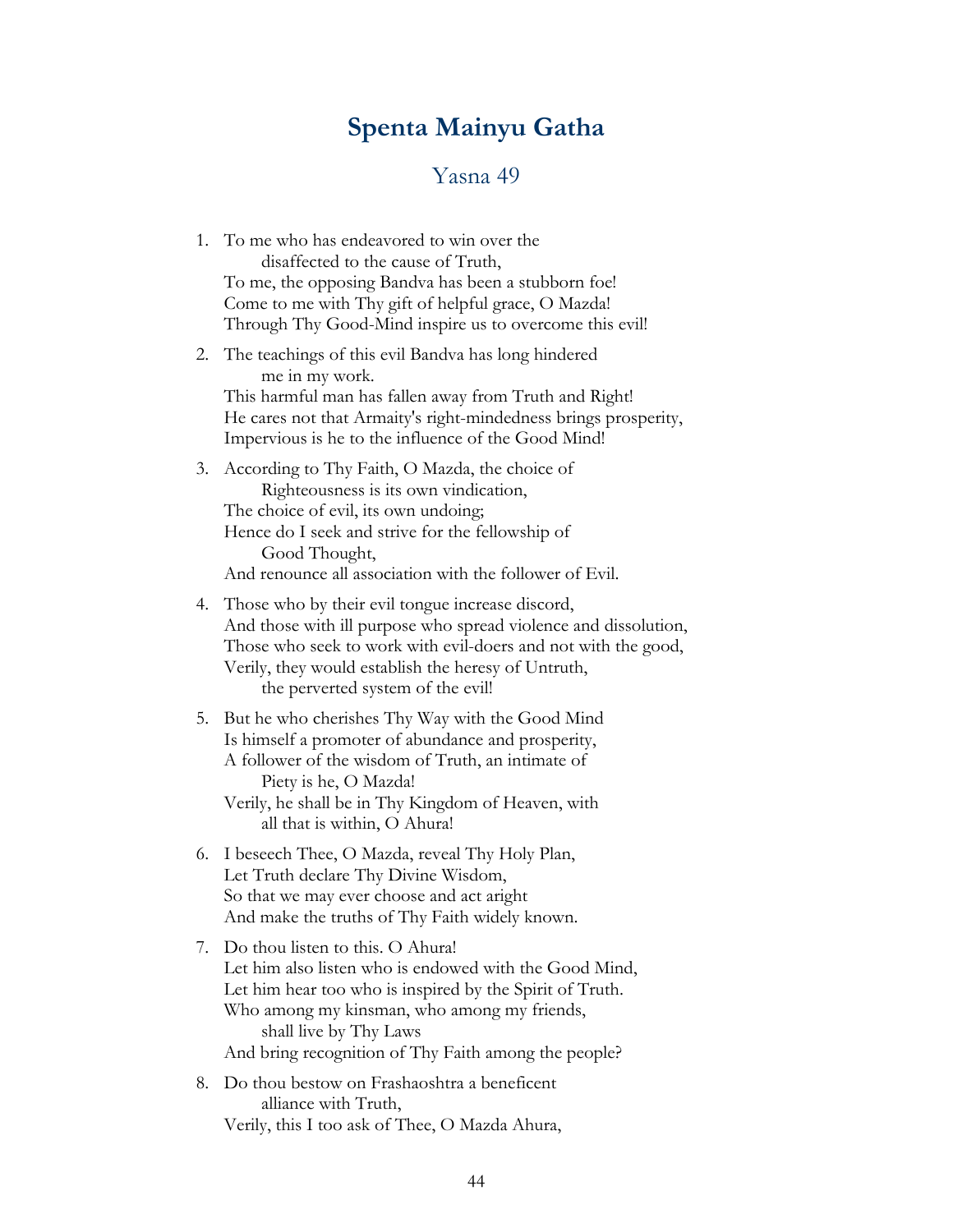And to us, bestow Thou the Good in Thy Holy Kingdom, May we be, for all time, Thy inspired messengers!

9. Let the preceptor born to bring deliverance hear this ordinance.

The man of Truth shall not work or rule in fellowship with the evil-liar.

Souls partaking of Right, shall receive the excellent reward At the judgment, O Jamaspa!

10. And this, O Mazda, rest in Thy care -

The good-minded and the souls of the righteous with the spirit of Piety and veneration, Protected in Thy great Dominion with undying power.

11. To the wicked rulers,

To the men of evil deeds, of evil words, of evil thoughts; Their depraved souls shall go to meet them with that which is foul. In the House of the Lie, they shall verily find their abode.

12. How wilt Thou come to my help O Truth, To Zarathushtra who am invoking Thee? What hast Thou for me, O Good Mind? And on me, who with songs of praise has been in Thy grace O Mazda Ahura, Bestow that which is the Best.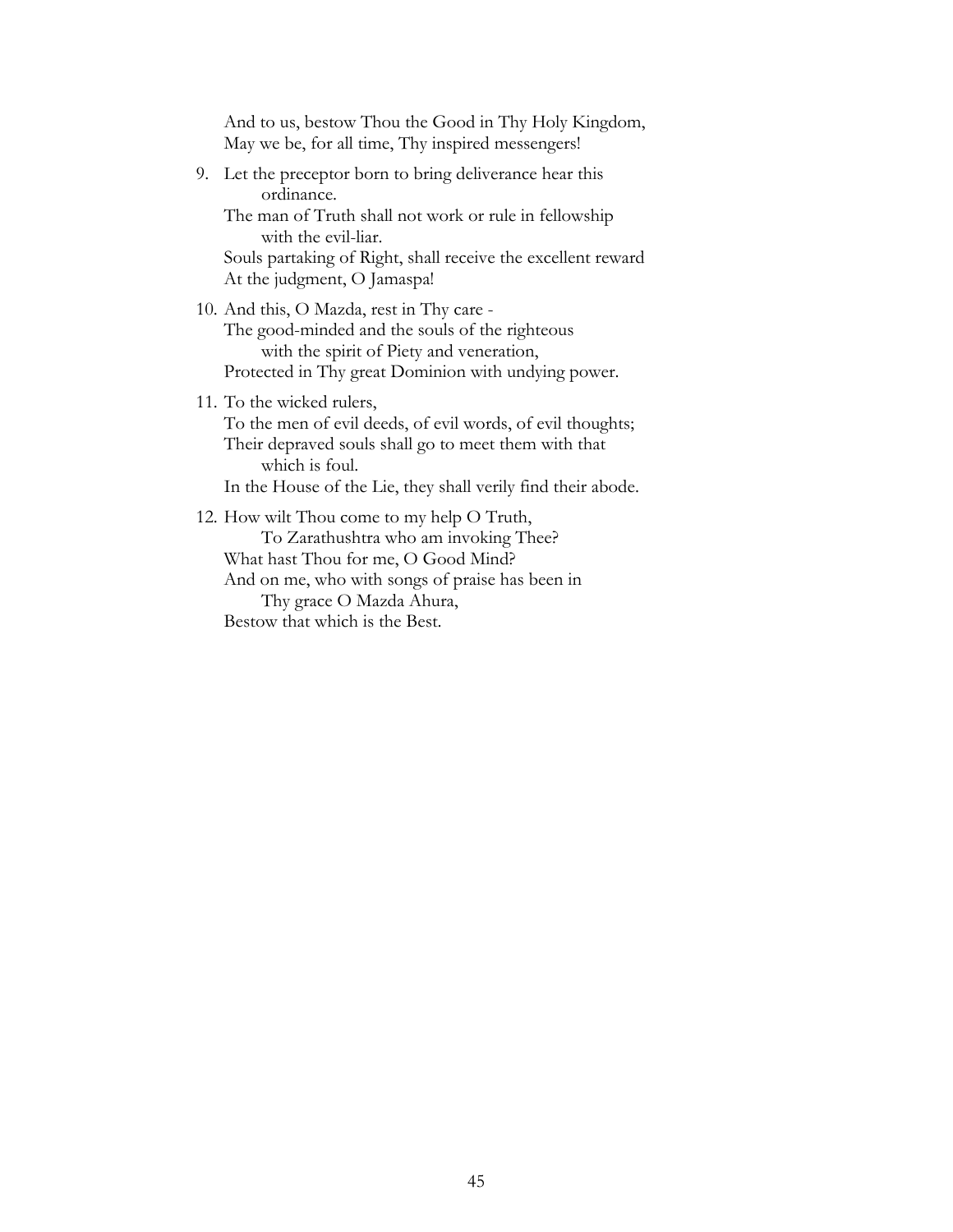## **Spenta Mainyu Gatha**

#### Yasna 50

- <span id="page-47-0"></span>1. On whom can I count for help? On whom can I depend to protect my possessions? On whom but on Thy Truth, And on Thyself, O Mazda Ahura, when invoked with the Enlightened Mind!
- 2. Tell me, O Mazda, how should they act and work Who care for this joy-giving world with its pastures? Living upright lives under the recurring splendor of the sun, apart from the repudiators, Living ordered lives in harmony with the law of Truth, These shall reap the Blessed Reward!
- 3. The resolute one who moved by the principles of Thy Faith Extends the prosperity of order to his neighbors And works the land the evil now hold desolate, Earns through Righteousness, the Blessed Recompense Thy Good Mind has promised in Thy Kingdom of Heaven.
- 4. With Truth moving my heart, With Best Thought inspiring my mind, With all the might of spiritual force within me, I venerate Thee, O Mazda, with songs of Thy praise! And at the Last, when I shall stand at Thy gate I shall hear the echo of my prayers from Thy Abode of Songs.
- 5. To Thy Prophet inspired by Thy Truth, O Mazda, To Thy Prophet revealing Thy Message in hymns, Do Thou come with Thy Grace, O Lord! Do Thou give him Thy hand of manifest help, That he may bring enlightenment and bliss.
- 6. As I lift my voice in songs of Thy veneration, Actuated by Truth to direct my speech to the right path of wisdom;
	- Give to Zarathushtra, O Mazda, the inspiration of the Good Mind to enunciate Thy ordinance.
- 7. Yoked are the ardent steeds of Thy veneration, As we approach Thy realm, O Mazda, Come, Great Power, unto me with Thy spirit of Truth and Thy Good Mind, Hasten thus unto my help!
- 8. Singing hymns of Thy praise, O Lord, And with hands outstretched shall I approach Thee. In adoration, with enlightenment from Truth and the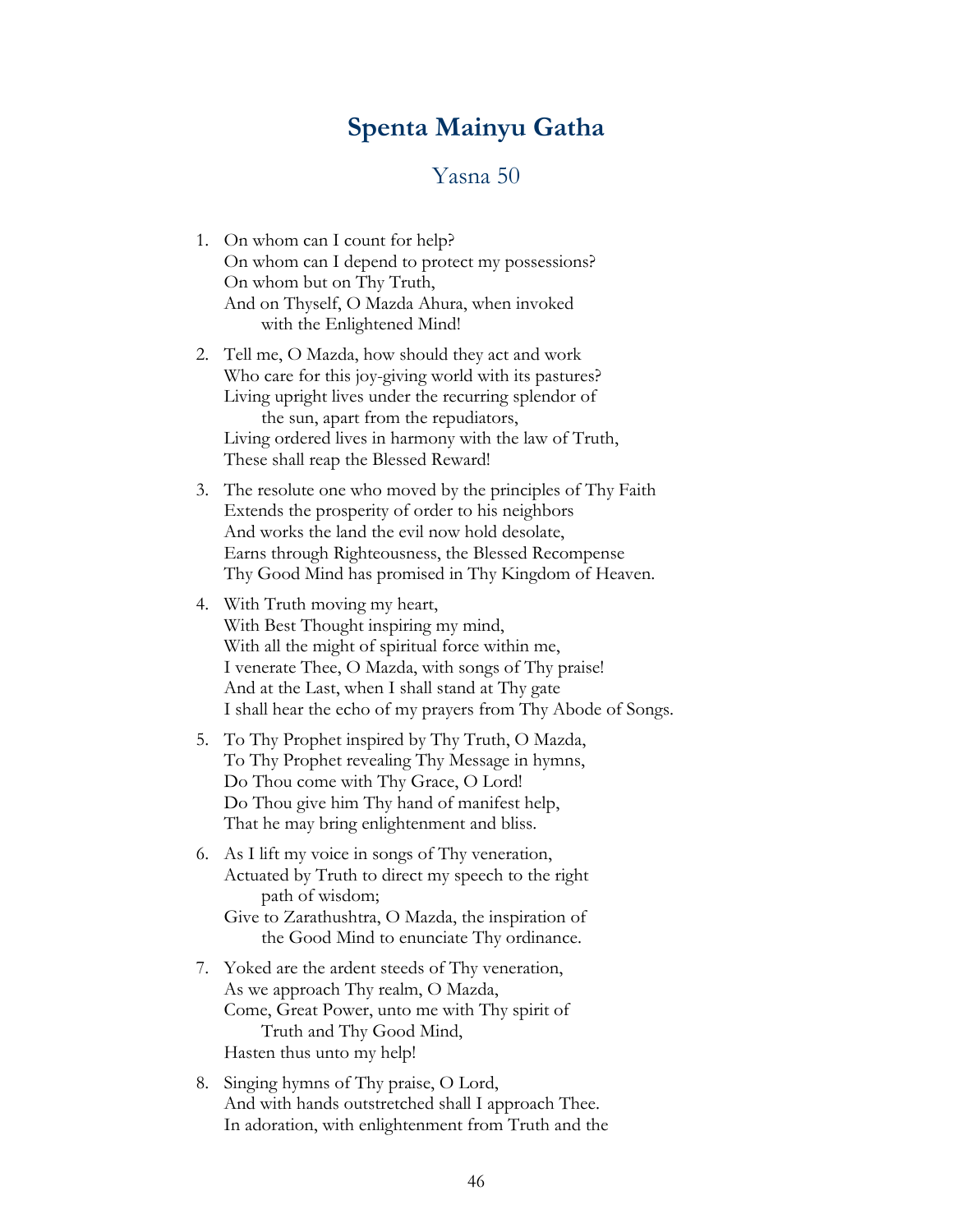Good Mind I shall verily reach Thy Presence, O Mazda!

9. With these hymns shall I come to Thee, O Lord! To Thy Truth, aided by the deeds of the Good Mind, Seeking earnestly the reward of the beneficent, and receiving it,

I shall be master of my own destiny.

- 10. The good deeds that we shall perform as those we have performed,
	- The things that are precious to the eye illumined by the Good-Mind,
	- The radiance of the sun shimmering down which heralds the day,
	- They all, in accord with Truth, testify to Thy glory, O Mazda Ahura!
- 11. The poet of Thy praise, I call myself, O Mazda ! And so shall I remain, O Truth, as long as my power lasts,

Let the World-Creator help me through the Good Mind,

Through His Grace let that be done which shall most promote the Great Cause!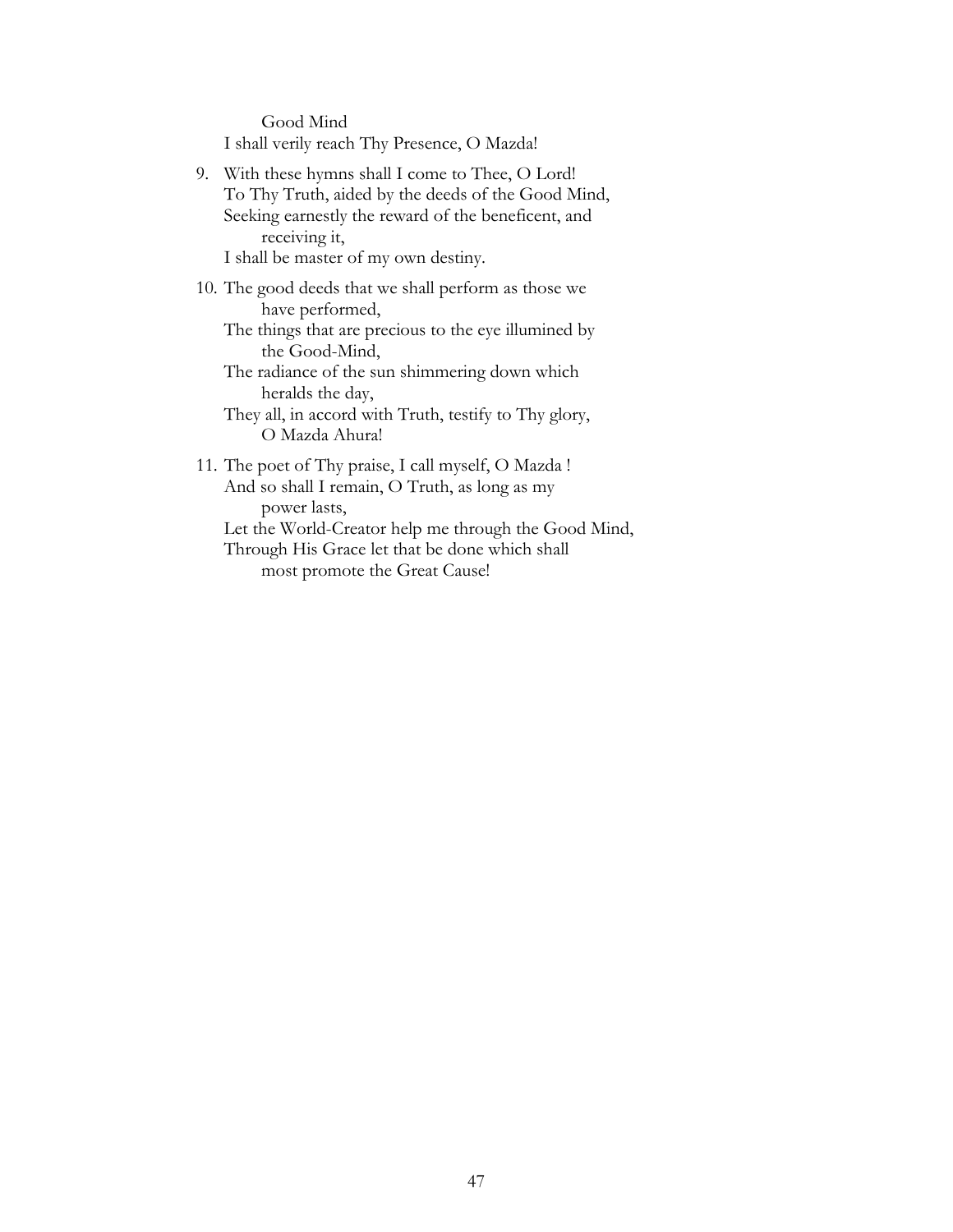## **Vohu-Khshathra Gatha**

#### Yasna 51

- <span id="page-49-0"></span>1. A righteous government is of all the most to be wished for, Bearing of blessing and good fortune in the highest. Guided by the law of Truth, supported by dedication and zeal, It blossoms into the Best of Order, a Kingdom of Heaven! To effect this I shall work now and ever more.
- 2. Grant Thou to me, O Mazda, Thy Rule of Righteousness Which from the beginning has been Thine. And Thou, O spirit of Rightmindedness, grant me the power of will, And vouchsafe Thy blessings on him who realizes Thee in ever serving with the Good Mind.
- 3. All these, indeed, gather unto Thee, O Mazda, They who have done Thy work, Whose actions accord with the Truth, Whose words proceed from the Good Mind, Whose Inspirer art Thou from the very beginning!
- 4. Where shall we find security from threat of harm? Where, compassion for our precarious state? When shall Truth come into its own? Where is the power of Holy Benevolence? Where is the illumination of the Good Mind? And whither, O Mazda, is Thy Dominion?
- 5. All these questions do we ask, That receiving guidance from Truth, we may work for the welfare of creation, Ever wise in dedication, Ever upright in action, Acknowledging the Teacher of Truth appointed for the just well-being of the people.

#### 6. At the last turning of life, To the faithful making the right choice according to His norm, Doth Ahura Mazda, the Lord judge, in His sovereign Power, Bestow an end better than good. But to him who shall not serve the cause of good He giveth an end worse than bad. At the last turning of life.

7. O Fashioner of the World! O Creator of the waters and plants! Grant Thou to me Thy blessings of Perfection and Immortality!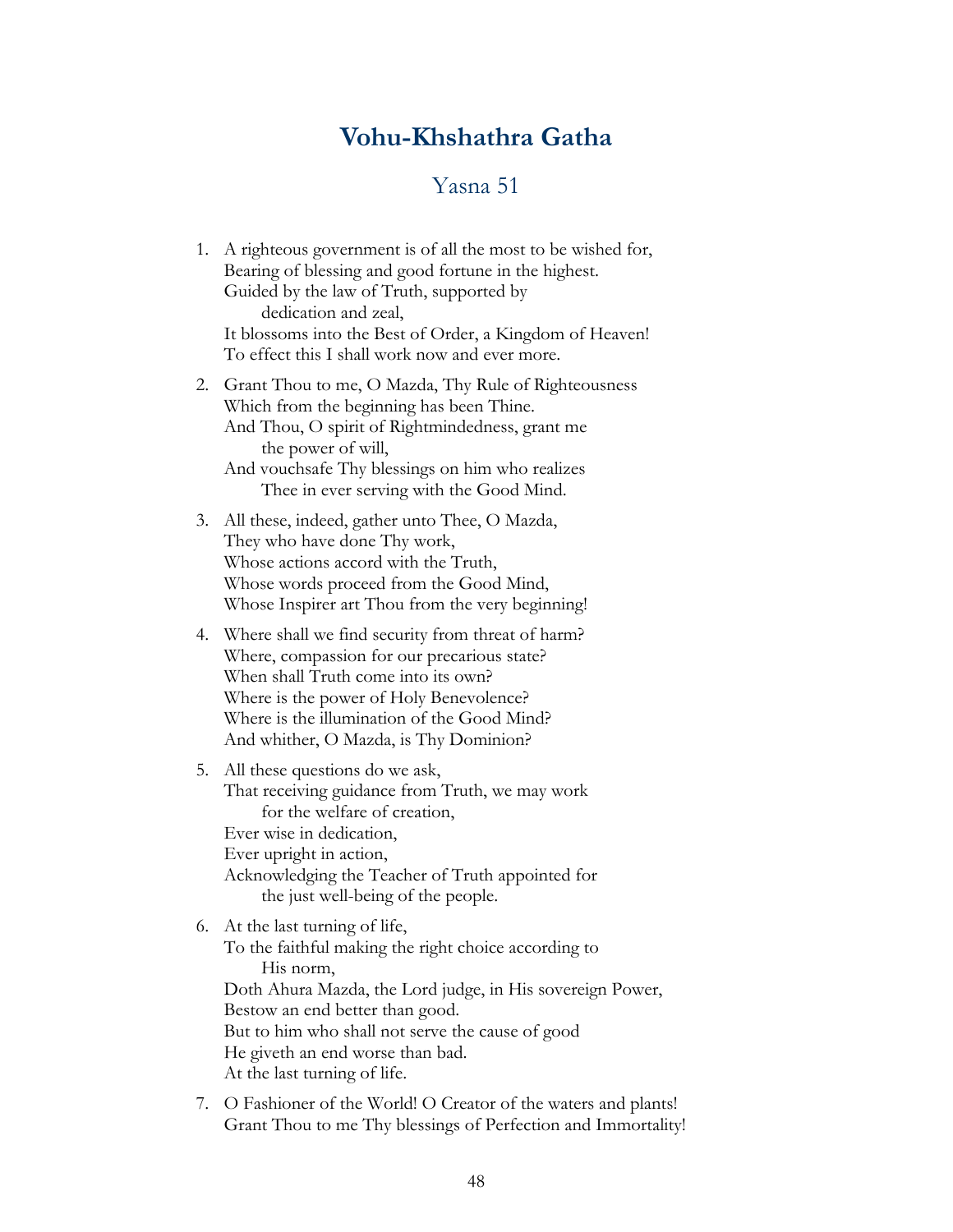- O Most Bountiful Spirit, grant me the strength enduring to bring to realization Thy announced purpose, With the help of the Good Mind.
- 8. On Thy behalf then shall I speak forth, O Mazda, As one that knows to those who would know: "Evil is the portion of the wicked, But bliss for the one who stands by Righteousness," Let this message be announced with joy to the wise!
- 9. With what understanding shalt Thou, O Mazda, give judgment to the two contending sides, Through Thy fire, a token of the final molten test? Let there be a sign of the separation: The destruction of the evil, from the blessedness of the righteous,
- 10. He who strives to destroy me, O Mazda, Without cause and without justice, An offspring of evil is he, maleficent to all that live. Here I invoke the spirit of Truth To come to me with Thy noble reward, O Mazda!
- 11. Where is the man, O Mazda Who shall come as friend of Spitama Zarathushtra, Who shall take counsel with Truth, Who endowed with the zeal of Bounteous Armaity, Who inspired by the Good Mind, Shall be fit for the spread of the Great Cause?
- 12. On this bridge of transient earthly life No followers of the wicked lords have pleased Zarathushtra Spitama; Thy servant aspiring for lofty attainment Will seek with sincerity to repel their efforts.
- 13. The Wrong of the wicked shall perish before the Right of the truthful. Standing at the Bridge of Judgment, The evil soul beholds the path of the righteous, But the evil of his actions, the words of his evil tongue, prove to be his fetters, In fear, he finds that he fails.
- 14. The evil Karpans do not preach the laws of settled and peaceful life. They cause suffering to the earth and its creatures, Their deeds and their doctrines shall consign them at last to the House of the Lie.
- 15. The Abode of Songs where Ahura Mazda was the first presence, Is the Blessed Reward, designated by me,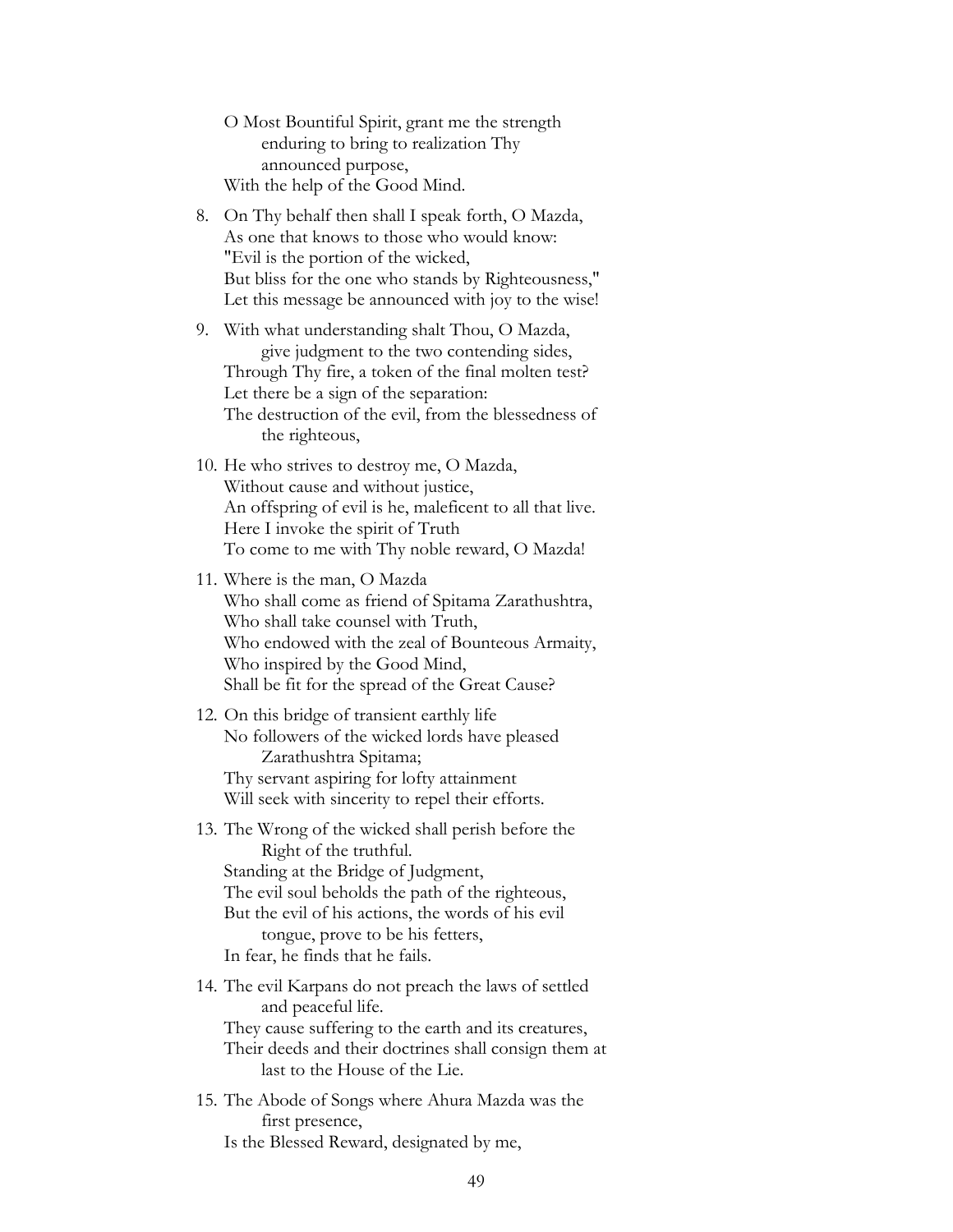Zarathushtra, For the supporters of the Great Cause! It shall be bestowed upon you If you accept the enlightenment of the Good Mind, If you tread the path of Truth.

16. The King Vishtaspa, through righteous power, has attained the grasp of the Great Cause. The inspired Wisdom of the doctrine has reached him, The Wisdom of the Good Faith which Holy Ahura Mazda devised through the Universal Law of Truth.

Let thus, the hail of salvation be proclaimed.

- 17. To me, has Frashaoshtra Hvogva manifested the dedication of himself to the Cause.
	- May Mazda Ahura bestow on him the profoundest truths of the good Faith,
	- May Mazda grant him the Will to promulgate the Cause of Truths.
- 18. Jamaspa Hvogva aspiring to enlightened power through Truth,

Has chosen for himself the Wisdom of Thy Faith; And so choosing, does he attain the Kingdom of

 the Good Mind. Grant O Lord, that we may so teach people

As ever to seek their protection in Thee.

19. O Maidyomaha of the Spitama family, even as you, The man who with wisdom, achieving insight into the Faith, Shall dedicate his life through fruitful deeds to a better existence for all,

And instruct them in the Laws of Truth and Right, rdained by Mazda;

That man has indeed served the Great Cause!

- 20. O ye all, working with one will, Let Truth, Good Thought and Rightmindedness, Through which you progress to perfection, Bring to you the wished-for happiness! O Mazda, awaiting this Bliss from Thee, Our reverent homage we offer unto Thee!
- 21. The man of devotion is beneficent to all. He is beneficent because of his wisdom, Because of his realization of truth, Because of the goodness in his thoughts, in his words, in his acts. Unto him Ahura Mazda shall grant the Kingdom of the Good Mind, And verily, this blessing I too long for!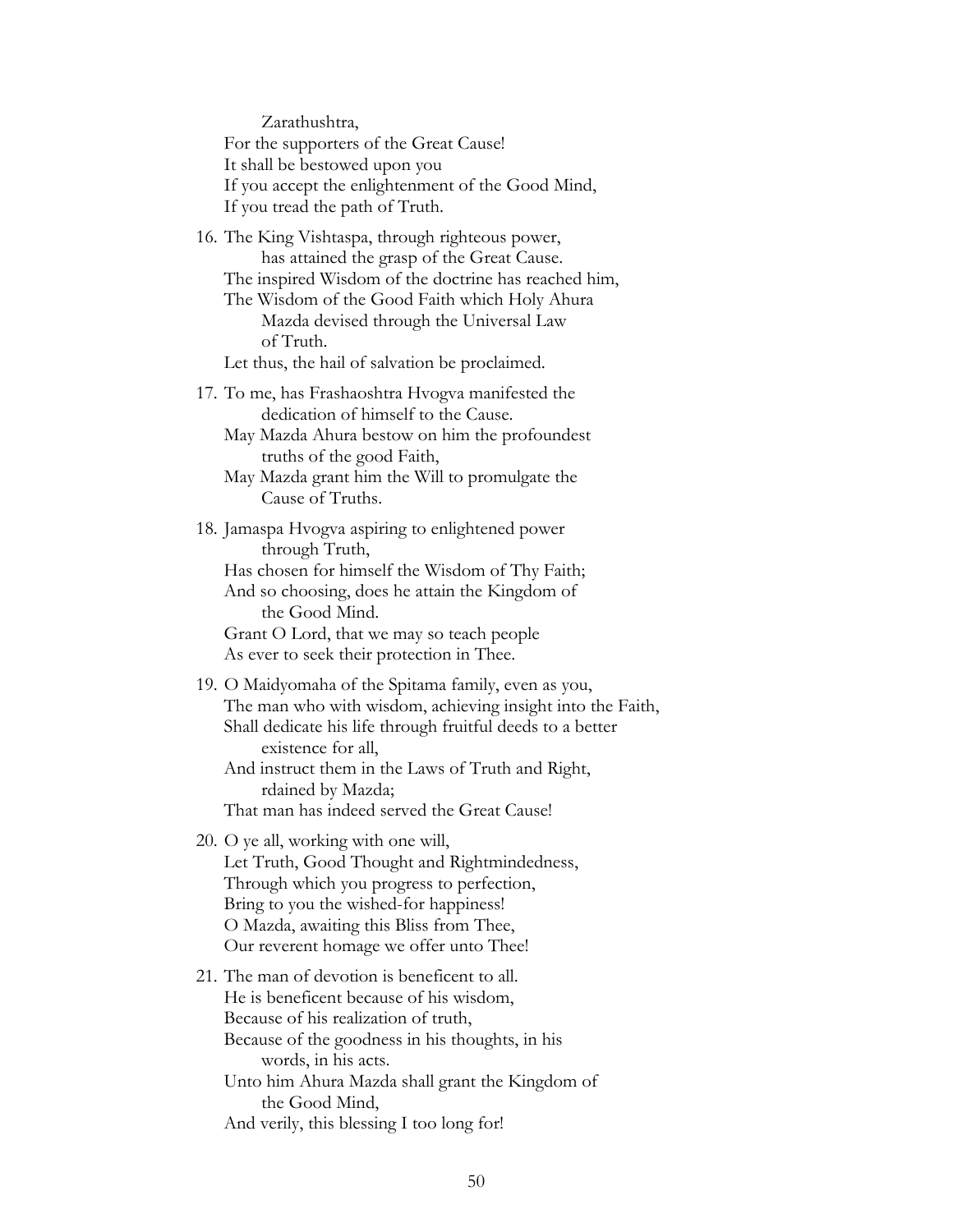22. The good persons of righteous worship, Those who have been before and those who exist now, Whom Ahura Mazda knowest well, I invoke them in my prayers by their names, And shall approach them with deep reverence.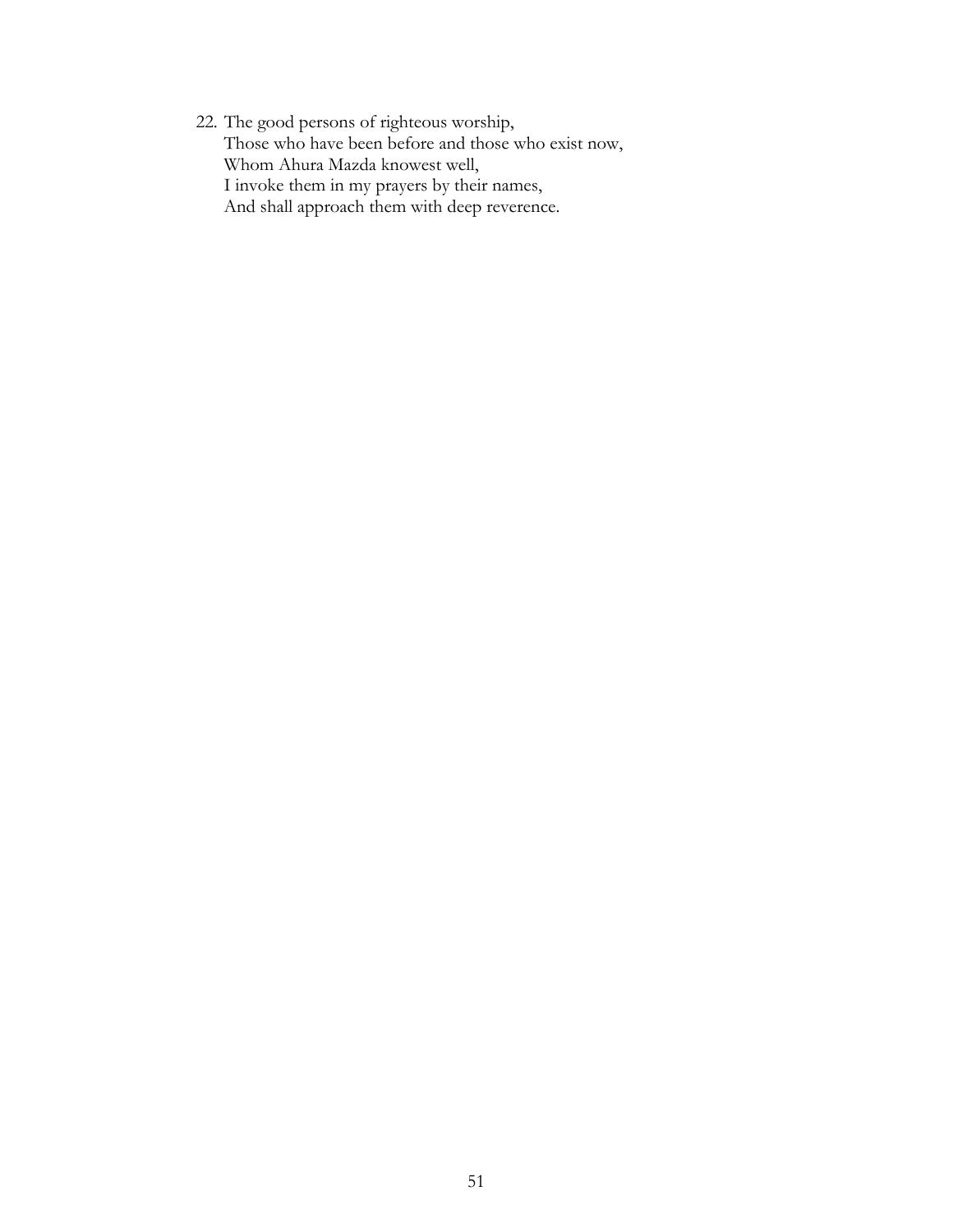# **Vahishto-Ishti Gatha**

## Yasna 53

<span id="page-53-0"></span>

|    | 1. The highest aspirations of Zarathushtra Spitama<br>attain fruition, O Mazda,<br>When thou dost grant him for his righteousness<br>Blissful existence enduring for all times;<br>When all, at last, turn to him<br>To accept and practice the principles of the Good Religion!                                              |
|----|-------------------------------------------------------------------------------------------------------------------------------------------------------------------------------------------------------------------------------------------------------------------------------------------------------------------------------|
|    | 2. Let them advance in thought, word, and deed<br>Toward the satisfaction of Mazda with reverential worship,<br>King Vishtaspa, Frashaoshtra, and the successors of<br>Zarathushtra Spitama.<br>May they teach all to keep to the established straight path,<br>Announced by the spiritual preceptors, and ordained by Ahura, |
| 3. | To Pouruchista, scion of the clans of Haechataspa and Spitama,<br>Youngest of the daughters of Zarathushtra,<br>Grant the constant aid of the Good Mind,<br>The strong support of Thy Truth,<br>That she may take counsel with enlightened understanding,<br>And with devotion act well as wisdom may direct!                 |
|    | 4. (Pouruchista:)<br>Verily have I, as a righteous one, chosen him,<br>And shall honor father and husband,<br>And be righteous to nobles and peasants.<br>For righteousness let our heritage be the radiance of<br>the Good Mind,<br>May Mazda Ahura grant the blessing of the Good<br>Faith for all time!                    |
|    | 5. (Zarathushtra:)<br>These words do I address to you maidens who are<br>being married,<br>These counsels do I give to you, bridegrooms,<br>Heed them in your minds and lay them to heart.<br>Let each cherish the other with Righteousness.<br>Then surely the reward of a happy life shall be yours.                        |
| 6. | This, indeed is the case, O ye men and women!<br>No happiness can be yours if the spirit of<br>Falsehood directs your lives.<br>Cast off from your selves the bonds that chain you<br>to Untruth.<br>Satisfaction linked with dishonor or with harm to                                                                        |